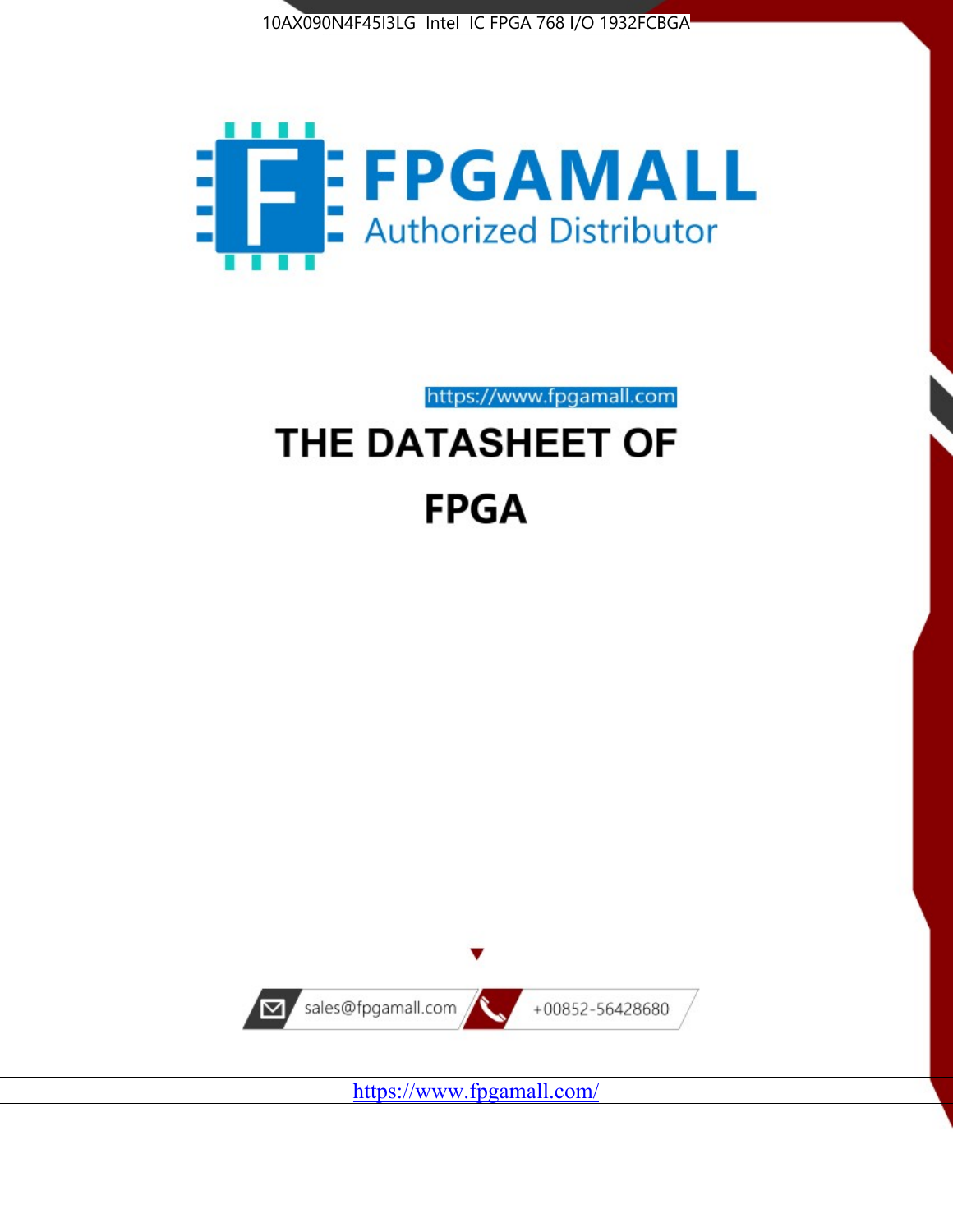10AX090N4F45I3LG Intel IC FPGA 768 I/O 1932FCBGA



# **Intel® Arria® 10 Device Overview**



**A10-OVERVIEW | 2018.12.06** Latest document on the web: **[PDF](https://www.intel.com/content/dam/www/programmable/us/en/pdfs/literature/hb/arria-10/a10_overview.pdf)** | **[HTML](https://www.intel.com/content/www/us/en/programmable/documentation/sam1403480274650.html)**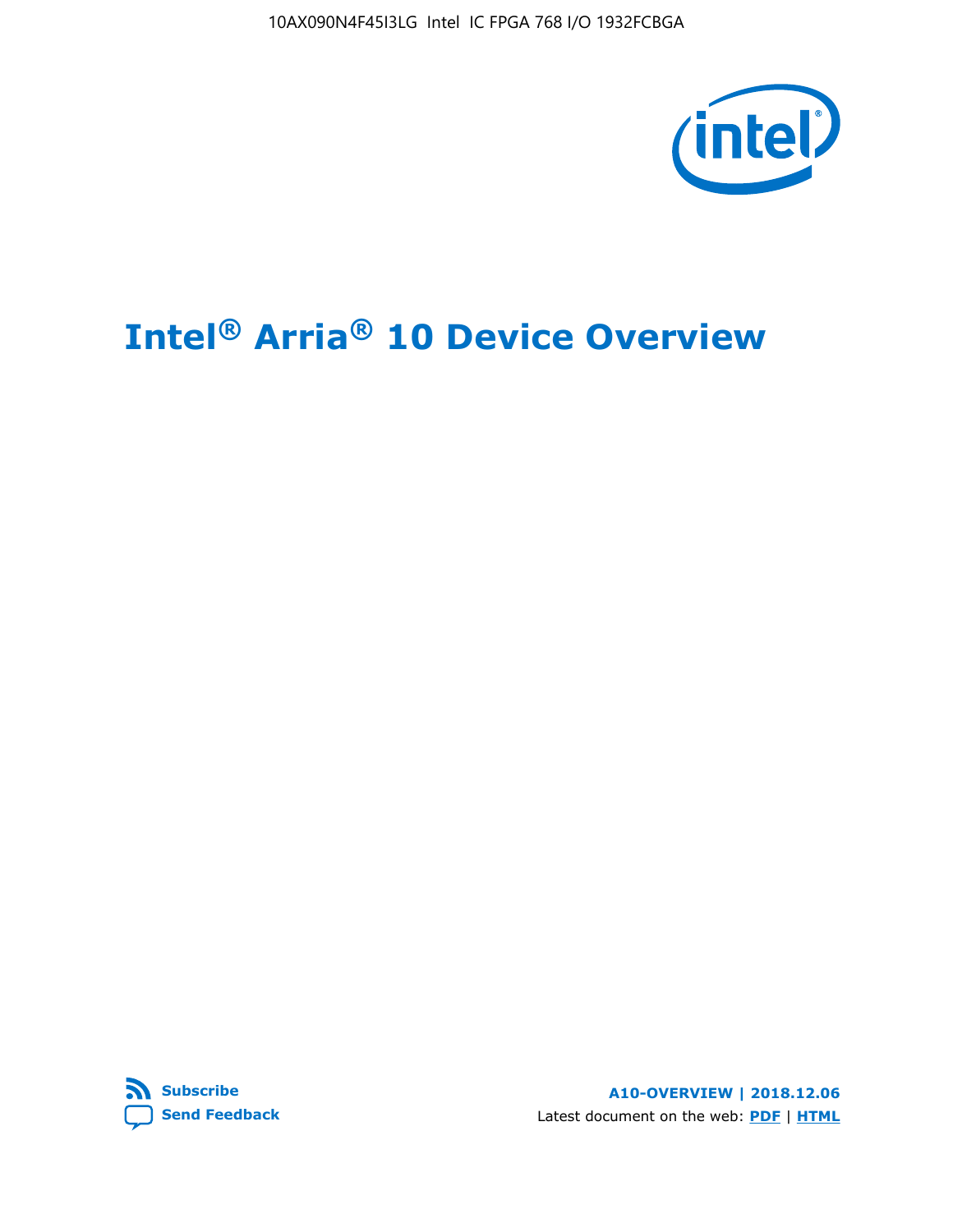

**Contents** 

# **Contents**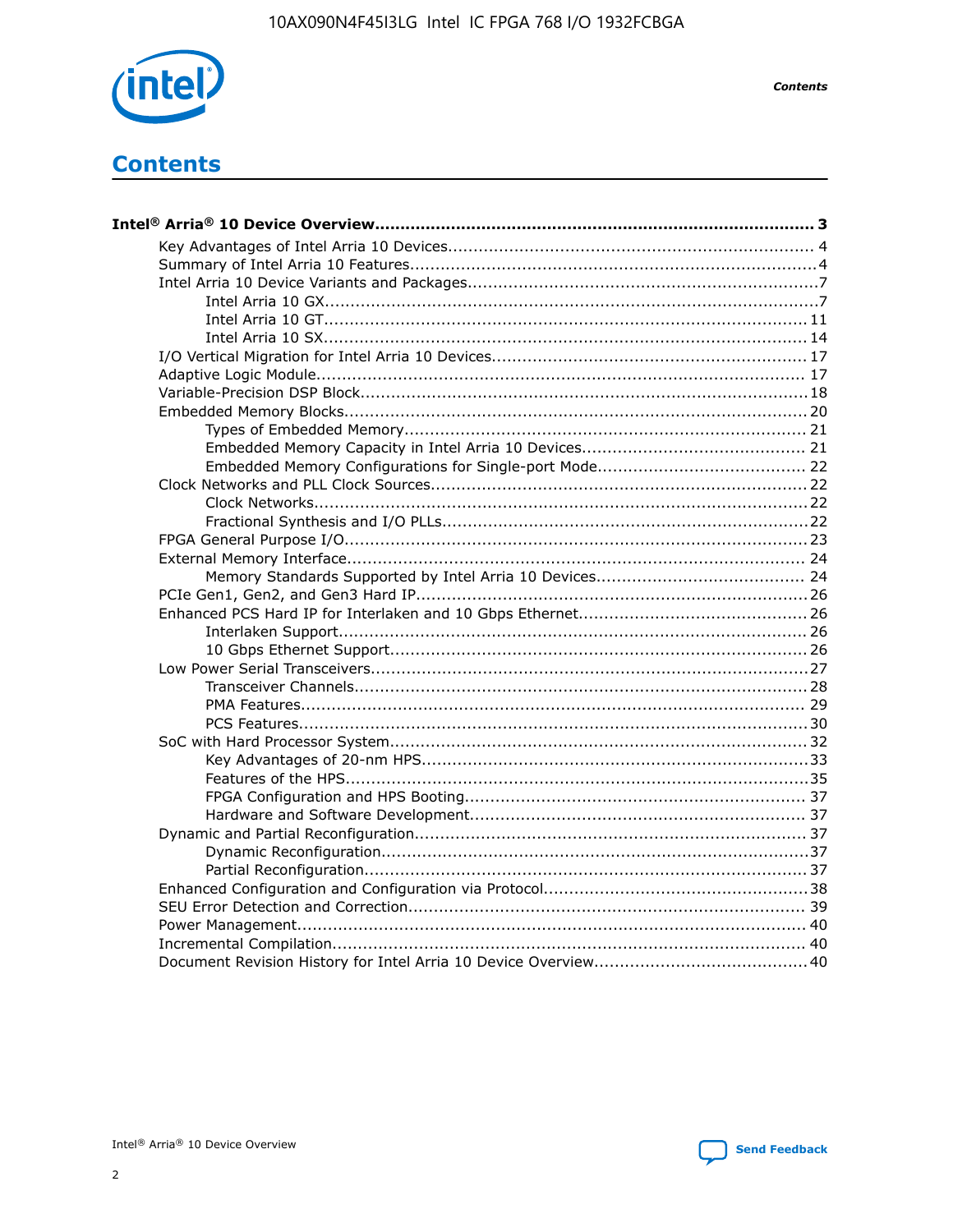**A10-OVERVIEW | 2018.12.06**

**[Send Feedback](mailto:FPGAtechdocfeedback@intel.com?subject=Feedback%20on%20Intel%20Arria%2010%20Device%20Overview%20(A10-OVERVIEW%202018.12.06)&body=We%20appreciate%20your%20feedback.%20In%20your%20comments,%20also%20specify%20the%20page%20number%20or%20paragraph.%20Thank%20you.)**



# **Intel® Arria® 10 Device Overview**

The Intel<sup>®</sup> Arria<sup>®</sup> 10 device family consists of high-performance and power-efficient 20 nm mid-range FPGAs and SoCs.

Intel Arria 10 device family delivers:

- Higher performance than the previous generation of mid-range and high-end FPGAs.
- Power efficiency attained through a comprehensive set of power-saving technologies.

The Intel Arria 10 devices are ideal for high performance, power-sensitive, midrange applications in diverse markets.

| <b>Market</b>         | <b>Applications</b>                                                                                               |
|-----------------------|-------------------------------------------------------------------------------------------------------------------|
| Wireless              | Channel and switch cards in remote radio heads<br>٠<br>Mobile backhaul<br>٠                                       |
| Wireline              | 40G/100G muxponders and transponders<br>٠<br>100G line cards<br>٠<br><b>Bridging</b><br>٠<br>Aggregation<br>٠     |
| <b>Broadcast</b>      | Studio switches<br>٠<br>Servers and transport<br>٠<br>Videoconferencing<br>٠<br>Professional audio and video<br>٠ |
| Computing and Storage | Flash cache<br>٠<br>Cloud computing servers<br>٠<br>Server acceleration<br>٠                                      |
| Medical               | Diagnostic scanners<br>٠<br>Diagnostic imaging<br>٠                                                               |
| Military              | Missile guidance and control<br>٠<br>Radar<br>٠<br>Electronic warfare<br>٠<br>Secure communications<br>٠          |

#### **Table 1. Sample Markets and Ideal Applications for Intel Arria 10 Devices**

#### **Related Information**

- [Intel Arria 10 Device Handbook: Known Issues](http://www.altera.com/support/kdb/solutions/rd07302013_646.html) Lists the planned updates to the *Intel Arria 10 Device Handbook* chapters.
- [Intel Arria 10 GX/GT Device Errata and Design Recommendations](https://www.intel.com/content/www/us/en/programmable/documentation/agz1493851706374.html#yqz1494433888646)
- [Intel Arria 10 SX Device Errata and Design Recommendations](https://www.intel.com/content/www/us/en/programmable/documentation/cru1462832385668.html#cru1462832558642)

Intel Corporation. All rights reserved. Intel, the Intel logo, Altera, Arria, Cyclone, Enpirion, MAX, Nios, Quartus and Stratix words and logos are trademarks of Intel Corporation or its subsidiaries in the U.S. and/or other countries. Intel warrants performance of its FPGA and semiconductor products to current specifications in accordance with Intel's standard warranty, but reserves the right to make changes to any products and services at any time without notice. Intel assumes no responsibility or liability arising out of the application or use of any information, product, or service described herein except as expressly agreed to in writing by Intel. Intel customers are advised to obtain the latest version of device specifications before relying on any published information and before placing orders for products or services. \*Other names and brands may be claimed as the property of others.

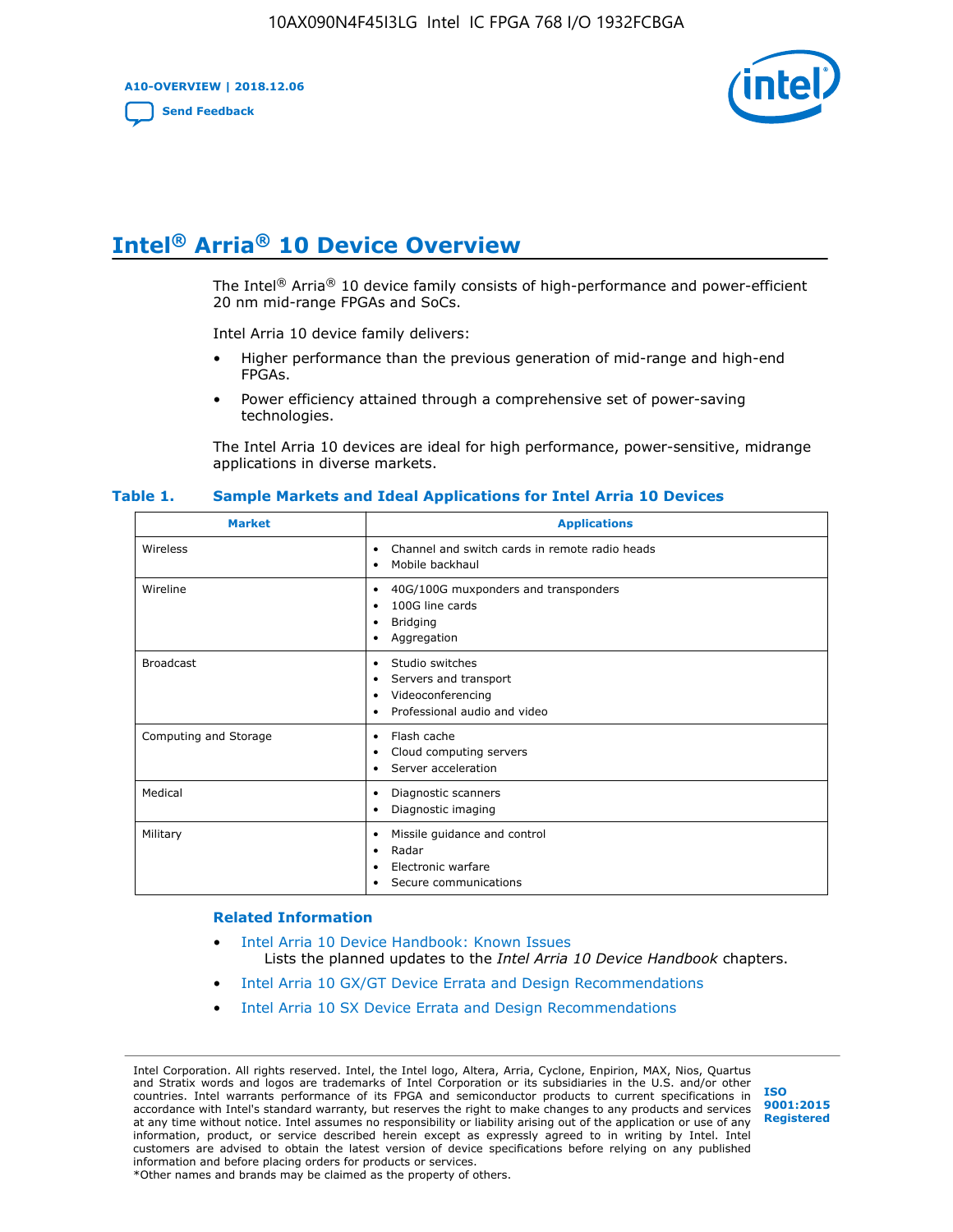

# **Key Advantages of Intel Arria 10 Devices**

# **Table 2. Key Advantages of the Intel Arria 10 Device Family**

| <b>Advantage</b>                                                                                          | <b>Supporting Feature</b>                                                                                                                                                                                                                                                                                                |
|-----------------------------------------------------------------------------------------------------------|--------------------------------------------------------------------------------------------------------------------------------------------------------------------------------------------------------------------------------------------------------------------------------------------------------------------------|
| Enhanced core architecture                                                                                | Built on TSMC's 20 nm process technology<br>٠<br>60% higher performance than the previous generation of mid-range FPGAs<br>٠<br>15% higher performance than the fastest previous-generation FPGA<br>٠                                                                                                                    |
| High-bandwidth integrated<br>transceivers                                                                 | Short-reach rates up to 25.8 Gigabits per second (Gbps)<br>٠<br>Backplane capability up to 12.5 Gbps<br>٠<br>Integrated 10GBASE-KR and 40GBASE-KR4 Forward Error Correction (FEC)<br>٠                                                                                                                                   |
| Improved logic integration and<br>hard IP blocks                                                          | 8-input adaptive logic module (ALM)<br>٠<br>Up to 65.6 megabits (Mb) of embedded memory<br>٠<br>Variable-precision digital signal processing (DSP) blocks<br>Fractional synthesis phase-locked loops (PLLs)<br>Hard PCI Express Gen3 IP blocks<br>Hard memory controllers and PHY up to 2,400 Megabits per second (Mbps) |
| Second generation hard<br>processor system (HPS) with<br>integrated ARM* Cortex*-A9*<br>MPCore* processor | Tight integration of a dual-core ARM Cortex-A9 MPCore processor, hard IP, and an<br>٠<br>FPGA in a single Intel Arria 10 system-on-a-chip (SoC)<br>Supports over 128 Gbps peak bandwidth with integrated data coherency between<br>$\bullet$<br>the processor and the FPGA fabric                                        |
| Advanced power savings                                                                                    | Comprehensive set of advanced power saving features<br>٠<br>Power-optimized MultiTrack routing and core architecture<br>٠<br>Up to 40% lower power compared to previous generation of mid-range FPGAs<br>٠<br>Up to 60% lower power compared to previous generation of high-end FPGAs<br>٠                               |

# **Summary of Intel Arria 10 Features**

## **Table 3. Summary of Features for Intel Arria 10 Devices**

| <b>Feature</b>                  | <b>Description</b>                                                                                                                                                                                                                                                                                                                                                                                       |
|---------------------------------|----------------------------------------------------------------------------------------------------------------------------------------------------------------------------------------------------------------------------------------------------------------------------------------------------------------------------------------------------------------------------------------------------------|
| Technology                      | TSMC's 20-nm SoC process technology<br>٠<br>Allows operation at a lower $V_{\text{CC}}$ level of 0.82 V instead of the 0.9 V standard $V_{\text{CC}}$ core voltage                                                                                                                                                                                                                                       |
| Packaging                       | 1.0 mm ball-pitch Fineline BGA packaging<br>0.8 mm ball-pitch Ultra Fineline BGA packaging<br>Multiple devices with identical package footprints for seamless migration between different<br><b>FPGA</b> densities<br>Devices with compatible package footprints allow migration to next generation high-end<br>Stratix $\mathcal{R}$ 10 devices<br>RoHS, leaded $(1)$ , and lead-free (Pb-free) options |
| High-performance<br>FPGA fabric | Enhanced 8-input ALM with four registers<br>٠<br>Improved multi-track routing architecture to reduce congestion and improve compilation time<br>Hierarchical core clocking architecture<br>Fine-grained partial reconfiguration                                                                                                                                                                          |
| Internal memory<br>blocks       | M20K-20-Kb memory blocks with hard error correction code (ECC)<br>Memory logic array block (MLAB)-640-bit memory                                                                                                                                                                                                                                                                                         |
|                                 | continued                                                                                                                                                                                                                                                                                                                                                                                                |



<sup>(1)</sup> Contact Intel for availability.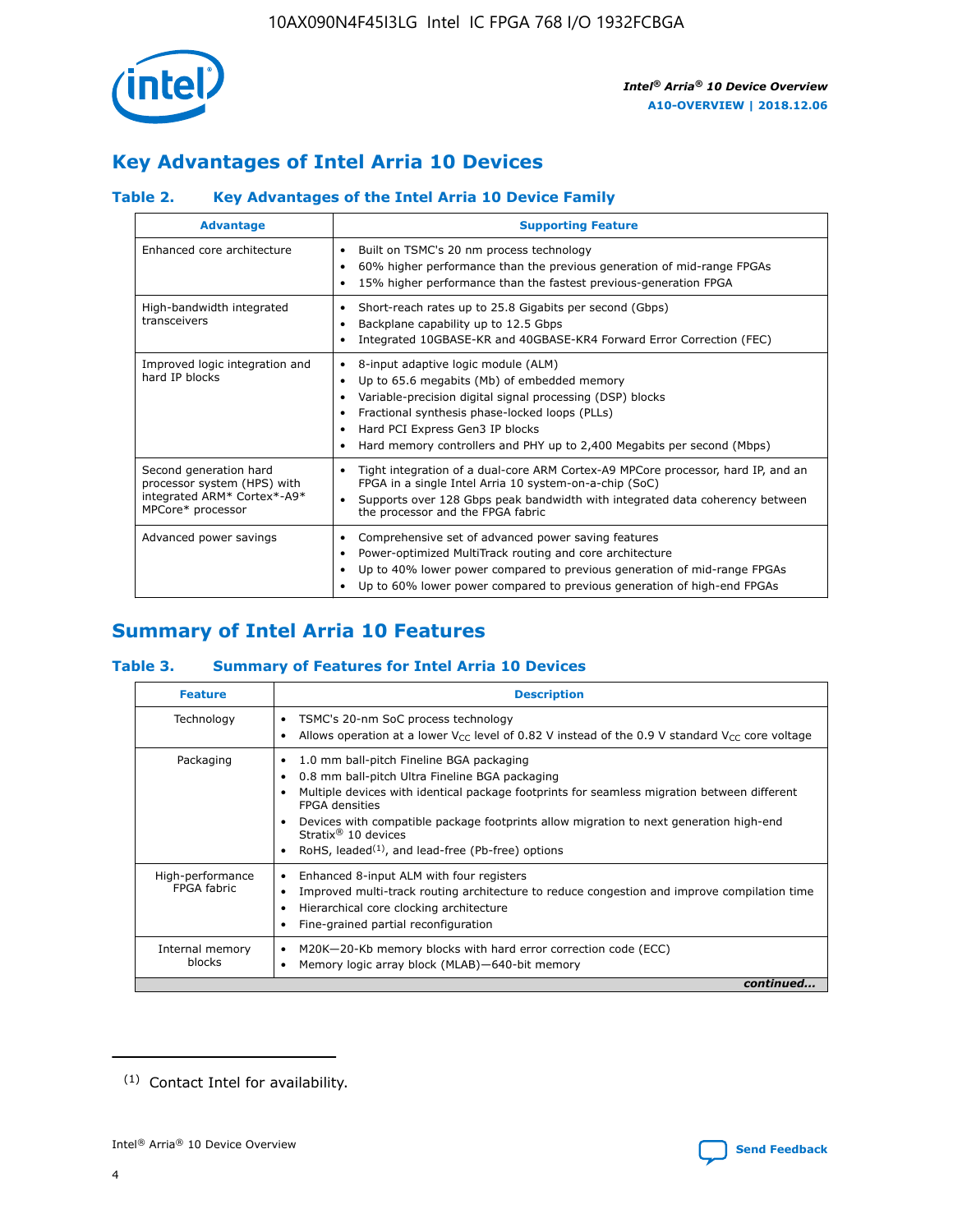r



| <b>Feature</b>                         | <b>Description</b>                                                                                             |                                                                                                                                                                                                                                                                                                                                                                                                                                                                                                                                                                                                                                                                                                                                                                                                                                        |  |  |  |  |  |
|----------------------------------------|----------------------------------------------------------------------------------------------------------------|----------------------------------------------------------------------------------------------------------------------------------------------------------------------------------------------------------------------------------------------------------------------------------------------------------------------------------------------------------------------------------------------------------------------------------------------------------------------------------------------------------------------------------------------------------------------------------------------------------------------------------------------------------------------------------------------------------------------------------------------------------------------------------------------------------------------------------------|--|--|--|--|--|
| Embedded Hard IP<br>blocks             | Variable-precision DSP                                                                                         | Native support for signal processing precision levels from $18 \times 19$ to<br>54 x 54<br>Native support for 27 x 27 multiplier mode<br>64-bit accumulator and cascade for systolic finite impulse responses<br>(FIRs)<br>Internal coefficient memory banks<br>$\bullet$<br>Preadder/subtractor for improved efficiency<br>Additional pipeline register to increase performance and reduce<br>power<br>Supports floating point arithmetic:<br>- Perform multiplication, addition, subtraction, multiply-add,<br>multiply-subtract, and complex multiplication.<br>- Supports multiplication with accumulation capability, cascade<br>summation, and cascade subtraction capability.<br>- Dynamic accumulator reset control.<br>- Support direct vector dot and complex multiplication chaining<br>multiply floating point DSP blocks. |  |  |  |  |  |
|                                        | Memory controller                                                                                              | DDR4, DDR3, and DDR3L                                                                                                                                                                                                                                                                                                                                                                                                                                                                                                                                                                                                                                                                                                                                                                                                                  |  |  |  |  |  |
|                                        | PCI Express*                                                                                                   | PCI Express (PCIe*) Gen3 (x1, x2, x4, or x8), Gen2 (x1, x2, x4, or x8)<br>and Gen1 (x1, x2, x4, or x8) hard IP with complete protocol stack,<br>endpoint, and root port                                                                                                                                                                                                                                                                                                                                                                                                                                                                                                                                                                                                                                                                |  |  |  |  |  |
|                                        | Transceiver I/O                                                                                                | 10GBASE-KR/40GBASE-KR4 Forward Error Correction (FEC)<br>PCS hard IPs that support:<br>$\bullet$<br>- 10-Gbps Ethernet (10GbE)<br>- PCIe PIPE interface<br>$-$ Interlaken<br>- Gbps Ethernet (GbE)<br>- Common Public Radio Interface (CPRI) with deterministic latency<br>support<br>- Gigabit-capable passive optical network (GPON) with fast lock-<br>time support<br>13.5G JESD204b<br>$\bullet$<br>8B/10B, 64B/66B, 64B/67B encoders and decoders<br>Custom mode support for proprietary protocols                                                                                                                                                                                                                                                                                                                               |  |  |  |  |  |
| Core clock networks                    | $\bullet$<br>$\bullet$                                                                                         | Up to 800 MHz fabric clocking, depending on the application:<br>- 667 MHz external memory interface clocking with 2,400 Mbps DDR4 interface<br>- 800 MHz LVDS interface clocking with 1,600 Mbps LVDS interface<br>Global, regional, and peripheral clock networks<br>Clock networks that are not used can be gated to reduce dynamic power                                                                                                                                                                                                                                                                                                                                                                                                                                                                                            |  |  |  |  |  |
| Phase-locked loops<br>(PLLs)           | High-resolution fractional synthesis PLLs:<br>$\bullet$<br>Integer PLLs:<br>- Adjacent to general purpose I/Os | - Precision clock synthesis, clock delay compensation, and zero delay buffering (ZDB)<br>- Support integer mode and fractional mode<br>- Fractional mode support with third-order delta-sigma modulation<br>- Support external memory and LVDS interfaces                                                                                                                                                                                                                                                                                                                                                                                                                                                                                                                                                                              |  |  |  |  |  |
| FPGA General-purpose<br>$I/Os$ (GPIOs) | On-chip termination (OCT)                                                                                      | 1.6 Gbps LVDS-every pair can be configured as receiver or transmitter<br>1.2 V to 3.0 V single-ended LVTTL/LVCMOS interfacing                                                                                                                                                                                                                                                                                                                                                                                                                                                                                                                                                                                                                                                                                                          |  |  |  |  |  |
| <b>External Memory</b><br>Interface    |                                                                                                                | Hard memory controller- DDR4, DDR3, and DDR3L support<br>$-$ DDR4 $-$ speeds up to 1,200 MHz/2,400 Mbps<br>- DDR3-speeds up to 1,067 MHz/2,133 Mbps<br>Soft memory controller—provides support for RLDRAM $3^{(2)}$ , QDR IV $^{(2)}$ , and QDR II+<br>continued                                                                                                                                                                                                                                                                                                                                                                                                                                                                                                                                                                       |  |  |  |  |  |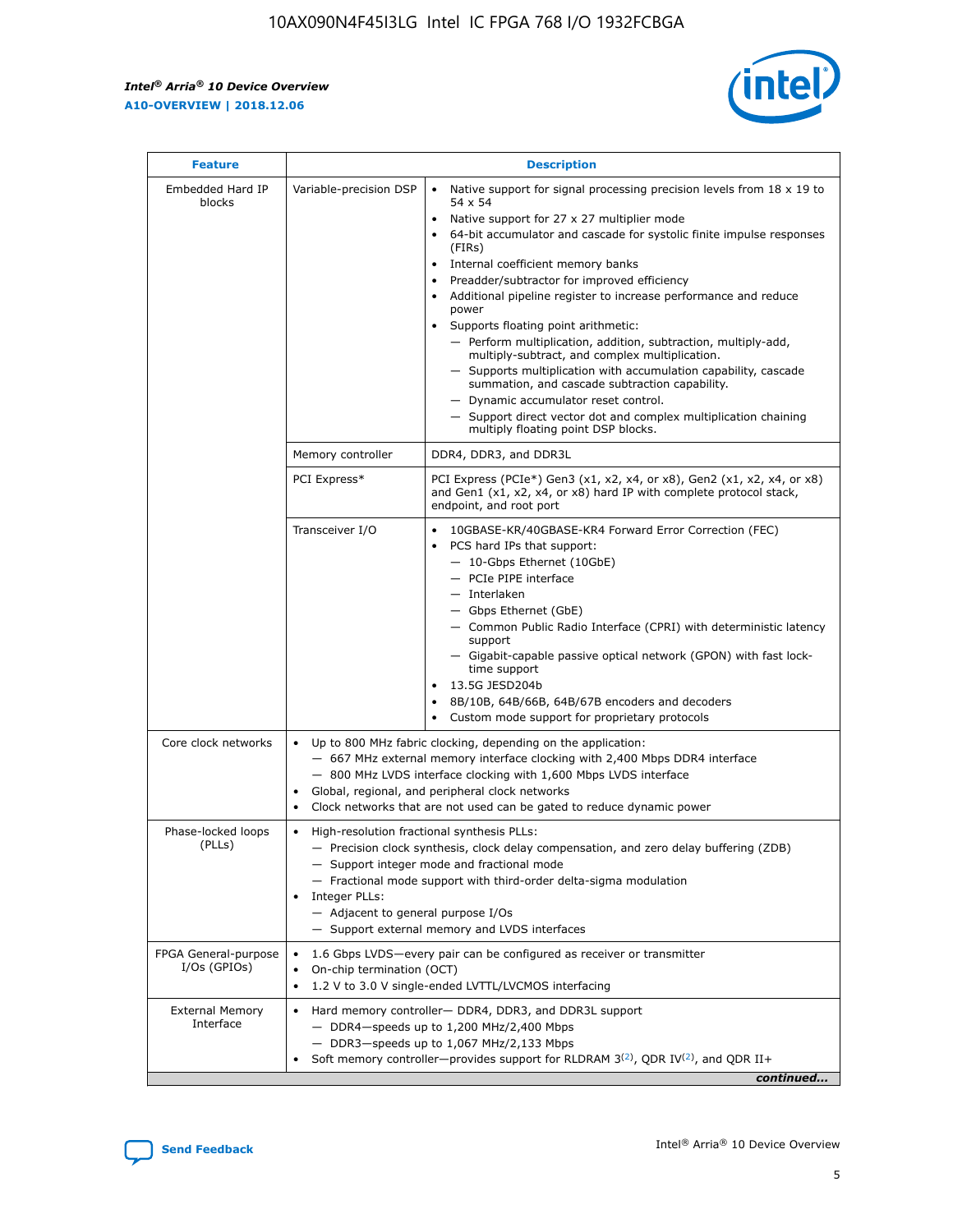

| <b>Feature</b>                                    | <b>Description</b>                                                                                                                                                                                                                                                                                                                                                                                                                                                                                                                                                                                                                                    |
|---------------------------------------------------|-------------------------------------------------------------------------------------------------------------------------------------------------------------------------------------------------------------------------------------------------------------------------------------------------------------------------------------------------------------------------------------------------------------------------------------------------------------------------------------------------------------------------------------------------------------------------------------------------------------------------------------------------------|
| Low-power serial<br>transceivers                  | • Continuous operating range:<br>- Intel Arria 10 GX-1 Gbps to 17.4 Gbps<br>- Intel Arria 10 GT-1 Gbps to 25.8 Gbps<br>Backplane support:<br>$-$ Intel Arria 10 GX-up to 12.5<br>- Intel Arria 10 GT-up to 12.5<br>Extended range down to 125 Mbps with oversampling<br>ATX transmit PLLs with user-configurable fractional synthesis capability<br>Electronic Dispersion Compensation (EDC) support for XFP, SFP+, QSFP, and CFP optical<br>module<br>Adaptive linear and decision feedback equalization<br>$\bullet$<br>Transmitter pre-emphasis and de-emphasis<br>$\bullet$<br>Dynamic partial reconfiguration of individual transceiver channels |
| <b>HPS</b><br>(Intel Arria 10 SX<br>devices only) | • Dual-core ARM Cortex-A9 MPCore processor-1.2 GHz CPU with<br>Processor and system<br>1.5 GHz overdrive capability<br>256 KB on-chip RAM and 64 KB on-chip ROM<br>$\bullet$<br>System peripherals—general-purpose timers, watchdog timers, direct<br>memory access (DMA) controller, FPGA configuration manager, and<br>clock and reset managers<br>Security features—anti-tamper, secure boot, Advanced Encryption<br>$\bullet$<br>Standard (AES) and authentication (SHA)<br>ARM CoreSight* JTAG debug access port, trace port, and on-chip<br>$\bullet$<br>trace storage                                                                          |
|                                                   | <b>External interfaces</b><br>Hard memory interface-Hard memory controller (2,400 Mbps DDR4,<br>$\bullet$<br>and 2,133 Mbps DDR3), Quad serial peripheral interface (QSPI) flash<br>controller, NAND flash controller, direct memory access (DMA)<br>controller, Secure Digital/MultiMediaCard (SD/MMC) controller<br>Communication interface-10/100/1000 Ethernet media access<br>$\bullet$<br>control (MAC), USB On-The-GO (OTG) controllers, I <sup>2</sup> C controllers,<br>UART 16550, serial peripheral interface (SPI), and up to 62<br>HPS GPIO interfaces (48 direct-share I/Os)                                                            |
|                                                   | High-performance ARM AMBA* AXI bus bridges that support<br>Interconnects to core<br>$\bullet$<br>simultaneous read and write<br>HPS-FPGA bridges-include the FPGA-to-HPS, HPS-to-FPGA, and<br>$\bullet$<br>lightweight HPS-to-FPGA bridges that allow the FPGA fabric to issue<br>transactions to slaves in the HPS, and vice versa<br>Configuration bridge that allows HPS configuration manager to<br>configure the core logic via dedicated 32-bit configuration port<br>FPGA-to-HPS SDRAM controller bridge-provides configuration<br>interfaces for the multiport front end (MPFE) of the HPS SDRAM<br>controller                                |
| Configuration                                     | Tamper protection—comprehensive design protection to protect your valuable IP investments<br>Enhanced 256-bit advanced encryption standard (AES) design security with authentication<br>٠<br>Configuration via protocol (CvP) using PCIe Gen1, Gen2, or Gen3<br>continued                                                                                                                                                                                                                                                                                                                                                                             |

<sup>(2)</sup> Intel Arria 10 devices support this external memory interface using hard PHY with soft memory controller.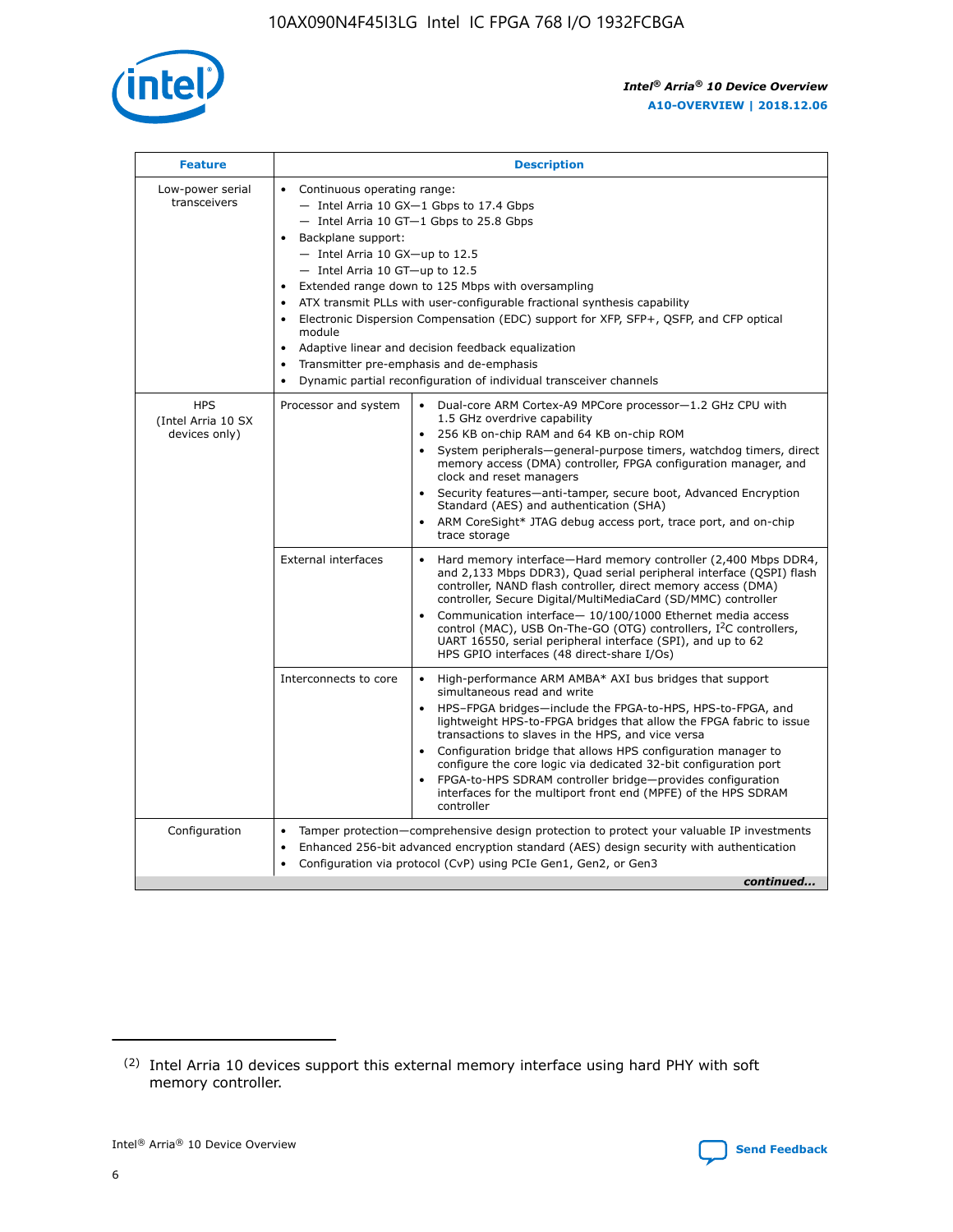

| <b>Feature</b>     | <b>Description</b>                                                                                                                                                                                               |
|--------------------|------------------------------------------------------------------------------------------------------------------------------------------------------------------------------------------------------------------|
|                    | Dynamic reconfiguration of the transceivers and PLLs<br>Fine-grained partial reconfiguration of the core fabric<br>Active Serial x4 Interface<br>$\bullet$                                                       |
| Power management   | SmartVID<br>Low static power device options<br>Programmable Power Technology<br>Intel Quartus <sup>®</sup> Prime integrated power analysis                                                                       |
| Software and tools | Intel Quartus Prime design suite<br>Transceiver toolkit<br>Platform Designer system integration tool<br>DSP Builder for Intel FPGAs<br>OpenCL <sup>™</sup> support<br>Intel SoC FPGA Embedded Design Suite (EDS) |

## **Related Information**

[Intel Arria 10 Transceiver PHY Overview](https://www.intel.com/content/www/us/en/programmable/documentation/nik1398707230472.html#nik1398706768037) Provides details on Intel Arria 10 transceivers.

# **Intel Arria 10 Device Variants and Packages**

#### **Table 4. Device Variants for the Intel Arria 10 Device Family**

| <b>Variant</b>    | <b>Description</b>                                                                                                                                                                                                     |
|-------------------|------------------------------------------------------------------------------------------------------------------------------------------------------------------------------------------------------------------------|
| Intel Arria 10 GX | FPGA featuring 17.4 Gbps transceivers for short reach applications with 12.5 backplane driving<br>capability.                                                                                                          |
| Intel Arria 10 GT | FPGA featuring:<br>17.4 Gbps transceivers for short reach applications with 12.5 backplane driving capability.<br>25.8 Gbps transceivers for supporting CAUI-4 and CEI-25G applications with CFP2 and CFP4<br>modules. |
| Intel Arria 10 SX | SoC integrating ARM-based HPS and FPGA featuring 17.4 Gbps transceivers for short reach<br>applications with 12.5 backplane driving capability.                                                                        |

# **Intel Arria 10 GX**

This section provides the available options, maximum resource counts, and package plan for the Intel Arria 10 GX devices.

The information in this section is correct at the time of publication. For the latest information and to get more details, refer to the Intel FPGA Product Selector.

#### **Related Information**

#### [Intel FPGA Product Selector](http://www.altera.com/products/selector/psg-selector.html) Provides the latest information on Intel products.

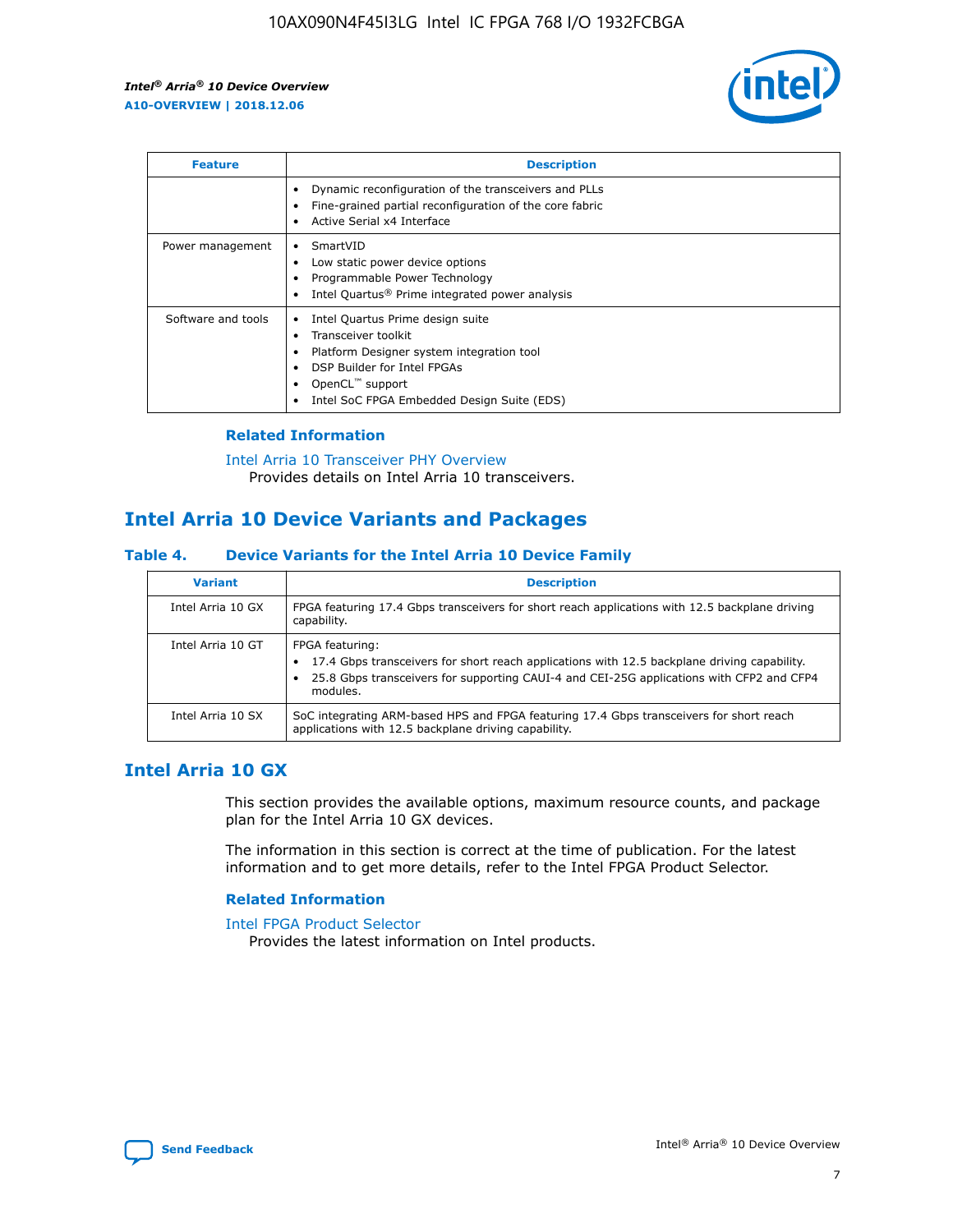

# **Available Options**





#### **Related Information**

[Transceiver Performance for Intel Arria 10 GX/SX Devices](https://www.intel.com/content/www/us/en/programmable/documentation/mcn1413182292568.html#mcn1413213965502) Provides more information about the transceiver speed grade.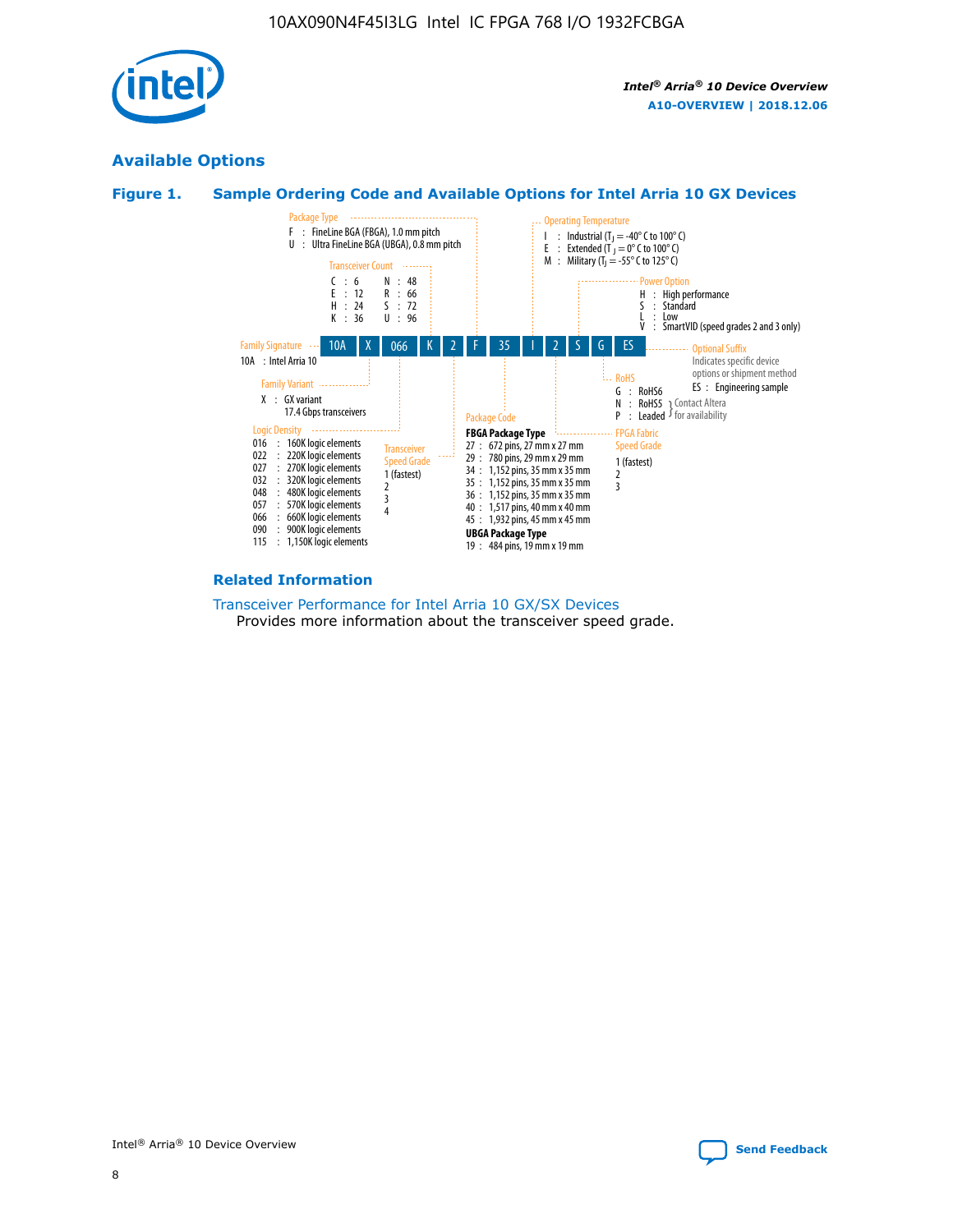

## **Maximum Resources**

#### **Table 5. Maximum Resource Counts for Intel Arria 10 GX Devices (GX 160, GX 220, GX 270, GX 320, and GX 480)**

| <b>Resource</b>              |                         | <b>Product Line</b>      |                                                 |            |                |                |  |  |  |
|------------------------------|-------------------------|--------------------------|-------------------------------------------------|------------|----------------|----------------|--|--|--|
|                              |                         | <b>GX 160</b>            | <b>GX 220</b><br><b>GX 270</b><br><b>GX 320</b> |            |                | <b>GX 480</b>  |  |  |  |
| Logic Elements (LE) (K)      |                         | 160                      | 220                                             | 270        | 320            | 480            |  |  |  |
| <b>ALM</b>                   |                         | 61,510                   | 80,330                                          | 101,620    | 119,900        | 183,590        |  |  |  |
| Register                     |                         | 246,040                  | 321,320                                         | 406,480    | 479,600        | 734,360        |  |  |  |
| Memory (Kb)                  | M <sub>20</sub> K       | 8,800                    | 11,740                                          | 15,000     | 17,820         | 28,620         |  |  |  |
| <b>MLAB</b>                  |                         | 1,050                    | 1,690                                           | 2,452      | 2,727          | 4,164          |  |  |  |
| Variable-precision DSP Block |                         | 156<br>192<br>830<br>985 |                                                 |            |                | 1,368          |  |  |  |
| 18 x 19 Multiplier           |                         | 312                      | 384                                             | 1,660      | 1,970          | 2,736          |  |  |  |
| PLL                          | Fractional<br>Synthesis | 6                        | 6                                               | 8          | 8              | 12             |  |  |  |
|                              | I/O                     | 6                        | 6                                               | 8          | 8              | 12             |  |  |  |
| 17.4 Gbps Transceiver        |                         | 12                       | 12                                              | 24         | 24             |                |  |  |  |
| GPIO <sup>(3)</sup>          |                         | 288                      | 288                                             | 384<br>384 |                | 492            |  |  |  |
| LVDS Pair $(4)$              |                         | 120                      | 120                                             | 168        | 168            | 222            |  |  |  |
| PCIe Hard IP Block           |                         | 1                        | 1                                               | 2          | $\overline{2}$ | $\overline{2}$ |  |  |  |
| Hard Memory Controller       |                         | 6                        | 6                                               | 8          | 8              | 12             |  |  |  |

<sup>(4)</sup> Each LVDS I/O pair can be used as differential input or output.



<sup>(3)</sup> The number of GPIOs does not include transceiver I/Os. In the Intel Quartus Prime software, the number of user I/Os includes transceiver I/Os.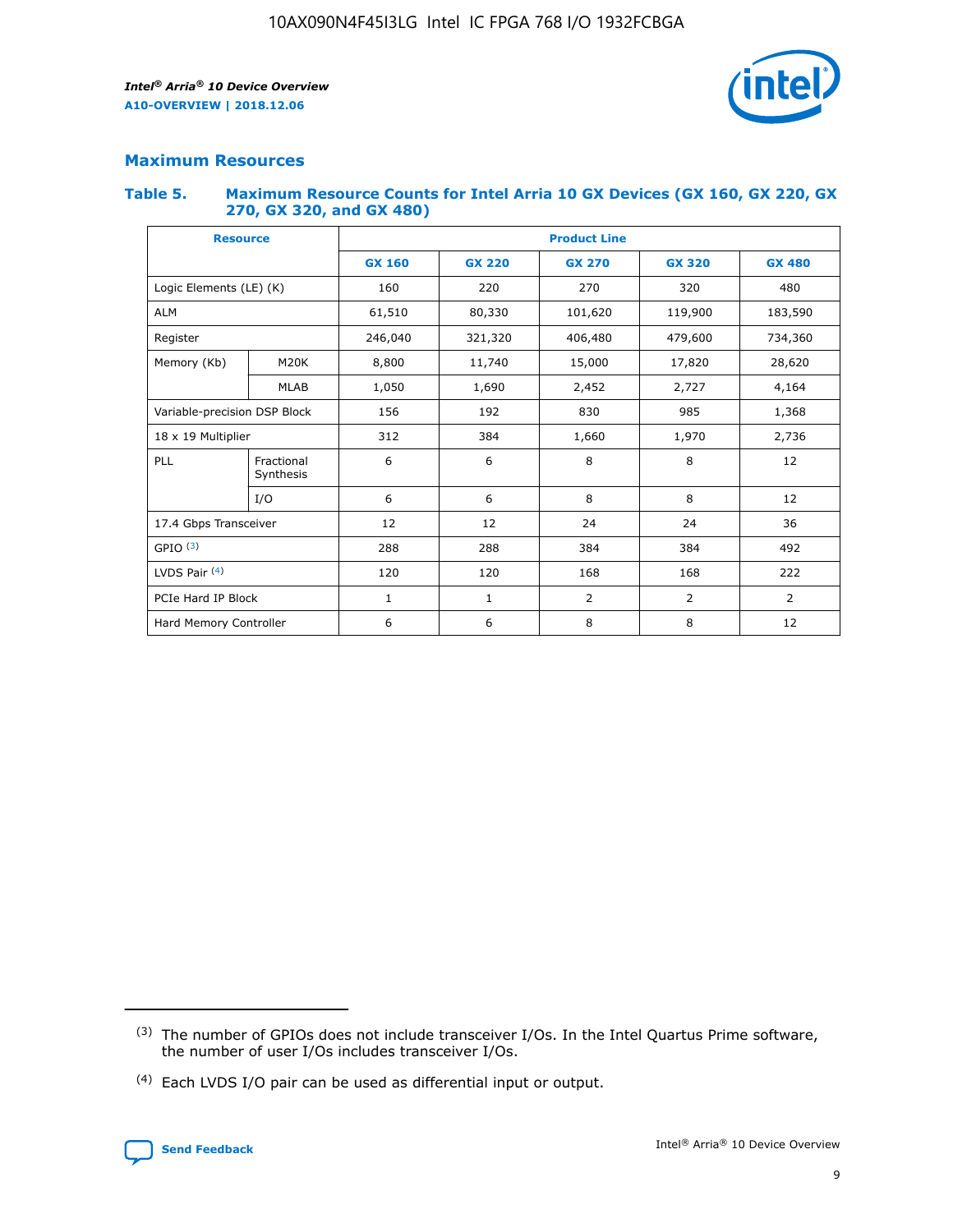

## **Table 6. Maximum Resource Counts for Intel Arria 10 GX Devices (GX 570, GX 660, GX 900, and GX 1150)**

|                              | <b>Resource</b>           | <b>Product Line</b> |                |                |                |  |  |  |
|------------------------------|---------------------------|---------------------|----------------|----------------|----------------|--|--|--|
|                              |                           | <b>GX 570</b>       | <b>GX 660</b>  | <b>GX 900</b>  | <b>GX 1150</b> |  |  |  |
| Logic Elements (LE) (K)      |                           | 570                 | 660            | 900            | 1,150          |  |  |  |
| <b>ALM</b>                   |                           | 217,080             | 251,680        | 339,620        | 427,200        |  |  |  |
| Register                     |                           | 868,320             | 1,006,720      | 1,358,480      | 1,708,800      |  |  |  |
| Memory (Kb)                  | <b>M20K</b>               | 36,000              | 42,620         | 48,460         | 54,260         |  |  |  |
|                              | <b>MLAB</b>               | 5,096               | 5,788          | 9,386          | 12,984         |  |  |  |
| Variable-precision DSP Block |                           | 1,523               | 1,687          | 1,518          | 1,518          |  |  |  |
|                              | $18 \times 19$ Multiplier |                     | 3,374          | 3,036          | 3,036          |  |  |  |
| PLL                          | Fractional<br>Synthesis   | 16                  | 16             | 32             | 32             |  |  |  |
|                              | I/O                       | 16                  | 16             | 16             | 16             |  |  |  |
| 17.4 Gbps Transceiver        |                           | 48                  | 96<br>48       |                | 96             |  |  |  |
| GPIO <sup>(3)</sup>          |                           | 696                 | 696            | 768            | 768            |  |  |  |
| LVDS Pair $(4)$              |                           | 324                 | 324            | 384            | 384            |  |  |  |
| PCIe Hard IP Block           |                           | $\overline{2}$      | $\overline{2}$ | $\overline{4}$ | $\overline{4}$ |  |  |  |
| Hard Memory Controller       |                           | 16                  | 16             | 16             | 16             |  |  |  |

# **Package Plan**

# **Table 7. Package Plan for Intel Arria 10 GX Devices (U19, F27, and F29)**

Refer to I/O and High Speed I/O in Intel Arria 10 Devices chapter for the number of 3 V I/O, LVDS I/O, and LVDS channels in each device package.

| <b>Product Line</b> | U <sub>19</sub><br>$(19 \text{ mm} \times 19 \text{ mm})$<br>484-pin UBGA) |          |             |         | <b>F27</b><br>(27 mm × 27 mm,<br>672-pin FBGA) |             | <b>F29</b><br>(29 mm × 29 mm,<br>780-pin FBGA) |          |             |  |
|---------------------|----------------------------------------------------------------------------|----------|-------------|---------|------------------------------------------------|-------------|------------------------------------------------|----------|-------------|--|
|                     | 3 V I/O                                                                    | LVDS I/O | <b>XCVR</b> | 3 V I/O | <b>LVDS I/O</b>                                | <b>XCVR</b> | 3 V I/O                                        | LVDS I/O | <b>XCVR</b> |  |
| GX 160              | 48                                                                         | 192      | 6           | 48      | 192                                            | 12          | 48                                             | 240      | 12          |  |
| GX 220              | 48                                                                         | 192      | 6           | 48      | 192                                            | 12          | 48                                             | 240      | 12          |  |
| GX 270              |                                                                            |          |             | 48      | 192                                            | 12          | 48                                             | 312      | 12          |  |
| GX 320              |                                                                            |          |             | 48      | 192                                            | 12          | 48                                             | 312      | 12          |  |
| GX 480              |                                                                            |          |             |         |                                                |             | 48                                             | 312      | 12          |  |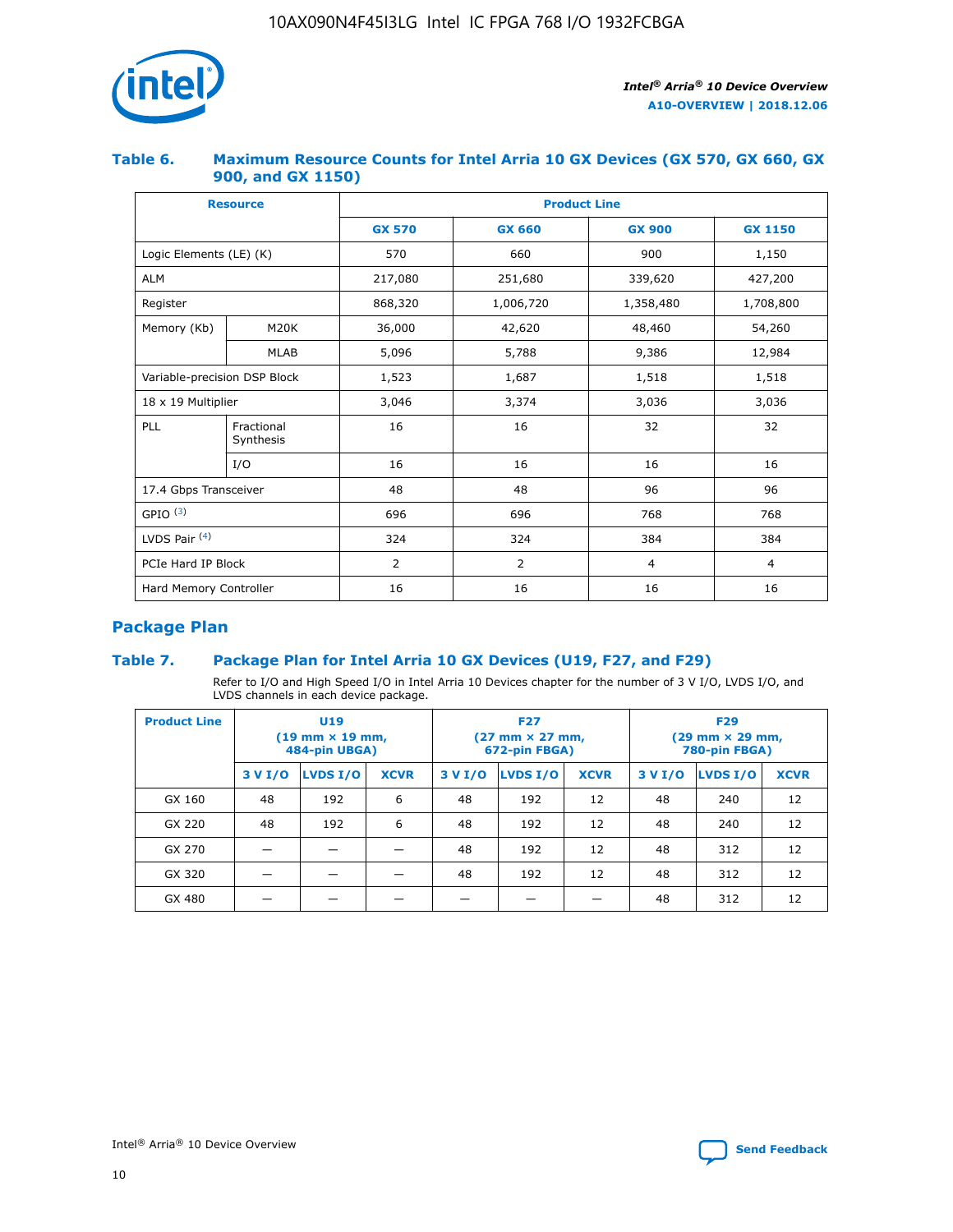

#### **Table 8. Package Plan for Intel Arria 10 GX Devices (F34, F35, NF40, and KF40)**

Refer to I/O and High Speed I/O in Intel Arria 10 Devices chapter for the number of 3 V I/O, LVDS I/O, and LVDS channels in each device package.

| <b>Product Line</b> | <b>F34</b><br>$(35 \text{ mm} \times 35 \text{ mm})$<br>1152-pin FBGA) |                    | <b>F35</b><br>$(35 \text{ mm} \times 35 \text{ mm})$<br><b>1152-pin FBGA)</b> |           | <b>KF40</b><br>$(40 \text{ mm} \times 40 \text{ mm})$<br>1517-pin FBGA) |             |            | <b>NF40</b><br>$(40 \text{ mm} \times 40 \text{ mm})$<br><b>1517-pin FBGA)</b> |             |            |                    |             |
|---------------------|------------------------------------------------------------------------|--------------------|-------------------------------------------------------------------------------|-----------|-------------------------------------------------------------------------|-------------|------------|--------------------------------------------------------------------------------|-------------|------------|--------------------|-------------|
|                     | 3V<br>I/O                                                              | <b>LVDS</b><br>I/O | <b>XCVR</b>                                                                   | 3V<br>I/O | <b>LVDS</b><br>I/O                                                      | <b>XCVR</b> | 3 V<br>I/O | <b>LVDS</b><br>I/O                                                             | <b>XCVR</b> | 3 V<br>I/O | <b>LVDS</b><br>I/O | <b>XCVR</b> |
| GX 270              | 48                                                                     | 336                | 24                                                                            | 48        | 336                                                                     | 24          |            |                                                                                |             |            |                    |             |
| GX 320              | 48                                                                     | 336                | 24                                                                            | 48        | 336                                                                     | 24          |            |                                                                                |             |            |                    |             |
| GX 480              | 48                                                                     | 444                | 24                                                                            | 48        | 348                                                                     | 36          |            |                                                                                |             |            |                    |             |
| GX 570              | 48                                                                     | 444                | 24                                                                            | 48        | 348                                                                     | 36          | 96         | 600                                                                            | 36          | 48         | 540                | 48          |
| GX 660              | 48                                                                     | 444                | 24                                                                            | 48        | 348                                                                     | 36          | 96         | 600                                                                            | 36          | 48         | 540                | 48          |
| GX 900              |                                                                        | 504                | 24                                                                            | -         |                                                                         |             |            |                                                                                |             |            | 600                | 48          |
| GX 1150             |                                                                        | 504                | 24                                                                            |           |                                                                         |             |            |                                                                                |             |            | 600                | 48          |

#### **Table 9. Package Plan for Intel Arria 10 GX Devices (RF40, NF45, SF45, and UF45)**

Refer to I/O and High Speed I/O in Intel Arria 10 Devices chapter for the number of 3 V I/O, LVDS I/O, and LVDS channels in each device package.

| <b>Product Line</b> | <b>RF40</b><br>$(40$ mm $\times$ 40 mm,<br>1517-pin FBGA) |                    | <b>NF45</b><br>$(45 \text{ mm} \times 45 \text{ mm})$<br><b>1932-pin FBGA)</b> |            |                    | <b>SF45</b><br>$(45 \text{ mm} \times 45 \text{ mm})$<br><b>1932-pin FBGA)</b> |            |                    | <b>UF45</b><br>$(45 \text{ mm} \times 45 \text{ mm})$<br><b>1932-pin FBGA)</b> |           |                    |             |
|---------------------|-----------------------------------------------------------|--------------------|--------------------------------------------------------------------------------|------------|--------------------|--------------------------------------------------------------------------------|------------|--------------------|--------------------------------------------------------------------------------|-----------|--------------------|-------------|
|                     | 3V<br>I/O                                                 | <b>LVDS</b><br>I/O | <b>XCVR</b>                                                                    | 3 V<br>I/O | <b>LVDS</b><br>I/O | <b>XCVR</b>                                                                    | 3 V<br>I/O | <b>LVDS</b><br>I/O | <b>XCVR</b>                                                                    | 3V<br>I/O | <b>LVDS</b><br>I/O | <b>XCVR</b> |
| GX 900              |                                                           | 342                | 66                                                                             | _          | 768                | 48                                                                             |            | 624                | 72                                                                             |           | 480                | 96          |
| GX 1150             |                                                           | 342                | 66                                                                             | _          | 768                | 48                                                                             |            | 624                | 72                                                                             |           | 480                | 96          |

#### **Related Information**

[I/O and High-Speed Differential I/O Interfaces in Intel Arria 10 Devices chapter, Intel](https://www.intel.com/content/www/us/en/programmable/documentation/sam1403482614086.html#sam1403482030321) [Arria 10 Device Handbook](https://www.intel.com/content/www/us/en/programmable/documentation/sam1403482614086.html#sam1403482030321)

Provides the number of 3 V and LVDS I/Os, and LVDS channels for each Intel Arria 10 device package.

# **Intel Arria 10 GT**

This section provides the available options, maximum resource counts, and package plan for the Intel Arria 10 GT devices.

The information in this section is correct at the time of publication. For the latest information and to get more details, refer to the Intel FPGA Product Selector.

#### **Related Information**

#### [Intel FPGA Product Selector](http://www.altera.com/products/selector/psg-selector.html)

Provides the latest information on Intel products.

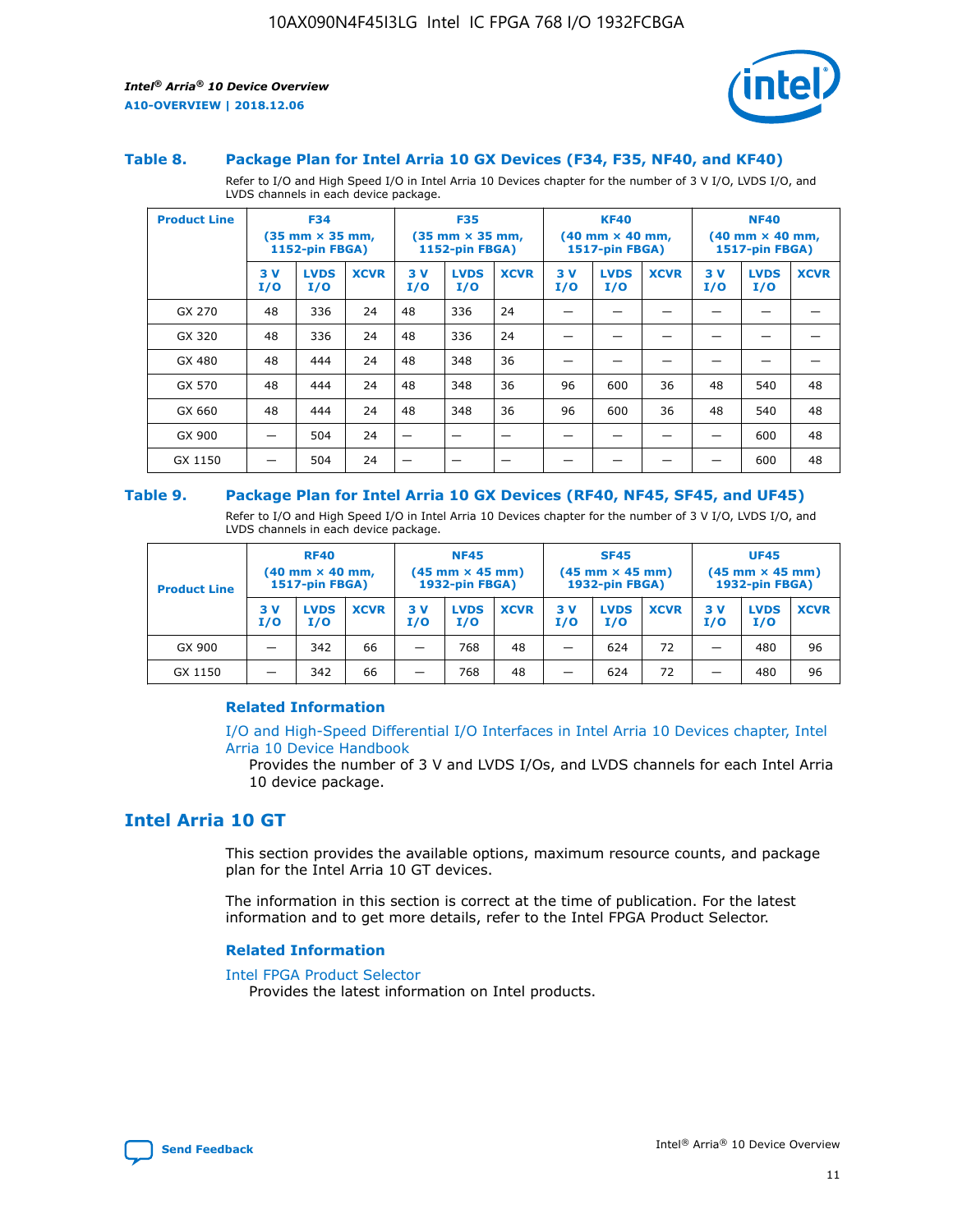

# **Available Options**

# **Figure 2. Sample Ordering Code and Available Options for Intel Arria 10 GT Devices**

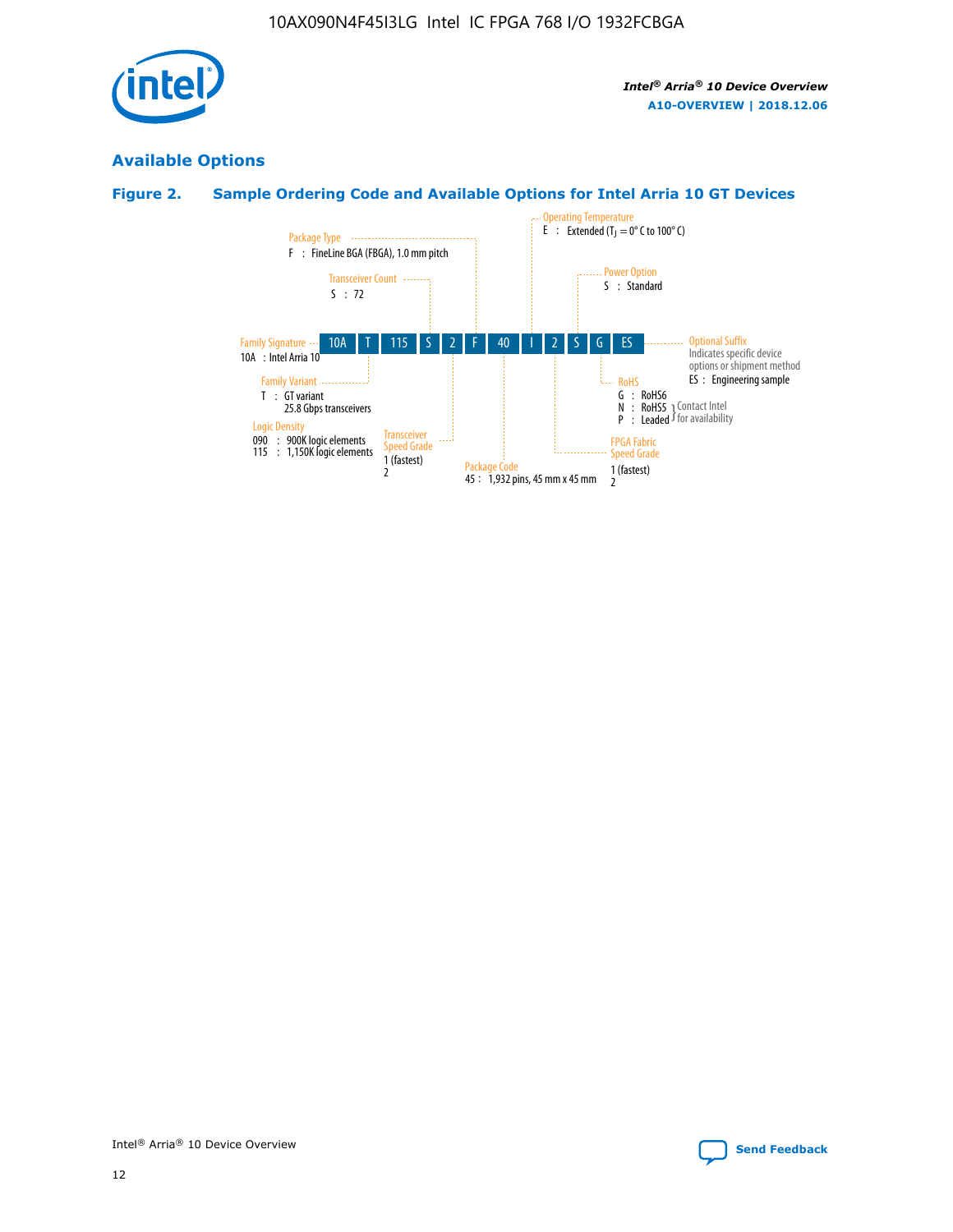

## **Maximum Resources**

#### **Table 10. Maximum Resource Counts for Intel Arria 10 GT Devices**

|                              | <b>Resource</b>      | <b>Product Line</b> |                |  |
|------------------------------|----------------------|---------------------|----------------|--|
|                              |                      | <b>GT 900</b>       | GT 1150        |  |
| Logic Elements (LE) (K)      |                      | 900                 | 1,150          |  |
| <b>ALM</b>                   |                      | 339,620             | 427,200        |  |
| Register                     |                      | 1,358,480           | 1,708,800      |  |
| Memory (Kb)                  | M20K                 | 48,460              | 54,260         |  |
|                              | <b>MLAB</b>          | 9,386               | 12,984         |  |
| Variable-precision DSP Block |                      | 1,518               | 1,518          |  |
| 18 x 19 Multiplier           |                      | 3,036               | 3,036          |  |
| PLL                          | Fractional Synthesis | 32                  | 32             |  |
|                              | I/O                  | 16                  | 16             |  |
| Transceiver                  | 17.4 Gbps            | 72(5)               | 72(5)          |  |
|                              | 25.8 Gbps            | 6                   | 6              |  |
| GPIO <sup>(6)</sup>          |                      | 624                 | 624            |  |
| LVDS Pair $(7)$              |                      | 312                 | 312            |  |
| PCIe Hard IP Block           |                      | $\overline{4}$      | $\overline{4}$ |  |
| Hard Memory Controller       |                      | 16                  | 16             |  |

#### **Related Information**

#### [Intel Arria 10 GT Channel Usage](https://www.intel.com/content/www/us/en/programmable/documentation/nik1398707230472.html#nik1398707008178)

Configuring GT/GX channels in Intel Arria 10 GT devices.

## **Package Plan**

#### **Table 11. Package Plan for Intel Arria 10 GT Devices**

Refer to I/O and High Speed I/O in Intel Arria 10 Devices chapter for the number of 3 V I/O, LVDS I/O, and LVDS channels in each device package.

| <b>Product Line</b> | <b>SF45</b><br>(45 mm × 45 mm, 1932-pin FBGA) |                 |             |  |  |  |
|---------------------|-----------------------------------------------|-----------------|-------------|--|--|--|
|                     | 3 V I/O                                       | <b>LVDS I/O</b> | <b>XCVR</b> |  |  |  |
| GT 900              |                                               | 624             | 72          |  |  |  |
| GT 1150             |                                               | 624             | 72          |  |  |  |

<sup>(7)</sup> Each LVDS I/O pair can be used as differential input or output.



 $(5)$  If all 6 GT channels are in use, 12 of the GX channels are not usable.

<sup>(6)</sup> The number of GPIOs does not include transceiver I/Os. In the Intel Quartus Prime software, the number of user I/Os includes transceiver I/Os.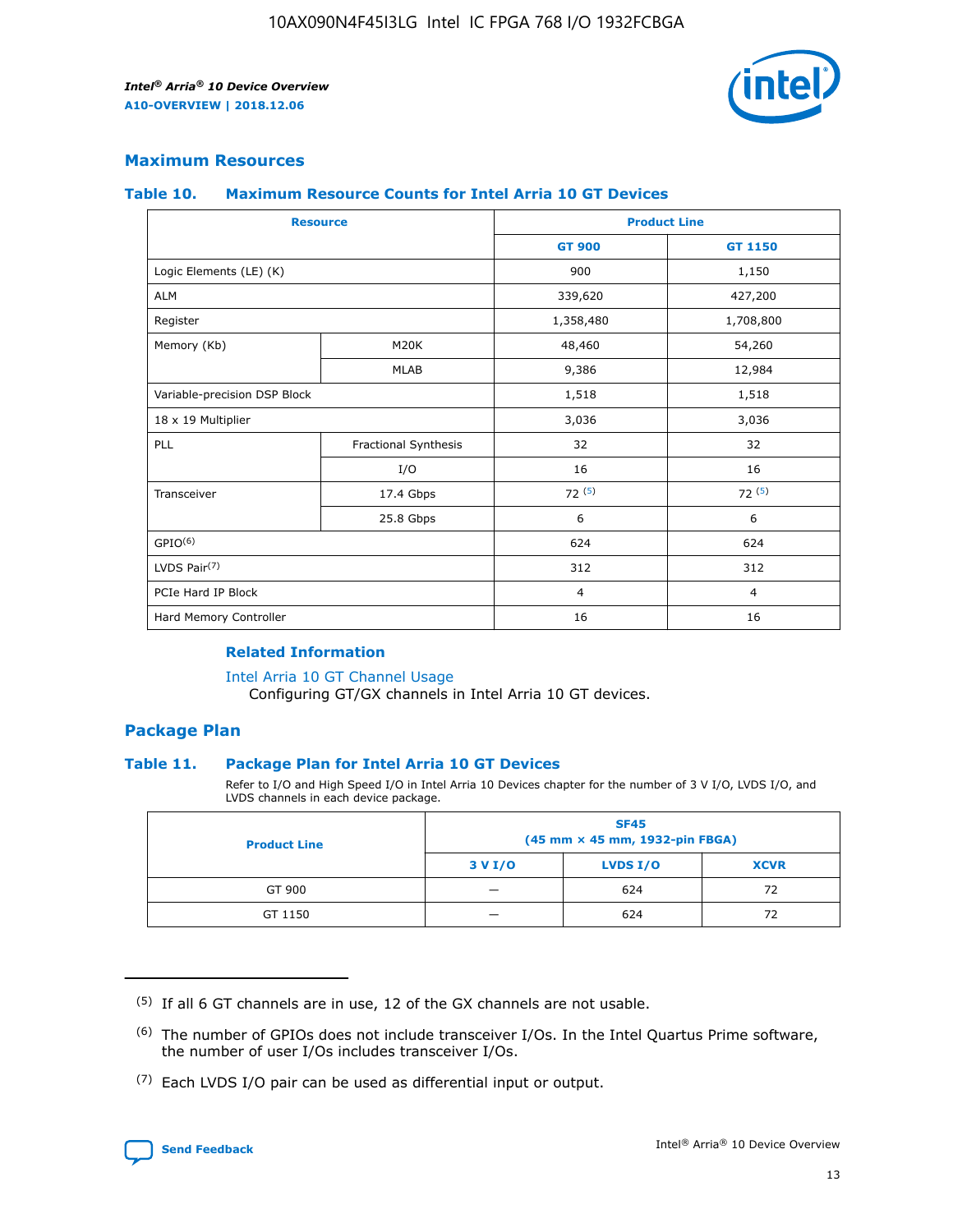

#### **Related Information**

[I/O and High-Speed Differential I/O Interfaces in Intel Arria 10 Devices chapter, Intel](https://www.intel.com/content/www/us/en/programmable/documentation/sam1403482614086.html#sam1403482030321) [Arria 10 Device Handbook](https://www.intel.com/content/www/us/en/programmable/documentation/sam1403482614086.html#sam1403482030321)

Provides the number of 3 V and LVDS I/Os, and LVDS channels for each Intel Arria 10 device package.

# **Intel Arria 10 SX**

This section provides the available options, maximum resource counts, and package plan for the Intel Arria 10 SX devices.

The information in this section is correct at the time of publication. For the latest information and to get more details, refer to the Intel FPGA Product Selector.

#### **Related Information**

[Intel FPGA Product Selector](http://www.altera.com/products/selector/psg-selector.html) Provides the latest information on Intel products.

#### **Available Options**

#### **Figure 3. Sample Ordering Code and Available Options for Intel Arria 10 SX Devices**



#### **Related Information**

[Transceiver Performance for Intel Arria 10 GX/SX Devices](https://www.intel.com/content/www/us/en/programmable/documentation/mcn1413182292568.html#mcn1413213965502) Provides more information about the transceiver speed grade.

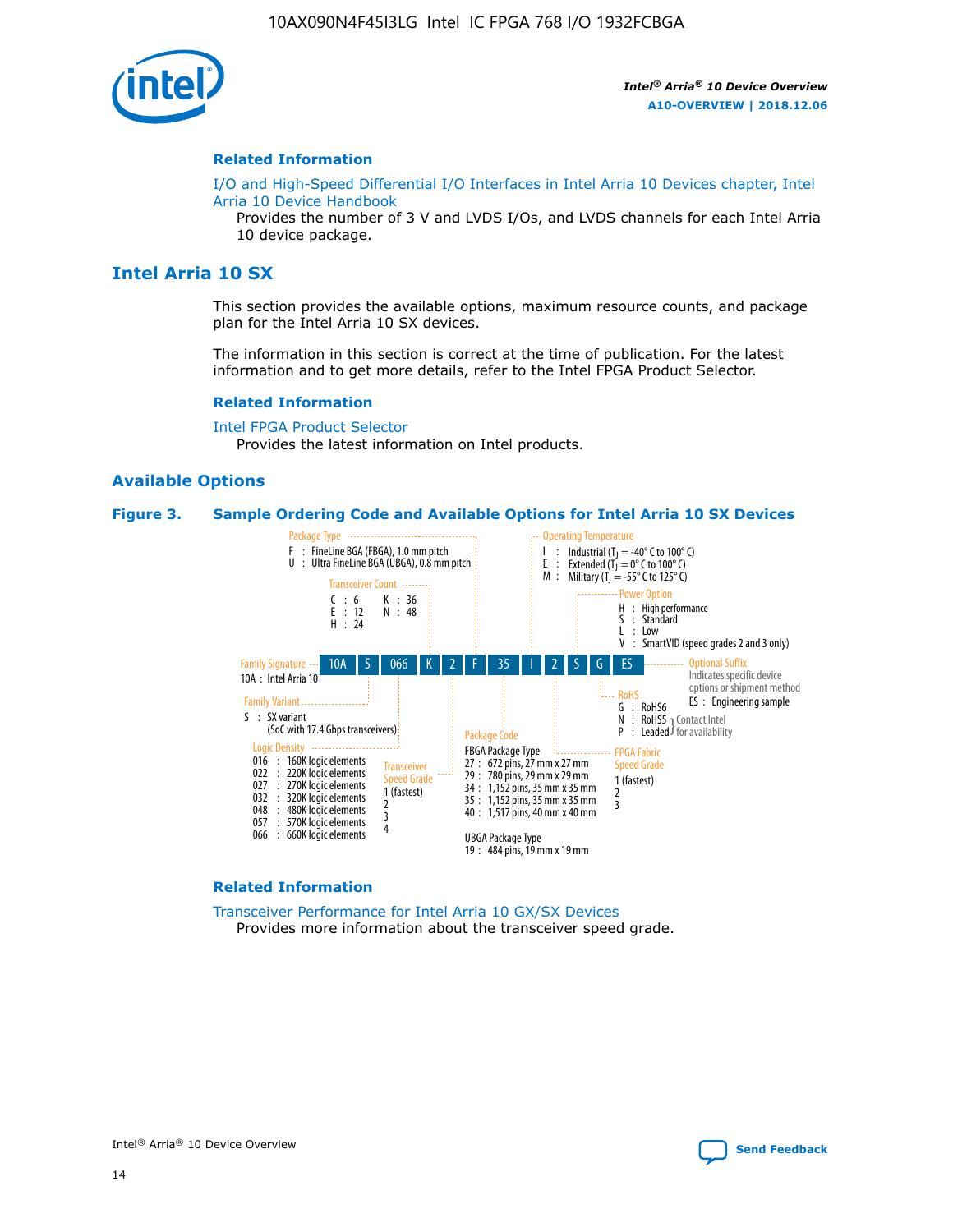

# **Maximum Resources**

#### **Table 12. Maximum Resource Counts for Intel Arria 10 SX Devices**

|                                   | <b>Resource</b>         | <b>Product Line</b> |               |                |                |                |                |                |  |  |  |
|-----------------------------------|-------------------------|---------------------|---------------|----------------|----------------|----------------|----------------|----------------|--|--|--|
|                                   |                         | <b>SX 160</b>       | <b>SX 220</b> | <b>SX 270</b>  | <b>SX 320</b>  | <b>SX 480</b>  | <b>SX 570</b>  | <b>SX 660</b>  |  |  |  |
| Logic Elements (LE) (K)           |                         | 160                 | 220           | 270            | 320            | 480            | 570            | 660            |  |  |  |
| <b>ALM</b>                        |                         | 61,510              | 80,330        | 101,620        | 119,900        | 183,590        | 217,080        | 251,680        |  |  |  |
| Register                          |                         | 246,040             | 321,320       | 406,480        | 479,600        | 734,360        | 868,320        | 1,006,720      |  |  |  |
| Memory (Kb)                       | M <sub>20</sub> K       | 8,800               | 11,740        | 15,000         | 17,820         | 28,620         | 36,000         | 42,620         |  |  |  |
|                                   | <b>MLAB</b>             | 1,050               | 1,690         | 2,452          | 2,727          | 4,164          | 5,096          | 5,788          |  |  |  |
| Variable-precision DSP Block      |                         | 156                 | 192           | 830            | 985            | 1,368          | 1,523          | 1,687          |  |  |  |
| 18 x 19 Multiplier                |                         | 312                 | 384           | 1,660          | 1,970          | 2,736          | 3,046          | 3,374          |  |  |  |
| <b>PLL</b>                        | Fractional<br>Synthesis | 6                   | 6             | 8              | 8              | 12             | 16             | 16             |  |  |  |
|                                   | I/O                     | 6                   | 6             | 8              | 8              | 12             | 16             | 16             |  |  |  |
| 17.4 Gbps Transceiver             |                         | 12                  | 12            | 24             | 24             | 36             | 48             | 48             |  |  |  |
| GPIO <sup>(8)</sup>               |                         | 288                 | 288           | 384            | 384            | 492            | 696            | 696            |  |  |  |
| LVDS Pair $(9)$                   |                         | 120                 | 120           | 168            | 168            | 174            | 324            | 324            |  |  |  |
| PCIe Hard IP Block                |                         | $\mathbf{1}$        | $\mathbf{1}$  | $\overline{2}$ | $\overline{2}$ | $\overline{2}$ | $\overline{2}$ | $\overline{2}$ |  |  |  |
| Hard Memory Controller            |                         | 6                   | 6             | 8              | 8              | 12             | 16             | 16             |  |  |  |
| ARM Cortex-A9 MPCore<br>Processor |                         | Yes                 | Yes           | Yes            | Yes            | Yes            | Yes            | Yes            |  |  |  |

# **Package Plan**

#### **Table 13. Package Plan for Intel Arria 10 SX Devices (U19, F27, F29, and F34)**

Refer to I/O and High Speed I/O in Intel Arria 10 Devices chapter for the number of 3 V I/O, LVDS I/O, and LVDS channels in each device package.

| <b>Product Line</b> | <b>U19</b><br>$(19 \text{ mm} \times 19 \text{ mm})$<br>484-pin UBGA) |                    |             | <b>F27</b><br>$(27 \text{ mm} \times 27 \text{ mm})$<br>672-pin FBGA) |                    | <b>F29</b><br>$(29 \text{ mm} \times 29 \text{ mm})$<br>780-pin FBGA) |           |                    | <b>F34</b><br>$(35 \text{ mm} \times 35 \text{ mm})$<br><b>1152-pin FBGA)</b> |           |                    |             |
|---------------------|-----------------------------------------------------------------------|--------------------|-------------|-----------------------------------------------------------------------|--------------------|-----------------------------------------------------------------------|-----------|--------------------|-------------------------------------------------------------------------------|-----------|--------------------|-------------|
|                     | 3V<br>I/O                                                             | <b>LVDS</b><br>I/O | <b>XCVR</b> | 3V<br>I/O                                                             | <b>LVDS</b><br>I/O | <b>XCVR</b>                                                           | 3V<br>I/O | <b>LVDS</b><br>I/O | <b>XCVR</b>                                                                   | 3V<br>I/O | <b>LVDS</b><br>I/O | <b>XCVR</b> |
| SX 160              | 48                                                                    | 144                | 6           | 48                                                                    | 192                | 12                                                                    | 48        | 240                | 12                                                                            | -         |                    |             |
| SX 220              | 48                                                                    | 144                | 6           | 48                                                                    | 192                | 12                                                                    | 48        | 240                | 12                                                                            |           |                    |             |
| SX 270              |                                                                       |                    |             | 48                                                                    | 192                | 12                                                                    | 48        | 312                | 12                                                                            | 48        | 336                | 24          |
| SX 320              |                                                                       |                    |             | 48                                                                    | 192                | 12                                                                    | 48        | 312                | 12                                                                            | 48        | 336                | 24          |
|                     | continued                                                             |                    |             |                                                                       |                    |                                                                       |           |                    |                                                                               |           |                    |             |

 $(8)$  The number of GPIOs does not include transceiver I/Os. In the Intel Quartus Prime software, the number of user I/Os includes transceiver I/Os.

 $(9)$  Each LVDS I/O pair can be used as differential input or output.

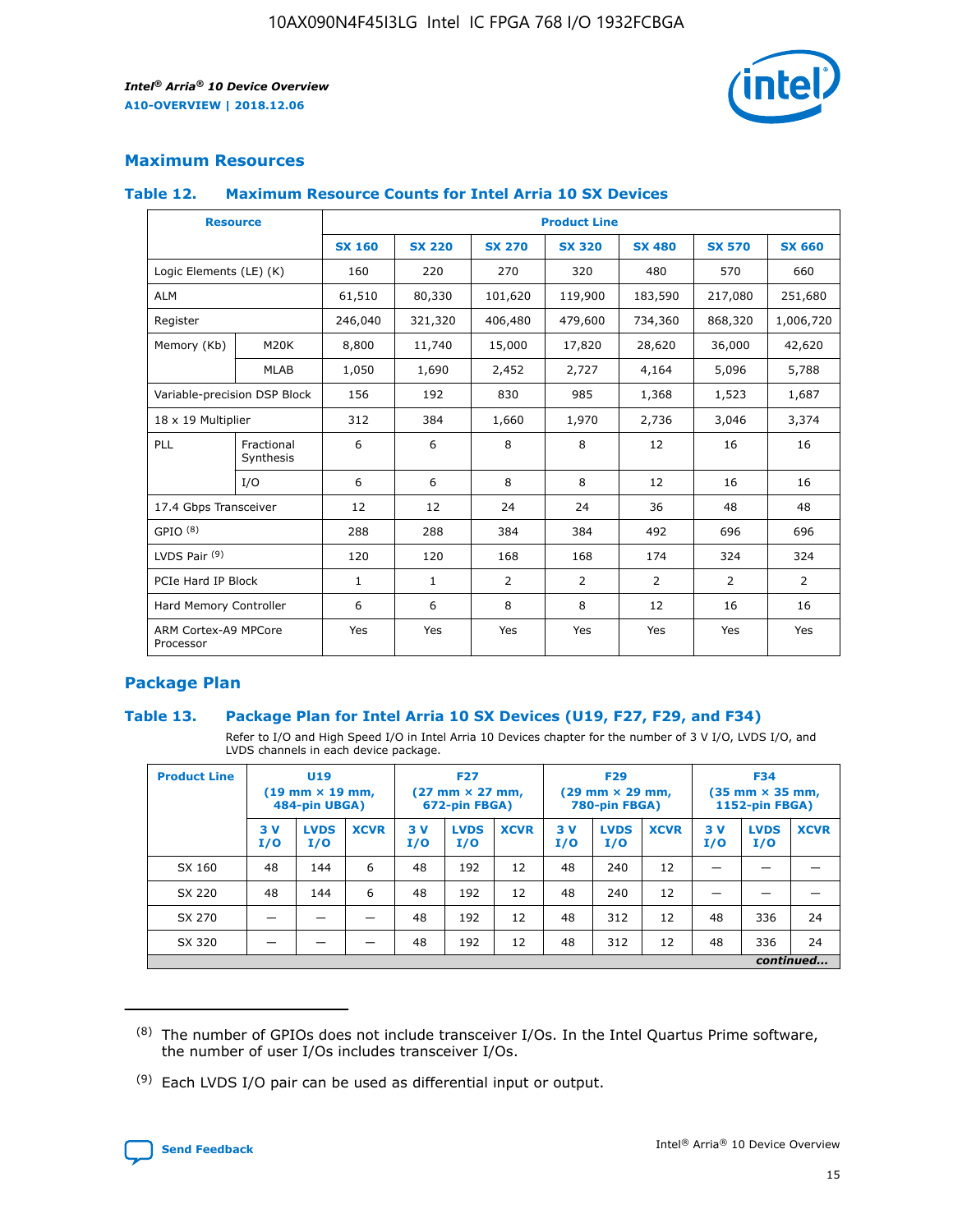

| <b>Product Line</b> | U <sub>19</sub><br>$(19 \text{ mm} \times 19 \text{ mm})$<br>484-pin UBGA) |                    | <b>F27</b><br>$(27 \text{ mm} \times 27 \text{ mm})$<br>672-pin FBGA) |           | <b>F29</b><br>$(29 \text{ mm} \times 29 \text{ mm})$<br>780-pin FBGA) |             |           | <b>F34</b><br>$(35 \text{ mm} \times 35 \text{ mm})$<br><b>1152-pin FBGA)</b> |             |           |                    |             |
|---------------------|----------------------------------------------------------------------------|--------------------|-----------------------------------------------------------------------|-----------|-----------------------------------------------------------------------|-------------|-----------|-------------------------------------------------------------------------------|-------------|-----------|--------------------|-------------|
|                     | 3 V<br>I/O                                                                 | <b>LVDS</b><br>I/O | <b>XCVR</b>                                                           | 3V<br>I/O | <b>LVDS</b><br>I/O                                                    | <b>XCVR</b> | 3V<br>I/O | <b>LVDS</b><br>I/O                                                            | <b>XCVR</b> | 3V<br>I/O | <b>LVDS</b><br>I/O | <b>XCVR</b> |
| SX 480              |                                                                            |                    |                                                                       |           |                                                                       |             | 48        | 312                                                                           | 12          | 48        | 444                | 24          |
| SX 570              |                                                                            |                    |                                                                       |           |                                                                       |             |           |                                                                               |             | 48        | 444                | 24          |
| SX 660              |                                                                            |                    |                                                                       |           |                                                                       |             |           |                                                                               |             | 48        | 444                | 24          |

## **Table 14. Package Plan for Intel Arria 10 SX Devices (F35, KF40, and NF40)**

Refer to I/O and High Speed I/O in Intel Arria 10 Devices chapter for the number of 3 V I/O, LVDS I/O, and LVDS channels in each device package.

| <b>Product Line</b> | <b>F35</b><br>(35 mm × 35 mm,<br><b>1152-pin FBGA)</b> |          |             |                                           | <b>KF40</b><br>(40 mm × 40 mm,<br>1517-pin FBGA) |    | <b>NF40</b><br>$(40 \text{ mm} \times 40 \text{ mm})$<br>1517-pin FBGA) |          |             |  |
|---------------------|--------------------------------------------------------|----------|-------------|-------------------------------------------|--------------------------------------------------|----|-------------------------------------------------------------------------|----------|-------------|--|
|                     | 3 V I/O                                                | LVDS I/O | <b>XCVR</b> | <b>LVDS I/O</b><br>3 V I/O<br><b>XCVR</b> |                                                  |    | 3 V I/O                                                                 | LVDS I/O | <b>XCVR</b> |  |
| SX 270              | 48                                                     | 336      | 24          |                                           |                                                  |    |                                                                         |          |             |  |
| SX 320              | 48                                                     | 336      | 24          |                                           |                                                  |    |                                                                         |          |             |  |
| SX 480              | 48                                                     | 348      | 36          |                                           |                                                  |    |                                                                         |          |             |  |
| SX 570              | 48                                                     | 348      | 36          | 96                                        | 600                                              | 36 | 48                                                                      | 540      | 48          |  |
| SX 660              | 48                                                     | 348      | 36          | 96                                        | 600                                              | 36 | 48                                                                      | 540      | 48          |  |

# **Related Information**

[I/O and High-Speed Differential I/O Interfaces in Intel Arria 10 Devices chapter, Intel](https://www.intel.com/content/www/us/en/programmable/documentation/sam1403482614086.html#sam1403482030321) [Arria 10 Device Handbook](https://www.intel.com/content/www/us/en/programmable/documentation/sam1403482614086.html#sam1403482030321)

Provides the number of 3 V and LVDS I/Os, and LVDS channels for each Intel Arria 10 device package.

Intel<sup>®</sup> Arria<sup>®</sup> 10 Device Overview **[Send Feedback](mailto:FPGAtechdocfeedback@intel.com?subject=Feedback%20on%20Intel%20Arria%2010%20Device%20Overview%20(A10-OVERVIEW%202018.12.06)&body=We%20appreciate%20your%20feedback.%20In%20your%20comments,%20also%20specify%20the%20page%20number%20or%20paragraph.%20Thank%20you.)** Send Feedback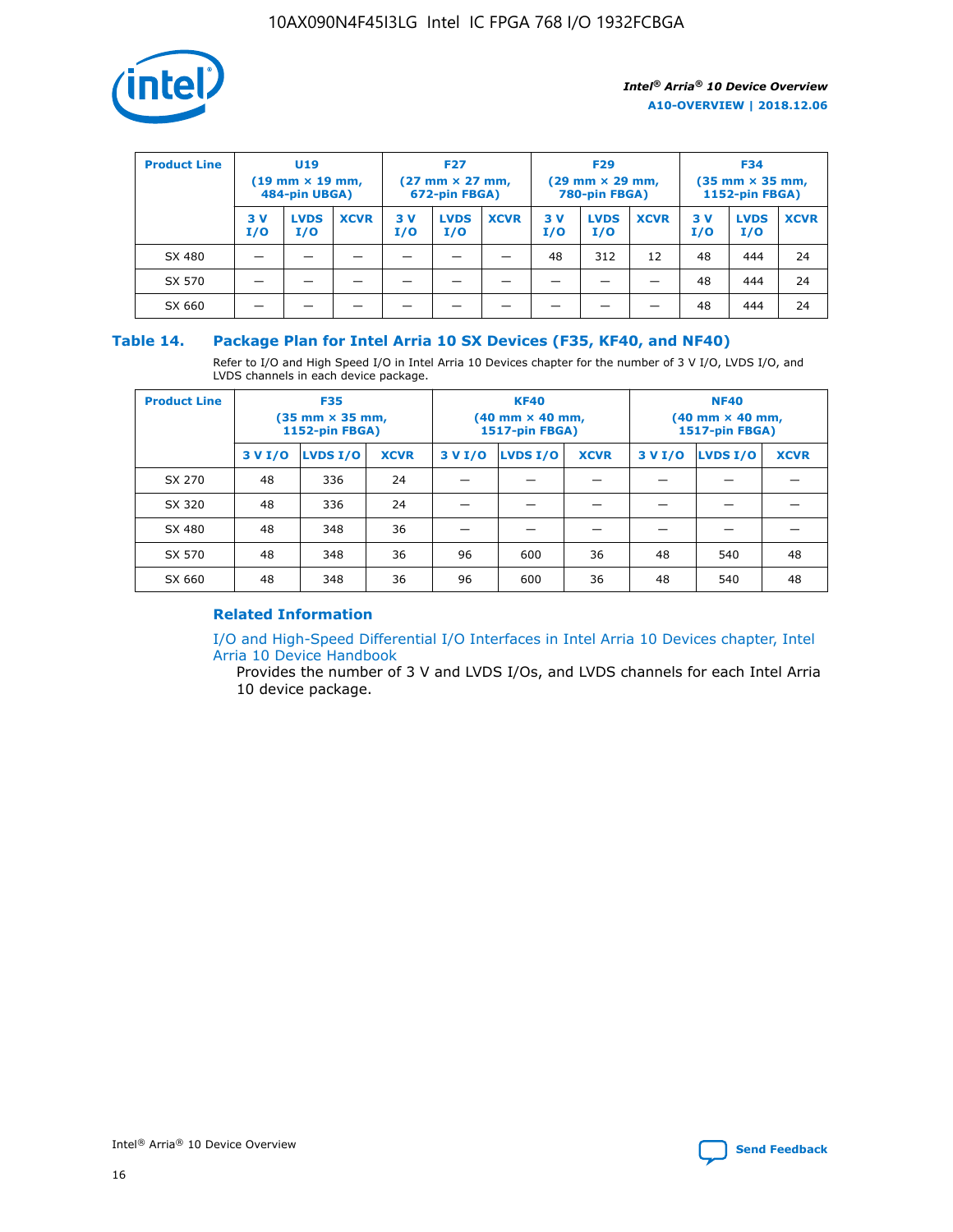

# **I/O Vertical Migration for Intel Arria 10 Devices**

#### **Figure 4. Migration Capability Across Intel Arria 10 Product Lines**

- The arrows indicate the migration paths. The devices included in each vertical migration path are shaded. Devices with fewer resources in the same path have lighter shades.
- To achieve the full I/O migration across product lines in the same migration path, restrict I/Os and transceivers usage to match the product line with the lowest I/O and transceiver counts.
- An LVDS I/O bank in the source device may be mapped to a 3 V I/O bank in the target device. To use memory interface clock frequency higher than 533 MHz, assign external memory interface pins only to banks that are LVDS I/O in both devices.
- There may be nominal 0.15 mm package height difference between some product lines in the same package type.
	- **Variant Product Line Package U19 F27 F29 F34 F35 KF40 NF40 RF40 NF45 SF45 UF45** Intel® Arria® 10 GX GX 160 GX 220 GX 270 GX 320 GX 480 GX 570 GX 660 GX 900 GX 1150 Intel Arria 10 GT GT 900 GT 1150 Intel Arria 10 SX SX 160 SX 220 SX 270 SX 320 SX 480 SX 570 SX 660
- Some migration paths are not shown in the Intel Quartus Prime software **Pin Migration View**.

*Note:* To verify the pin migration compatibility, use the **Pin Migration View** window in the Intel Quartus Prime software Pin Planner.

# **Adaptive Logic Module**

Intel Arria 10 devices use a 20 nm ALM as the basic building block of the logic fabric.

The ALM architecture is the same as the previous generation FPGAs, allowing for efficient implementation of logic functions and easy conversion of IP between the device generations.

The ALM, as shown in following figure, uses an 8-input fracturable look-up table (LUT) with four dedicated registers to help improve timing closure in register-rich designs and achieve an even higher design packing capability than the traditional two-register per LUT architecture.

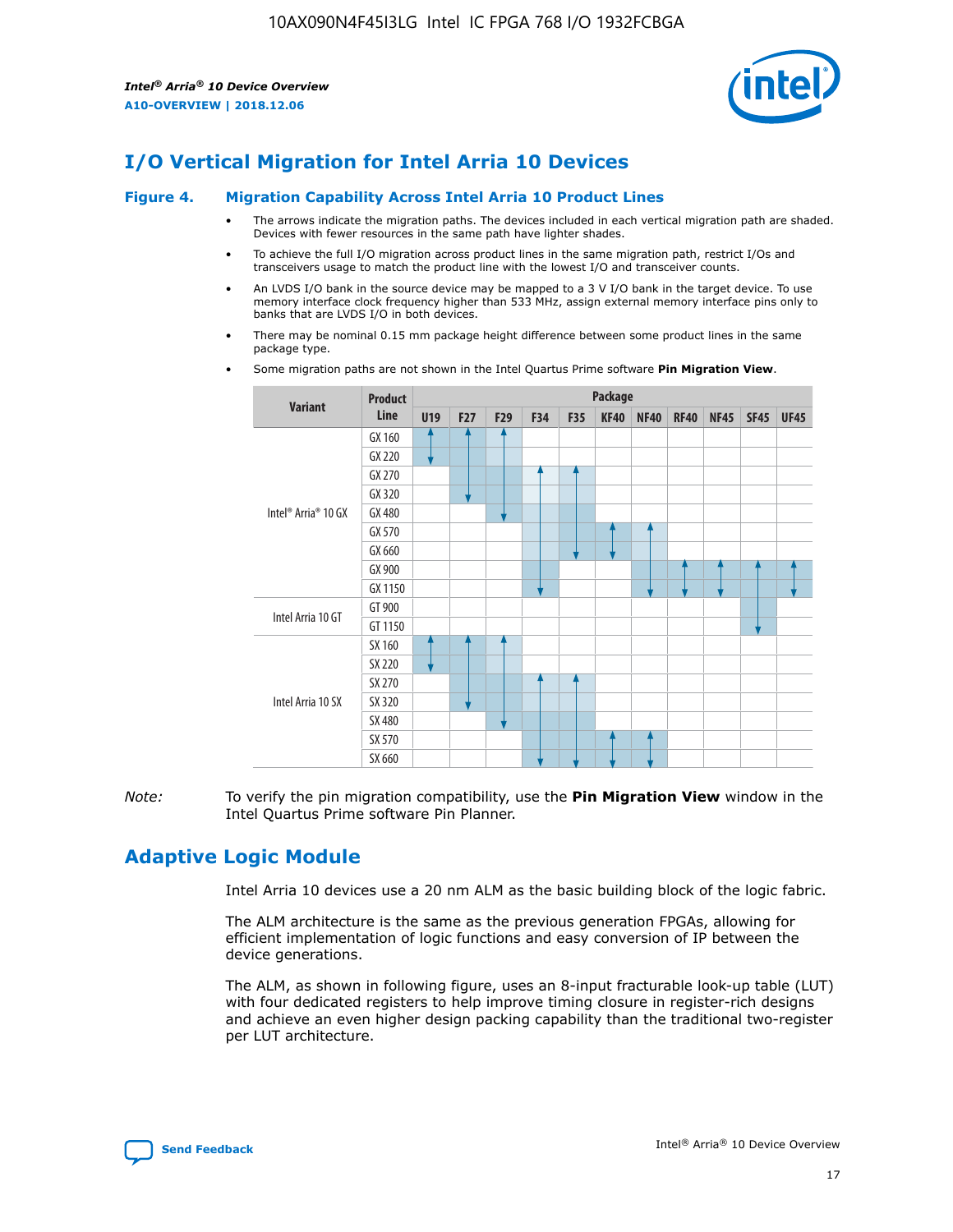

**Figure 5. ALM for Intel Arria 10 Devices**



The Intel Quartus Prime software optimizes your design according to the ALM logic structure and automatically maps legacy designs into the Intel Arria 10 ALM architecture.

# **Variable-Precision DSP Block**

The Intel Arria 10 variable precision DSP blocks support fixed-point arithmetic and floating-point arithmetic.

Features for fixed-point arithmetic:

- High-performance, power-optimized, and fully registered multiplication operations
- 18-bit and 27-bit word lengths
- Two 18 x 19 multipliers or one 27 x 27 multiplier per DSP block
- Built-in addition, subtraction, and 64-bit double accumulation register to combine multiplication results
- Cascading 19-bit or 27-bit when pre-adder is disabled and cascading 18-bit when pre-adder is used to form the tap-delay line for filtering applications
- Cascading 64-bit output bus to propagate output results from one block to the next block without external logic support
- Hard pre-adder supported in 19-bit and 27-bit modes for symmetric filters
- Internal coefficient register bank in both 18-bit and 27-bit modes for filter implementation
- 18-bit and 27-bit systolic finite impulse response (FIR) filters with distributed output adder
- Biased rounding support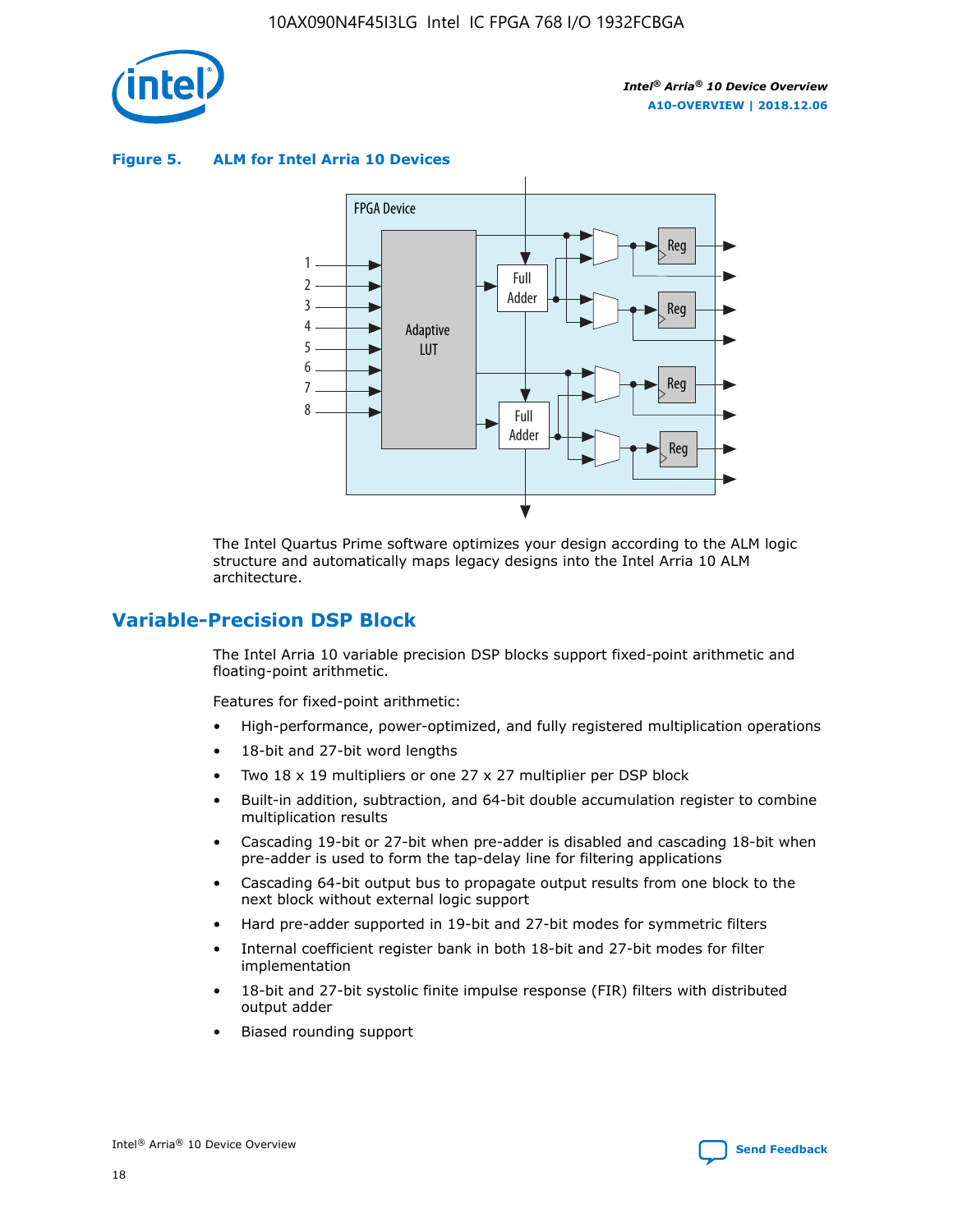

Features for floating-point arithmetic:

- A completely hardened architecture that supports multiplication, addition, subtraction, multiply-add, and multiply-subtract
- Multiplication with accumulation capability and a dynamic accumulator reset control
- Multiplication with cascade summation capability
- Multiplication with cascade subtraction capability
- Complex multiplication
- Direct vector dot product
- Systolic FIR filter

#### **Table 15. Variable-Precision DSP Block Configurations for Intel Arria 10 Devices**

| <b>Usage Example</b>                                       | <b>Multiplier Size (Bit)</b>    | <b>DSP Block Resources</b> |
|------------------------------------------------------------|---------------------------------|----------------------------|
| Medium precision fixed point                               | Two 18 x 19                     |                            |
| High precision fixed or Single precision<br>floating point | One 27 x 27                     |                            |
| Fixed point FFTs                                           | One 19 x 36 with external adder |                            |
| Very high precision fixed point                            | One 36 x 36 with external adder |                            |
| Double precision floating point                            | One 54 x 54 with external adder | 4                          |

#### **Table 16. Resources for Fixed-Point Arithmetic in Intel Arria 10 Devices**

The table lists the variable-precision DSP resources by bit precision for each Intel Arria 10 device.

| <b>Variant</b>  | <b>Product Line</b> | <b>Variable-</b><br>precision<br><b>DSP Block</b> | <b>Independent Input and Output</b><br><b>Multiplications Operator</b> |                                     | 18 x 19<br><b>Multiplier</b><br><b>Adder Sum</b> | $18 \times 18$<br><b>Multiplier</b><br><b>Adder</b> |
|-----------------|---------------------|---------------------------------------------------|------------------------------------------------------------------------|-------------------------------------|--------------------------------------------------|-----------------------------------------------------|
|                 |                     |                                                   | 18 x 19<br><b>Multiplier</b>                                           | $27 \times 27$<br><b>Multiplier</b> | <b>Mode</b>                                      | <b>Summed with</b><br>36 bit Input                  |
| AIntel Arria 10 | GX 160              | 156                                               | 312                                                                    | 156                                 | 156                                              | 156                                                 |
| GX              | GX 220              | 192                                               | 384                                                                    | 192                                 | 192                                              | 192                                                 |
|                 | GX 270              | 830                                               | 1,660                                                                  | 830                                 | 830                                              | 830                                                 |
|                 | GX 320              | 984                                               | 1,968                                                                  | 984                                 | 984                                              | 984                                                 |
|                 | GX 480              | 1,368                                             | 2,736                                                                  | 1,368                               | 1,368                                            | 1,368                                               |
|                 | GX 570              | 1,523                                             | 3,046                                                                  | 1,523                               | 1,523                                            | 1,523                                               |
|                 | GX 660              | 1,687                                             | 3,374                                                                  | 1,687                               | 1,687                                            | 1,687                                               |
|                 | GX 900              | 1,518                                             | 3,036                                                                  | 1,518                               | 1,518                                            | 1,518                                               |
|                 | GX 1150             | 1,518                                             | 3,036                                                                  | 1,518                               | 1,518                                            | 1,518                                               |
| Intel Arria 10  | GT 900              | 1,518                                             | 3,036                                                                  | 1,518                               | 1,518                                            | 1,518                                               |
| GT              | GT 1150             | 1,518                                             | 3,036                                                                  | 1,518                               | 1,518                                            | 1,518                                               |
| Intel Arria 10  | SX 160              | 156                                               | 312                                                                    | 156                                 | 156                                              | 156                                                 |
| <b>SX</b>       | SX 220              | 192                                               | 384                                                                    | 192                                 | 192                                              | 192                                                 |
|                 | SX 270              | 830                                               | 1,660                                                                  | 830                                 | 830                                              | 830                                                 |
|                 |                     |                                                   |                                                                        |                                     |                                                  | continued                                           |

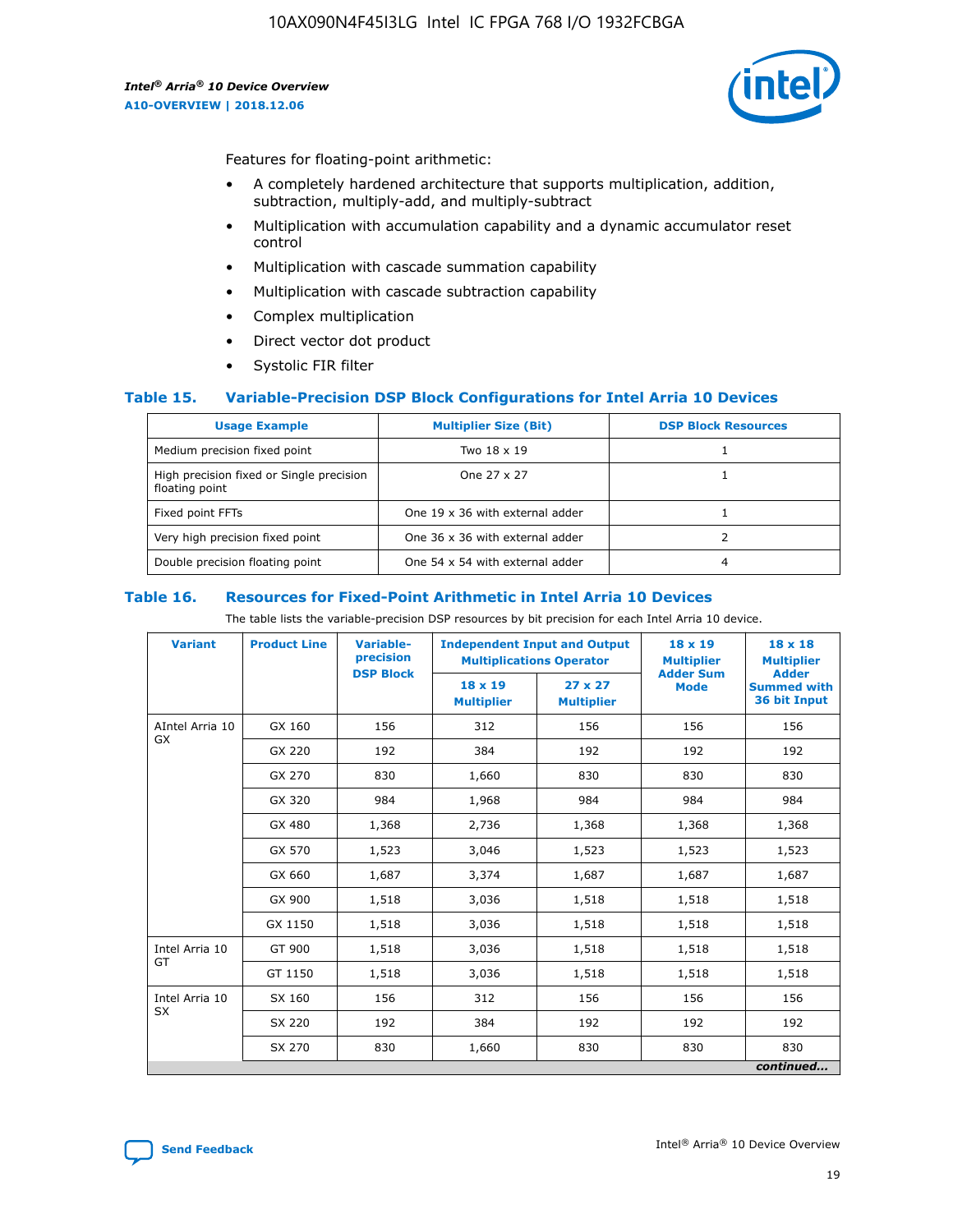

| <b>Variant</b> | <b>Product Line</b> | Variable-<br>precision | <b>Independent Input and Output</b><br><b>Multiplications Operator</b> |                                     | $18 \times 19$<br><b>Multiplier</b> | $18 \times 18$<br><b>Multiplier</b><br><b>Adder</b> |  |
|----------------|---------------------|------------------------|------------------------------------------------------------------------|-------------------------------------|-------------------------------------|-----------------------------------------------------|--|
|                |                     | <b>DSP Block</b>       | $18 \times 19$<br><b>Multiplier</b>                                    | $27 \times 27$<br><b>Multiplier</b> | <b>Adder Sum</b><br><b>Mode</b>     | <b>Summed with</b><br>36 bit Input                  |  |
|                | SX 320              | 984                    | 1,968                                                                  | 984                                 | 984                                 | 984                                                 |  |
|                | SX 480              | 1,368                  | 2,736                                                                  | 1,368                               | 1,368                               | 1,368                                               |  |
|                | SX 570              | 1,523                  | 3,046                                                                  | 1,523                               | 1,523                               | 1,523                                               |  |
|                | SX 660              | 1,687                  | 3,374                                                                  | 1,687                               | 1,687                               | 1,687                                               |  |

# **Table 17. Resources for Floating-Point Arithmetic in Intel Arria 10 Devices**

The table lists the variable-precision DSP resources by bit precision for each Intel Arria 10 device.

| <b>Variant</b> | <b>Product Line</b> | <b>Variable-</b><br>precision<br><b>DSP Block</b> | <b>Single</b><br><b>Precision</b><br><b>Floating-Point</b><br><b>Multiplication</b><br><b>Mode</b> | <b>Single-Precision</b><br><b>Floating-Point</b><br><b>Adder Mode</b> | Single-<br><b>Precision</b><br><b>Floating-Point</b><br><b>Multiply</b><br><b>Accumulate</b><br><b>Mode</b> | <b>Peak</b><br><b>Giga Floating-</b><br><b>Point</b><br><b>Operations</b><br>per Second<br>(GFLOPs) |
|----------------|---------------------|---------------------------------------------------|----------------------------------------------------------------------------------------------------|-----------------------------------------------------------------------|-------------------------------------------------------------------------------------------------------------|-----------------------------------------------------------------------------------------------------|
| Intel Arria 10 | GX 160              | 156                                               | 156                                                                                                | 156                                                                   | 156                                                                                                         | 140                                                                                                 |
| GX             | GX 220              | 192                                               | 192                                                                                                | 192                                                                   | 192                                                                                                         | 173                                                                                                 |
|                | GX 270              | 830                                               | 830                                                                                                | 830                                                                   | 830                                                                                                         | 747                                                                                                 |
|                | GX 320              | 984                                               | 984                                                                                                | 984                                                                   | 984                                                                                                         | 886                                                                                                 |
|                | GX 480              | 1,369                                             | 1,368                                                                                              | 1,368                                                                 | 1,368                                                                                                       | 1,231                                                                                               |
|                | GX 570              | 1,523                                             | 1,523                                                                                              | 1,523                                                                 | 1,523                                                                                                       | 1,371                                                                                               |
|                | GX 660              | 1,687                                             | 1,687                                                                                              | 1,687                                                                 | 1,687                                                                                                       | 1,518                                                                                               |
|                | GX 900              | 1,518                                             | 1,518                                                                                              | 1,518                                                                 | 1,518                                                                                                       | 1,366                                                                                               |
|                | GX 1150             | 1,518                                             | 1,518                                                                                              | 1,518                                                                 | 1,518                                                                                                       | 1,366                                                                                               |
| Intel Arria 10 | GT 900              | 1,518                                             | 1,518                                                                                              | 1,518                                                                 | 1,518                                                                                                       | 1,366                                                                                               |
| GT             | GT 1150             | 1,518                                             | 1,518                                                                                              | 1,518                                                                 | 1,518                                                                                                       | 1,366                                                                                               |
| Intel Arria 10 | SX 160              | 156                                               | 156                                                                                                | 156                                                                   | 156                                                                                                         | 140                                                                                                 |
| <b>SX</b>      | SX 220              | 192                                               | 192                                                                                                | 192                                                                   | 192                                                                                                         | 173                                                                                                 |
|                | SX 270              | 830                                               | 830                                                                                                | 830                                                                   | 830                                                                                                         | 747                                                                                                 |
|                | SX 320              | 984                                               | 984                                                                                                | 984                                                                   | 984                                                                                                         | 886                                                                                                 |
|                | SX 480              | 1,369                                             | 1,368                                                                                              | 1,368                                                                 | 1,368                                                                                                       | 1,231                                                                                               |
|                | SX 570              | 1,523                                             | 1,523                                                                                              | 1,523                                                                 | 1,523                                                                                                       | 1,371                                                                                               |
|                | SX 660              | 1,687                                             | 1,687                                                                                              | 1,687                                                                 | 1,687                                                                                                       | 1,518                                                                                               |

# **Embedded Memory Blocks**

The embedded memory blocks in the devices are flexible and designed to provide an optimal amount of small- and large-sized memory arrays to fit your design requirements.

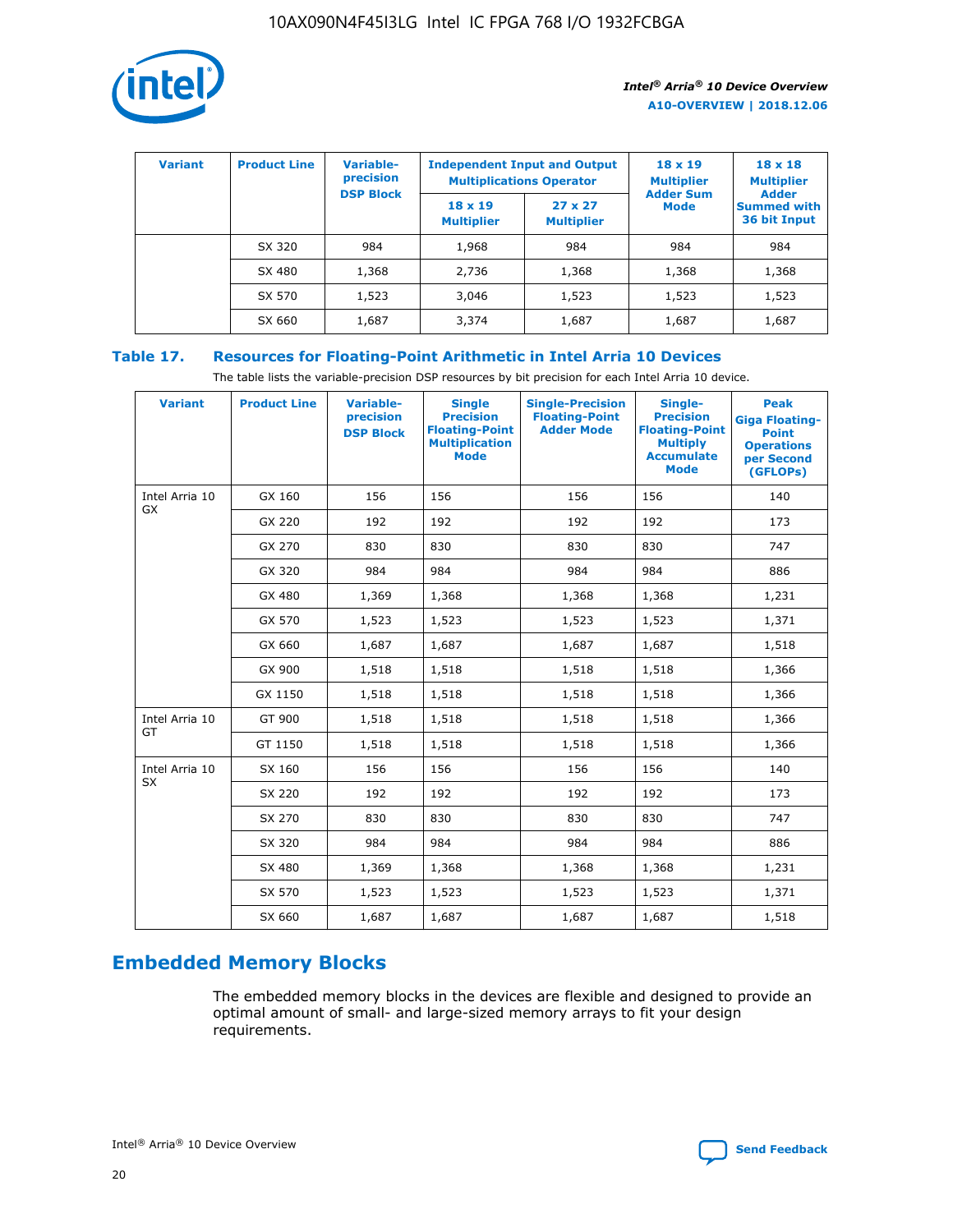

# **Types of Embedded Memory**

The Intel Arria 10 devices contain two types of memory blocks:

- 20 Kb M20K blocks—blocks of dedicated memory resources. The M20K blocks are ideal for larger memory arrays while still providing a large number of independent ports.
- 640 bit memory logic array blocks (MLABs)—enhanced memory blocks that are configured from dual-purpose logic array blocks (LABs). The MLABs are ideal for wide and shallow memory arrays. The MLABs are optimized for implementation of shift registers for digital signal processing (DSP) applications, wide and shallow FIFO buffers, and filter delay lines. Each MLAB is made up of ten adaptive logic modules (ALMs). In the Intel Arria 10 devices, you can configure these ALMs as ten 32 x 2 blocks, giving you one 32 x 20 simple dual-port SRAM block per MLAB.

# **Embedded Memory Capacity in Intel Arria 10 Devices**

|                   | <b>Product</b> |              | <b>M20K</b>         | <b>MLAB</b>  |                     | <b>Total RAM Bit</b> |
|-------------------|----------------|--------------|---------------------|--------------|---------------------|----------------------|
| <b>Variant</b>    | Line           | <b>Block</b> | <b>RAM Bit (Kb)</b> | <b>Block</b> | <b>RAM Bit (Kb)</b> | (Kb)                 |
| Intel Arria 10 GX | GX 160         | 440          | 8,800               | 1,680        | 1,050               | 9,850                |
|                   | GX 220         | 587          | 11,740              | 2,703        | 1,690               | 13,430               |
|                   | GX 270         | 750          | 15,000              | 3,922        | 2,452               | 17,452               |
|                   | GX 320         | 891          | 17,820              | 4,363        | 2,727               | 20,547               |
|                   | GX 480         | 1,431        | 28,620              | 6,662        | 4,164               | 32,784               |
|                   | GX 570         | 1,800        | 36,000              | 8,153        | 5,096               | 41,096               |
|                   | GX 660         | 2,131        | 42,620              | 9,260        | 5,788               | 48,408               |
|                   | GX 900         | 2,423        | 48,460              | 15,017       | 9,386               | 57,846               |
|                   | GX 1150        | 2,713        | 54,260              | 20,774       | 12,984              | 67,244               |
| Intel Arria 10 GT | GT 900         | 2,423        | 48,460              | 15,017       | 9,386               | 57,846               |
|                   | GT 1150        | 2,713        | 54,260              | 20,774       | 12,984              | 67,244               |
| Intel Arria 10 SX | SX 160         | 440          | 8,800               | 1,680        | 1,050               | 9,850                |
|                   | SX 220         | 587          | 11,740              | 2,703        | 1,690               | 13,430               |
|                   | SX 270         | 750          | 15,000              | 3,922        | 2,452               | 17,452               |
|                   | SX 320         | 891          | 17,820              | 4,363        | 2,727               | 20,547               |
|                   | SX 480         | 1,431        | 28,620              | 6,662        | 4,164               | 32,784               |
|                   | SX 570         | 1,800        | 36,000              | 8,153        | 5,096               | 41,096               |
|                   | SX 660         | 2,131        | 42,620              | 9,260        | 5,788               | 48,408               |

#### **Table 18. Embedded Memory Capacity and Distribution in Intel Arria 10 Devices**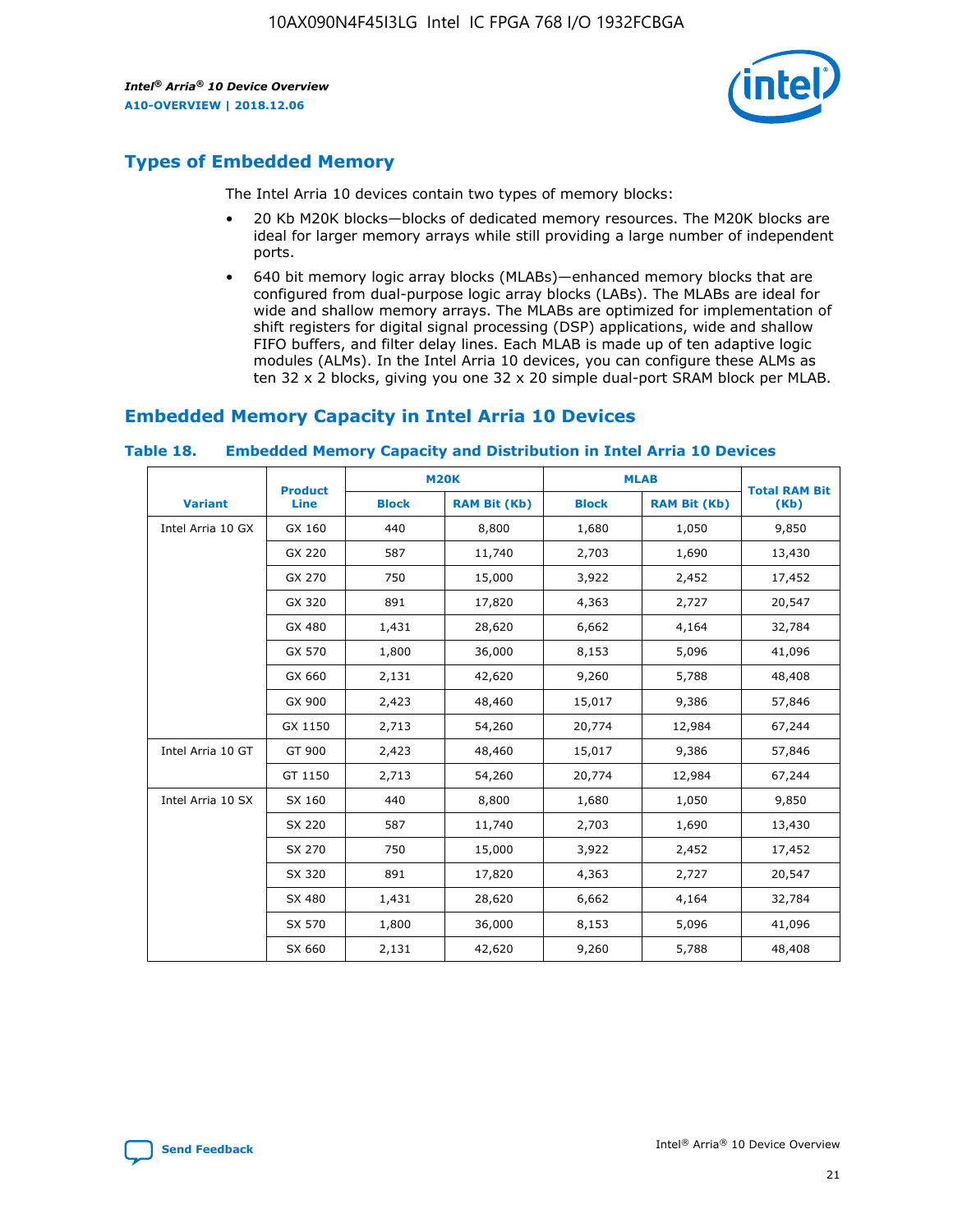

# **Embedded Memory Configurations for Single-port Mode**

#### **Table 19. Single-port Embedded Memory Configurations for Intel Arria 10 Devices**

This table lists the maximum configurations supported for single-port RAM and ROM modes.

| <b>Memory Block</b> | Depth (bits) | <b>Programmable Width</b> |
|---------------------|--------------|---------------------------|
| MLAB                | 32           | x16, x18, or x20          |
|                     | 64(10)       | x8, x9, x10               |
| M20K                | 512          | x40, x32                  |
|                     | 1K           | x20, x16                  |
|                     | 2K           | x10, x8                   |
|                     | 4K           | x5, x4                    |
|                     | 8K           | x2                        |
|                     | 16K          | x1                        |

# **Clock Networks and PLL Clock Sources**

The clock network architecture is based on Intel's global, regional, and peripheral clock structure. This clock structure is supported by dedicated clock input pins, fractional clock synthesis PLLs, and integer I/O PLLs.

# **Clock Networks**

The Intel Arria 10 core clock networks are capable of up to 800 MHz fabric operation across the full industrial temperature range. For the external memory interface, the clock network supports the hard memory controller with speeds up to 2,400 Mbps in a quarter-rate transfer.

To reduce power consumption, the Intel Quartus Prime software identifies all unused sections of the clock network and powers them down.

# **Fractional Synthesis and I/O PLLs**

Intel Arria 10 devices contain up to 32 fractional synthesis PLLs and up to 16 I/O PLLs that are available for both specific and general purpose uses in the core:

- Fractional synthesis PLLs—located in the column adjacent to the transceiver blocks
- I/O PLLs—located in each bank of the 48 I/Os

# **Fractional Synthesis PLLs**

You can use the fractional synthesis PLLs to:

- Reduce the number of oscillators that are required on your board
- Reduce the number of clock pins that are used in the device by synthesizing multiple clock frequencies from a single reference clock source

<sup>(10)</sup> Supported through software emulation and consumes additional MLAB blocks.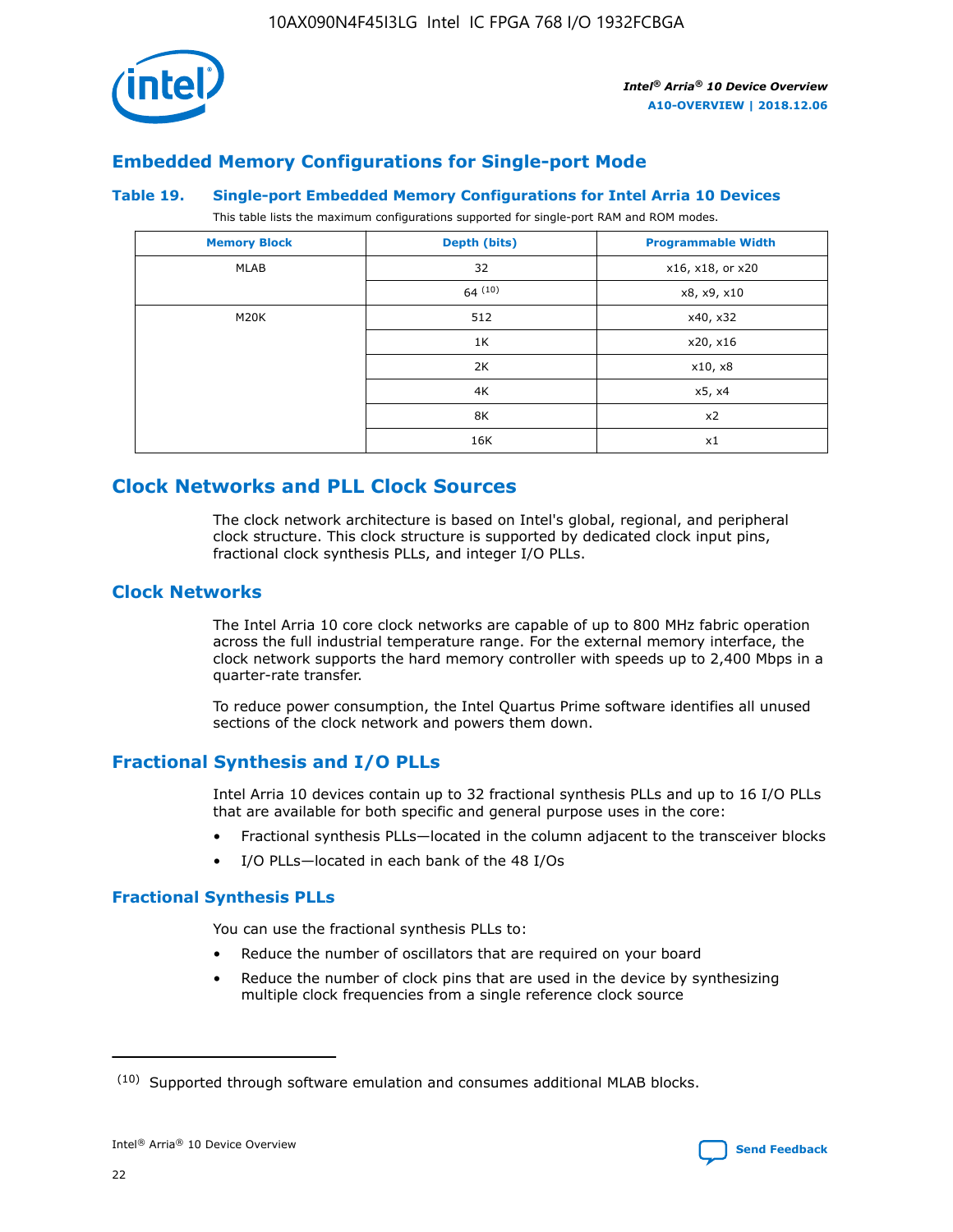

The fractional synthesis PLLs support the following features:

- Reference clock frequency synthesis for transceiver CMU and Advanced Transmit (ATX) PLLs
- Clock network delay compensation
- Zero-delay buffering
- Direct transmit clocking for transceivers
- Independently configurable into two modes:
	- Conventional integer mode equivalent to the general purpose PLL
	- Enhanced fractional mode with third order delta-sigma modulation
- PLL cascading

#### **I/O PLLs**

The integer mode I/O PLLs are located in each bank of 48 I/Os. You can use the I/O PLLs to simplify the design of external memory and high-speed LVDS interfaces.

In each I/O bank, the I/O PLLs are adjacent to the hard memory controllers and LVDS SERDES. Because these PLLs are tightly coupled with the I/Os that need to use them, it makes it easier to close timing.

You can use the I/O PLLs for general purpose applications in the core such as clock network delay compensation and zero-delay buffering.

Intel Arria 10 devices support PLL-to-PLL cascading.

# **FPGA General Purpose I/O**

Intel Arria 10 devices offer highly configurable GPIOs. Each I/O bank contains 48 general purpose I/Os and a high-efficiency hard memory controller.

The following list describes the features of the GPIOs:

- Consist of 3 V I/Os for high-voltage application and LVDS I/Os for differential signaling
	- Up to two 3 V I/O banks, available in some devices, that support up to 3 V I/O standards
	- LVDS I/O banks that support up to 1.8 V I/O standards
- Support a wide range of single-ended and differential I/O interfaces
- LVDS speeds up to 1.6 Gbps
- Each LVDS pair of pins has differential input and output buffers, allowing you to configure the LVDS direction for each pair.
- Programmable bus hold and weak pull-up
- Programmable differential output voltage  $(V_{OD})$  and programmable pre-emphasis

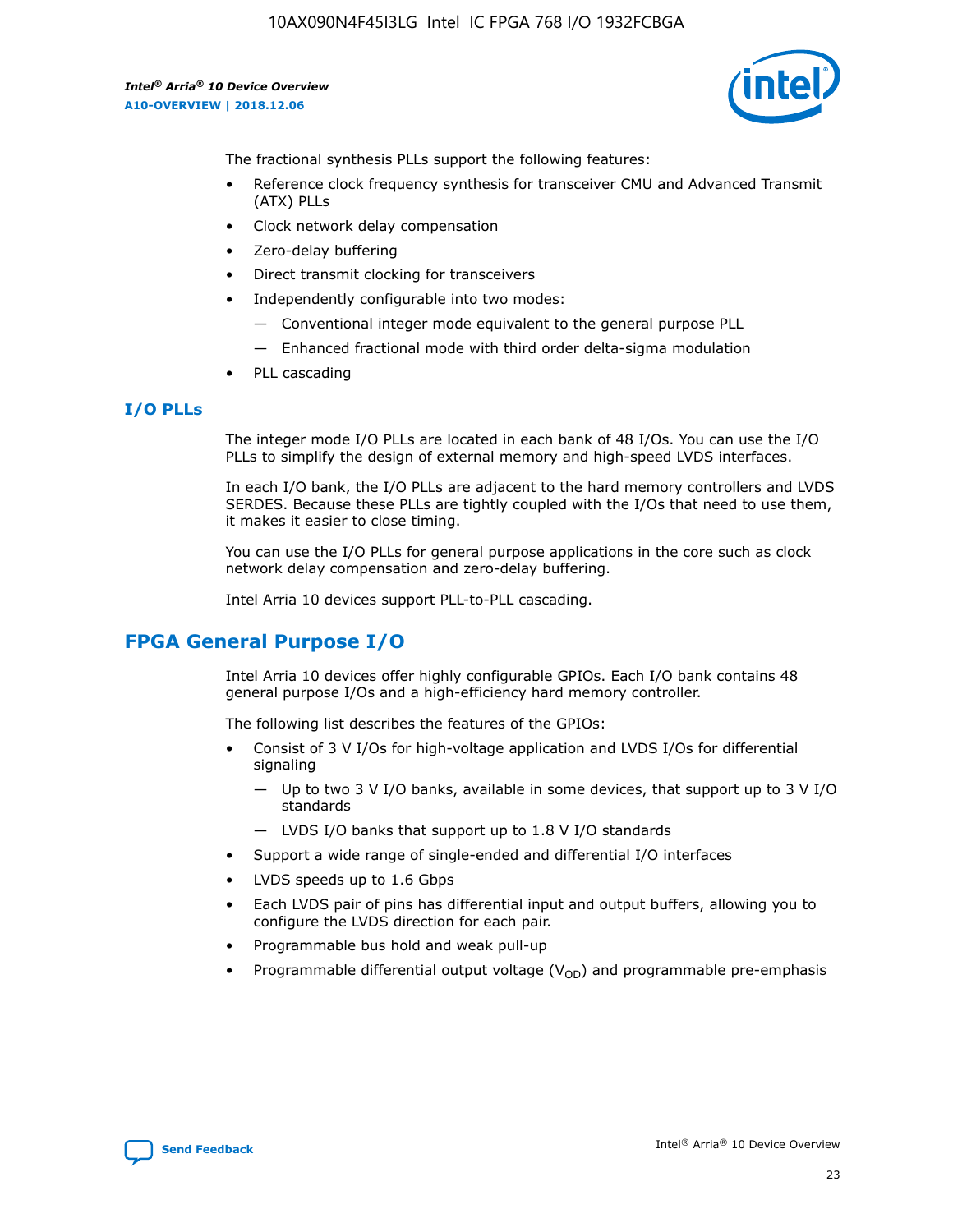

- Series (R<sub>S</sub>) and parallel (R<sub>T</sub>) on-chip termination (OCT) for all I/O banks with OCT calibration to limit the termination impedance variation
- On-chip dynamic termination that has the ability to swap between series and parallel termination, depending on whether there is read or write on a common bus for signal integrity
- Easy timing closure support using the hard read FIFO in the input register path, and delay-locked loop (DLL) delay chain with fine and coarse architecture

# **External Memory Interface**

Intel Arria 10 devices offer massive external memory bandwidth, with up to seven 32 bit DDR4 memory interfaces running at up to 2,400 Mbps. This bandwidth provides additional ease of design, lower power, and resource efficiencies of hardened highperformance memory controllers.

The memory interface within Intel Arria 10 FPGAs and SoCs delivers the highest performance and ease of use. You can configure up to a maximum width of 144 bits when using the hard or soft memory controllers. If required, you can bypass the hard memory controller and use a soft controller implemented in the user logic.

Each I/O contains a hardened DDR read/write path (PHY) capable of performing key memory interface functionality such as read/write leveling, FIFO buffering to lower latency and improve margin, timing calibration, and on-chip termination.

The timing calibration is aided by the inclusion of hard microcontrollers based on Intel's Nios® II technology, specifically tailored to control the calibration of multiple memory interfaces. This calibration allows the Intel Arria 10 device to compensate for any changes in process, voltage, or temperature either within the Intel Arria 10 device itself, or within the external memory device. The advanced calibration algorithms ensure maximum bandwidth and robust timing margin across all operating conditions.

In addition to parallel memory interfaces, Intel Arria 10 devices support serial memory technologies such as the Hybrid Memory Cube (HMC). The HMC is supported by the Intel Arria 10 high-speed serial transceivers which connect up to four HMC links, with each link running at data rates up to 15 Gbps.

#### **Related Information**

#### [External Memory Interface Spec Estimator](http://www.altera.com/technology/memory/estimator/mem-emif-index.html)

Provides a parametric tool that allows you to find and compare the performance of the supported external memory interfaces in IntelFPGAs.

# **Memory Standards Supported by Intel Arria 10 Devices**

The I/Os are designed to provide high performance support for existing and emerging external memory standards.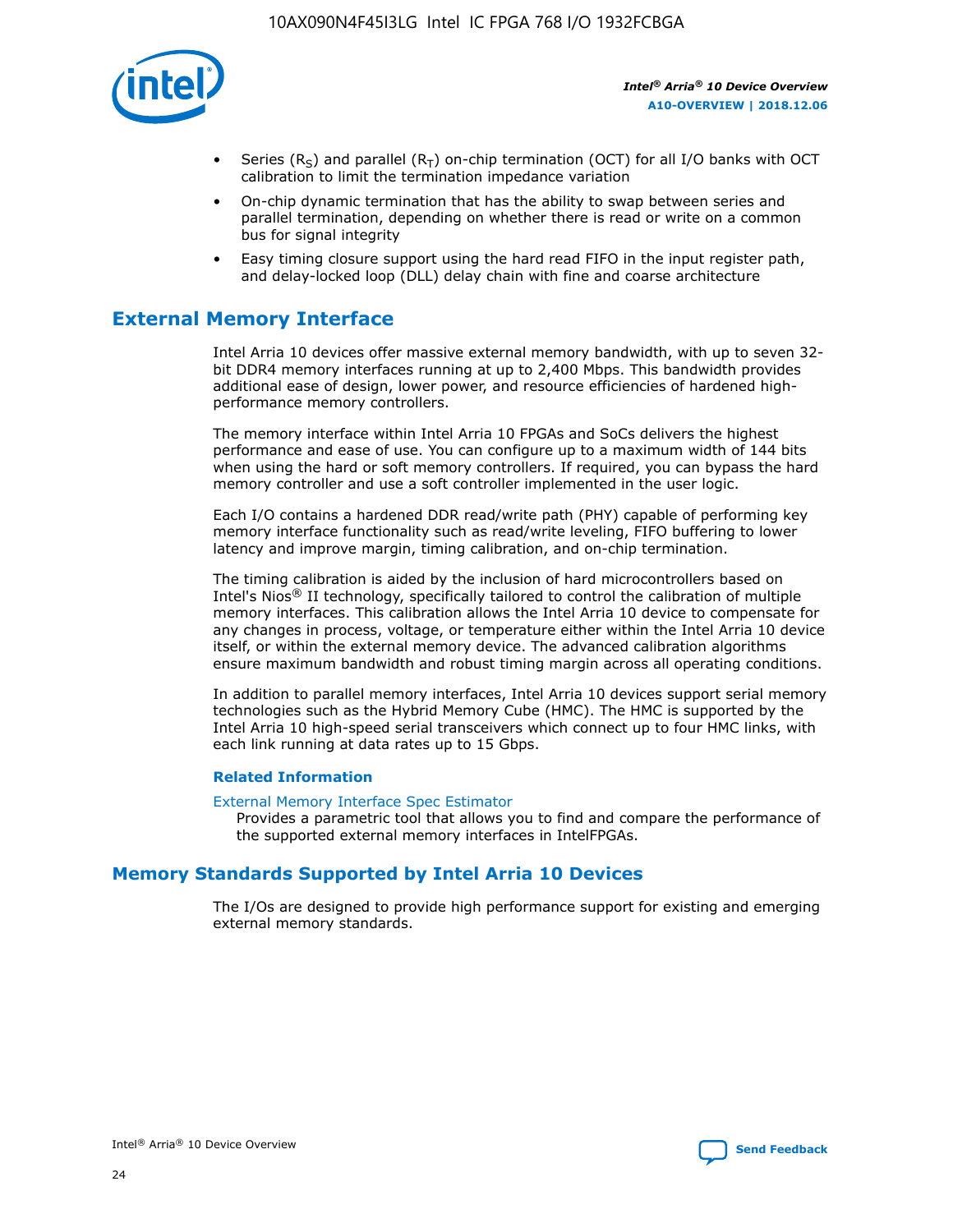

#### **Table 20. Memory Standards Supported by the Hard Memory Controller**

This table lists the overall capability of the hard memory controller. For specific details, refer to the External Memory Interface Spec Estimator and Intel Arria 10 Device Datasheet.

| <b>Memory Standard</b> | <b>Rate Support</b> | <b>Ping Pong PHY Support</b> | <b>Maximum Frequency</b><br>(MHz) |
|------------------------|---------------------|------------------------------|-----------------------------------|
| <b>DDR4 SDRAM</b>      | Quarter rate        | Yes                          | 1,067                             |
|                        |                     |                              | 1,200                             |
| DDR3 SDRAM             | Half rate           | Yes                          | 533                               |
|                        |                     |                              | 667                               |
|                        | Quarter rate        | Yes                          | 1,067                             |
|                        |                     |                              | 1,067                             |
| <b>DDR3L SDRAM</b>     | Half rate           | Yes                          | 533                               |
|                        |                     |                              | 667                               |
|                        | Quarter rate        | Yes                          | 933                               |
|                        |                     |                              | 933                               |
| LPDDR3 SDRAM           | Half rate           |                              | 533                               |
|                        | Quarter rate        |                              | 800                               |

#### **Table 21. Memory Standards Supported by the Soft Memory Controller**

| <b>Memory Standard</b>      | <b>Rate Support</b> | <b>Maximum Frequency</b><br>(MHz) |
|-----------------------------|---------------------|-----------------------------------|
| <b>RLDRAM 3 (11)</b>        | Quarter rate        | 1,200                             |
| QDR IV SRAM <sup>(11)</sup> | Quarter rate        | 1,067                             |
| <b>ODR II SRAM</b>          | Full rate           | 333                               |
|                             | Half rate           | 633                               |
| <b>ODR II+ SRAM</b>         | Full rate           | 333                               |
|                             | Half rate           | 633                               |
| <b>QDR II+ Xtreme SRAM</b>  | Full rate           | 333                               |
|                             | Half rate           | 633                               |

#### **Table 22. Memory Standards Supported by the HPS Hard Memory Controller**

The hard processor system (HPS) is available in Intel Arria 10 SoC devices only.

| <b>Memory Standard</b> | <b>Rate Support</b> | <b>Maximum Frequency</b><br>(MHz) |
|------------------------|---------------------|-----------------------------------|
| <b>DDR4 SDRAM</b>      | Half rate           | 1,200                             |
| <b>DDR3 SDRAM</b>      | Half rate           | 1,067                             |
| <b>DDR3L SDRAM</b>     | Half rate           | 933                               |

<sup>(11)</sup> Intel Arria 10 devices support this external memory interface using hard PHY with soft memory controller.

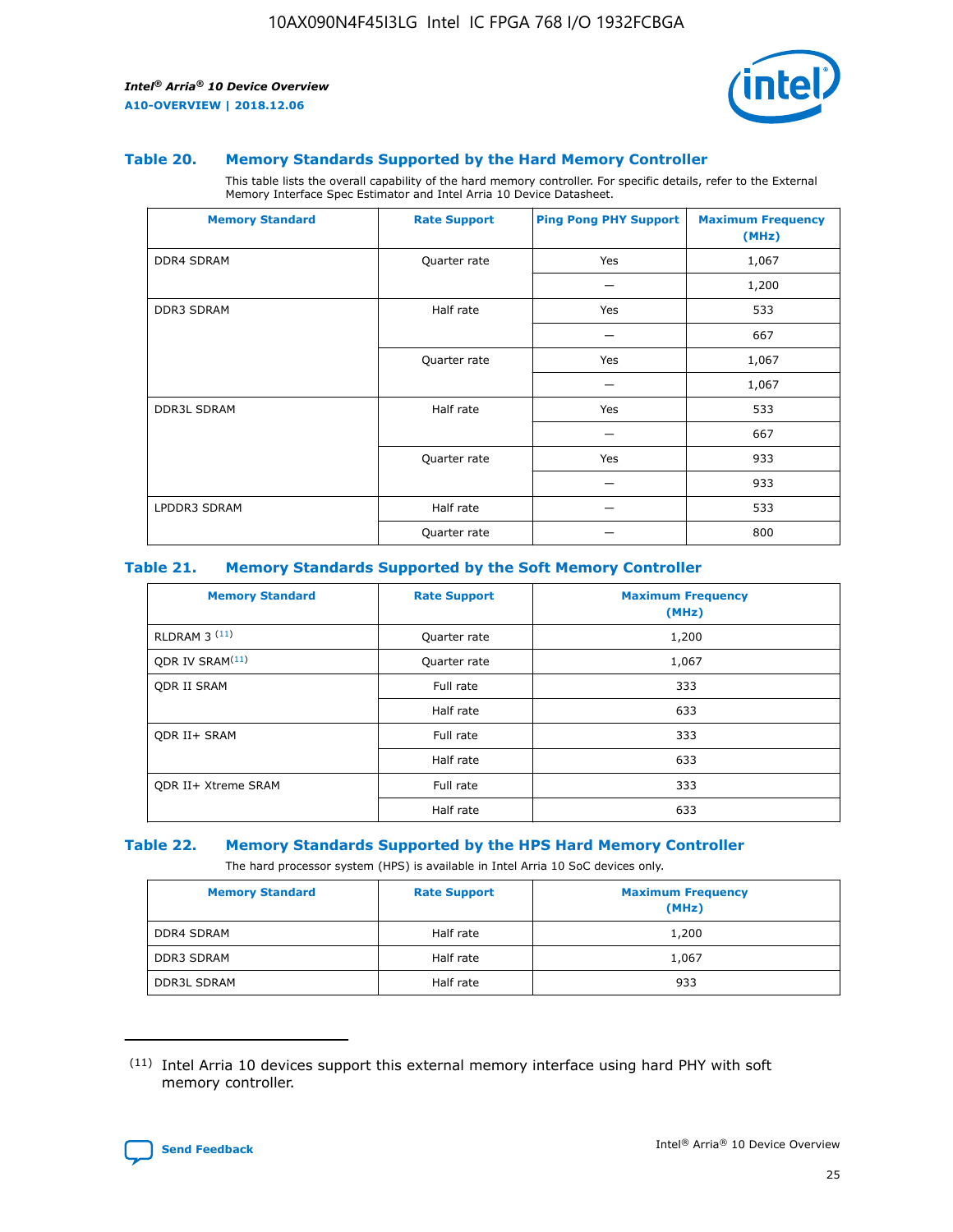

#### **Related Information**

#### [Intel Arria 10 Device Datasheet](https://www.intel.com/content/www/us/en/programmable/documentation/mcn1413182292568.html#mcn1413182153340)

Lists the memory interface performance according to memory interface standards, rank or chip select configurations, and Intel Arria 10 device speed grades.

# **PCIe Gen1, Gen2, and Gen3 Hard IP**

Intel Arria 10 devices contain PCIe hard IP that is designed for performance and ease-of-use:

- Includes all layers of the PCIe stack—transaction, data link and physical layers.
- Supports PCIe Gen3, Gen2, and Gen1 Endpoint and Root Port in x1, x2, x4, or x8 lane configuration.
- Operates independently from the core logic—optional configuration via protocol (CvP) allows the PCIe link to power up and complete link training in less than 100 ms while the Intel Arria 10 device completes loading the programming file for the rest of the FPGA.
- Provides added functionality that makes it easier to support emerging features such as Single Root I/O Virtualization (SR-IOV) and optional protocol extensions.
- Provides improved end-to-end datapath protection using ECC.
- Supports FPGA configuration via protocol (CvP) using PCIe at Gen3, Gen2, or Gen1 speed.

#### **Related Information**

PCS Features on page 30

# **Enhanced PCS Hard IP for Interlaken and 10 Gbps Ethernet**

# **Interlaken Support**

The Intel Arria 10 enhanced PCS hard IP provides integrated Interlaken PCS supporting rates up to 25.8 Gbps per lane.

The Interlaken PCS is based on the proven functionality of the PCS developed for Intel's previous generation FPGAs, which demonstrated interoperability with Interlaken ASSP vendors and third-party IP suppliers. The Interlaken PCS is present in every transceiver channel in Intel Arria 10 devices.

#### **Related Information**

PCS Features on page 30

# **10 Gbps Ethernet Support**

The Intel Arria 10 enhanced PCS hard IP supports 10GBASE-R PCS compliant with IEEE 802.3 10 Gbps Ethernet (10GbE). The integrated hard IP support for 10GbE and the 10 Gbps transceivers save external PHY cost, board space, and system power.

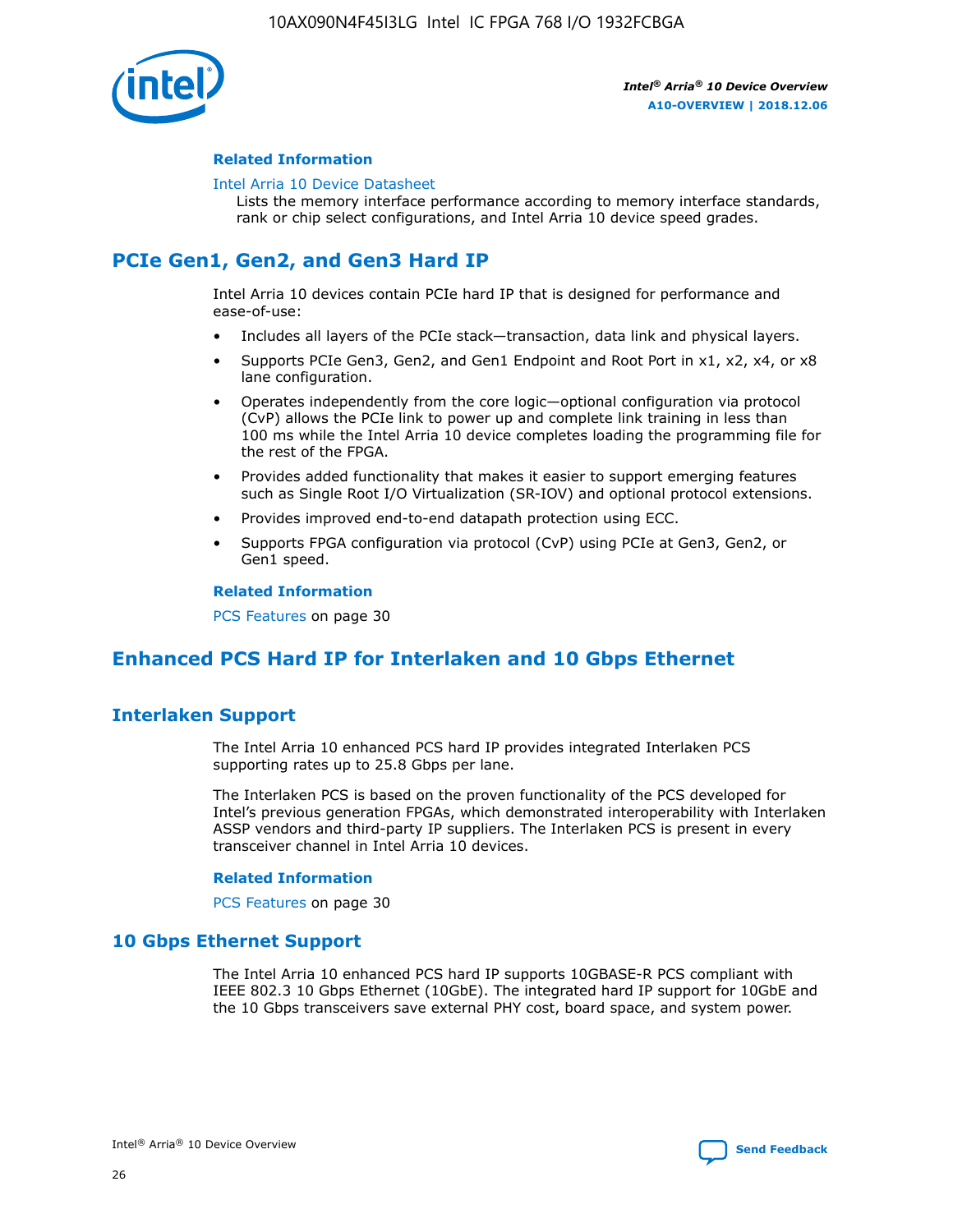

The scalable hard IP supports multiple independent 10GbE ports while using a single PLL for all the 10GBASE-R PCS instantiations, which saves on core logic resources and clock networks:

- Simplifies multiport 10GbE systems compared to XAUI interfaces that require an external XAUI-to-10G PHY.
- Incorporates Electronic Dispersion Compensation (EDC), which enables direct connection to standard 10 Gbps XFP and SFP+ pluggable optical modules.
- Supports backplane Ethernet applications and includes a hard 10GBASE-KR Forward Error Correction (FEC) circuit that you can use for 10 Gbps and 40 Gbps applications.

The 10 Gbps Ethernet PCS hard IP and 10GBASE-KR FEC are present in every transceiver channel.

#### **Related Information**

PCS Features on page 30

# **Low Power Serial Transceivers**

Intel Arria 10 FPGAs and SoCs include lowest power transceivers that deliver high bandwidth, throughput and low latency.

Intel Arria 10 devices deliver the industry's lowest power consumption per transceiver channel:

- 12.5 Gbps transceivers at as low as 242 mW
- 10 Gbps transceivers at as low as 168 mW
- 6 Gbps transceivers at as low as 117 mW

Intel Arria 10 transceivers support various data rates according to application:

- Chip-to-chip and chip-to-module applications—from 1 Gbps up to 25.8 Gbps
- Long reach and backplane applications—from 1 Gbps up to 12.5 with advanced adaptive equalization
- Critical power sensitive applications—from 1 Gbps up to 11.3 Gbps using lower power modes

The combination of 20 nm process technology and architectural advances provide the following benefits:

- Significant reduction in die area and power consumption
- Increase of up to two times in transceiver I/O density compared to previous generation devices while maintaining optimal signal integrity
- Up to 72 total transceiver channels—you can configure up to 6 of these channels to run as fast as 25.8 Gbps
- All channels feature continuous data rate support up to the maximum rated speed

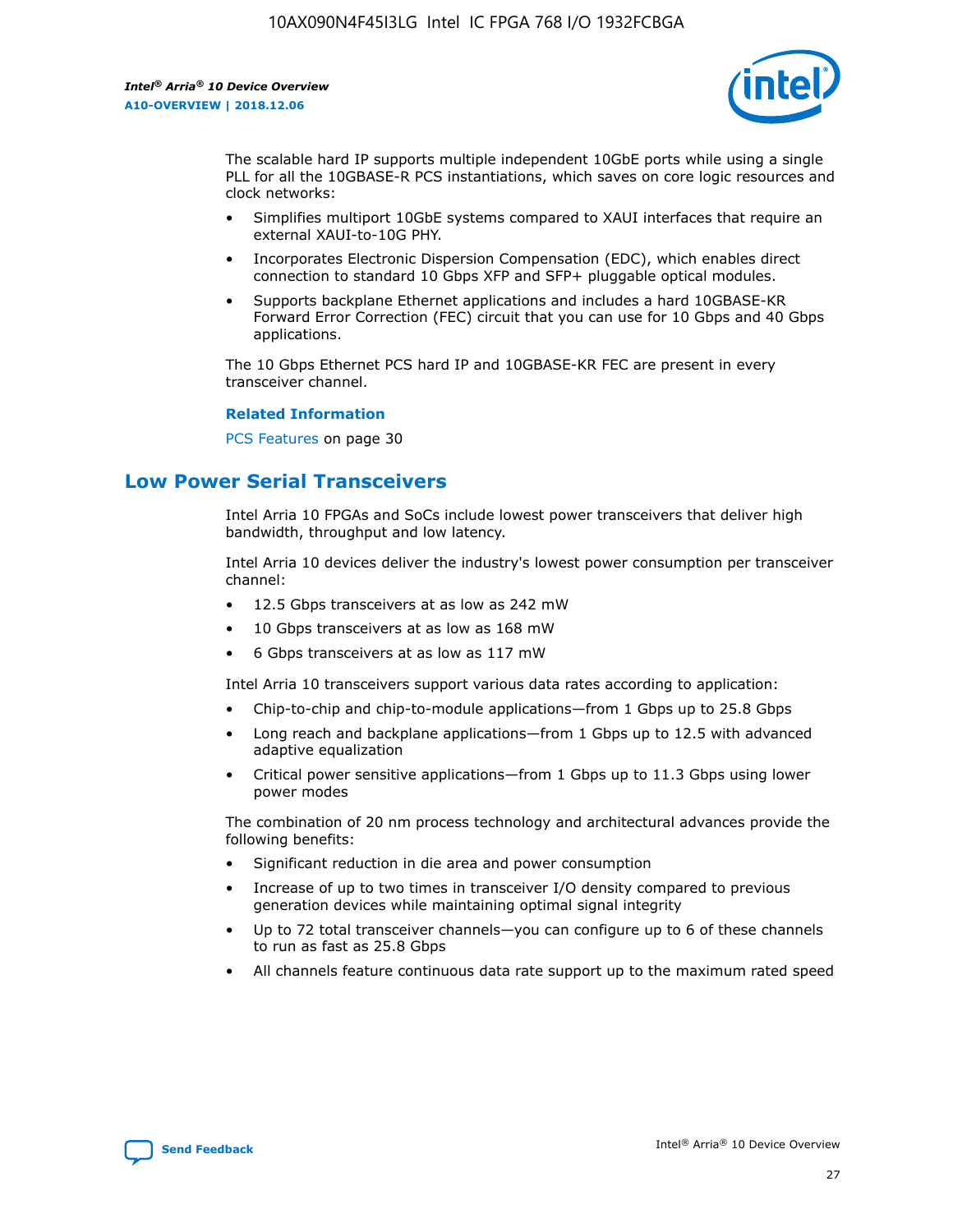

# Transceiver PMA TX/RX PCS ATX PLL Transceiver PMA TX/RX PCS fPLL Network Flexible Clock Distribution Network PCS Transceiver PMA TX/RX FPGA **Clock Distribution** Fabric PCS Transceiver PMA TX/RX ATX Flexible PLL PCS Transceiver PMA TX/RX ▲ fPLL Transceiver PMA TX/RX PCS 4

## **Figure 6. Intel Arria 10 Transceiver Block Architecture**

# **Transceiver Channels**

All transceiver channels feature a dedicated Physical Medium Attachment (PMA) and a hardened Physical Coding Sublayer (PCS).

- The PMA provides primary interfacing capabilities to physical channels.
- The PCS typically handles encoding/decoding, word alignment, and other preprocessing functions before transferring data to the FPGA core fabric.

A transceiver channel consists of a PMA and a PCS block. Most transceiver banks have 6 channels. There are some transceiver banks that contain only 3 channels.

A wide variety of bonded and non-bonded data rate configurations is possible using a highly configurable clock distribution network. Up to 80 independent transceiver data rates can be configured.

The following figures are graphical representations of top views of the silicon die, which correspond to reverse views for flip chip packages. Different Intel Arria 10 devices may have different floorplans than the ones shown in the figures.

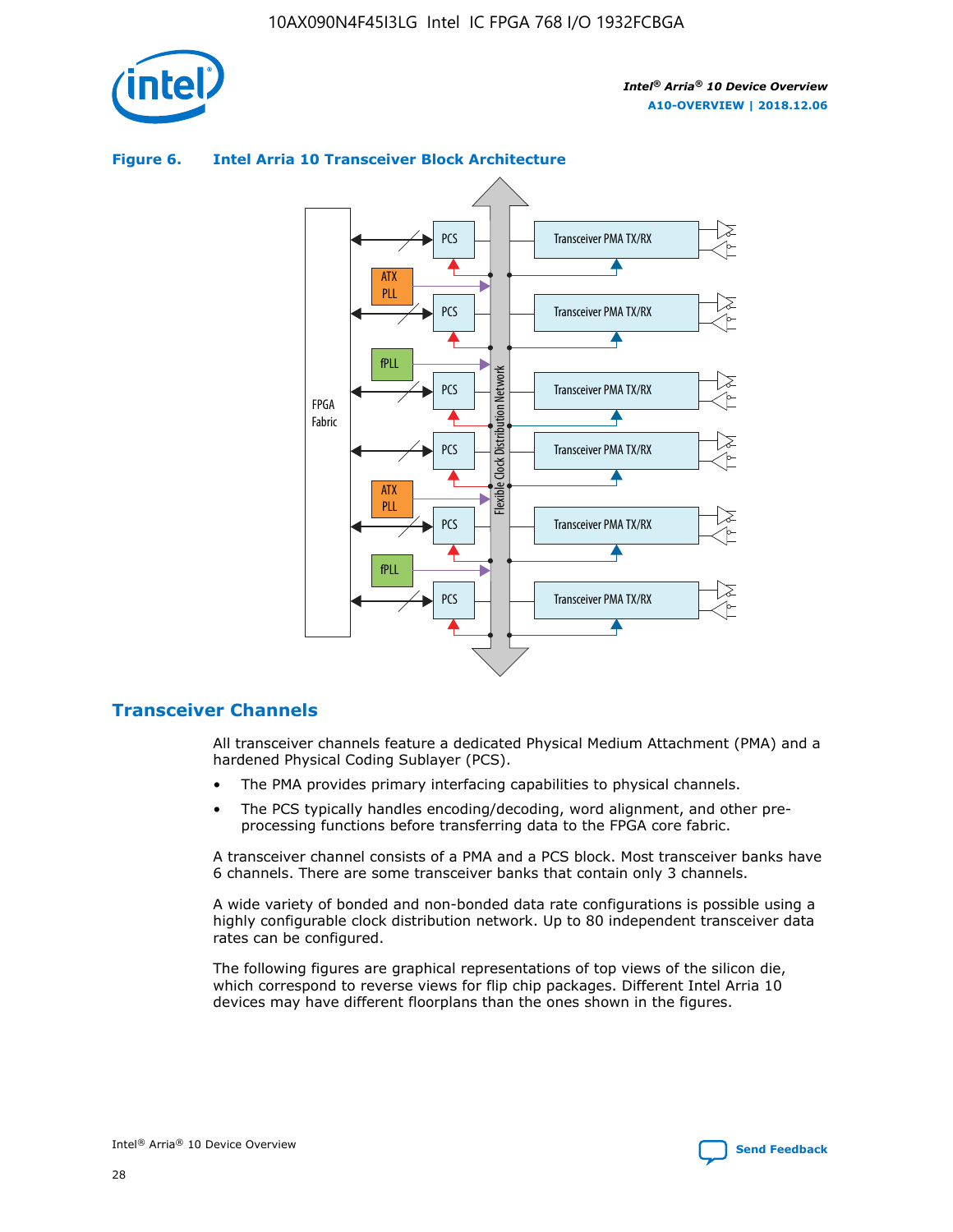

## **Figure 7. Device Chip Overview for Intel Arria 10 GX and GT Devices**



M20K Internal Memory Blocks Core Logic Fabric Transceiver Channels Hard IP Per Transceiver: Standard PCS and Enhanced PCS Hard IPs PCI Express Gen3 Hard IP Fractional PLLs M20K Internal Memory Blocks PCI Express Gen3 Hard IP Variable Precision DSP Blocks I/O PLLs Hard Memory Controllers, General-Purpose I/O Cells, LVDS Hard Processor Subsystem, Dual-Core ARM Cortex A9 M20K Internal Memory Blocks Variable Precision DSP Blocks M20K Internal Memory Blocks Core Logic Fabric I/O PLLs Hard Memory Controllers, General-Purpose I/O Cells, LVDS M20K Internal Memory Blocks Variable Precision DSP Blocks M20K Internal Memory Blocks Transceiver Channels Hard IP Per Transceiver: Standard PCS and Enhanced PCS Hard IPs PCI Express Gen3 Hard IP Fractional PLLs PCI Express Gen3 Hard IP  $\ddot{\cdot}$ Hard PCS Transceiver PMA fPLL ATX (LC) Hard PCS Transceiver PMA **Transmit** Hard PCS Transceiver PMA PLL fPLL Hard PCS Transceiver PMA Transceiver Clock Networks ATX (LC) Hard PCS Transceiver PMA Transmi Hard PCS Transceiver PMA PLL fPLL Hard PCS Transceiver PMA Transceiver PMA Hard PCS ATX (LC) **Transmit** Hard PCS Transceiver PMA PLL Unused transceiver chann can be used as additional transceiver transmit PLLs

#### **PMA Features**

Intel Arria 10 transceivers provide exceptional signal integrity at data rates up to 25.8 Gbps. Clocking options include ultra-low jitter ATX PLLs (LC tank based), clock multiplier unit (CMU) PLLs, and fractional PLLs.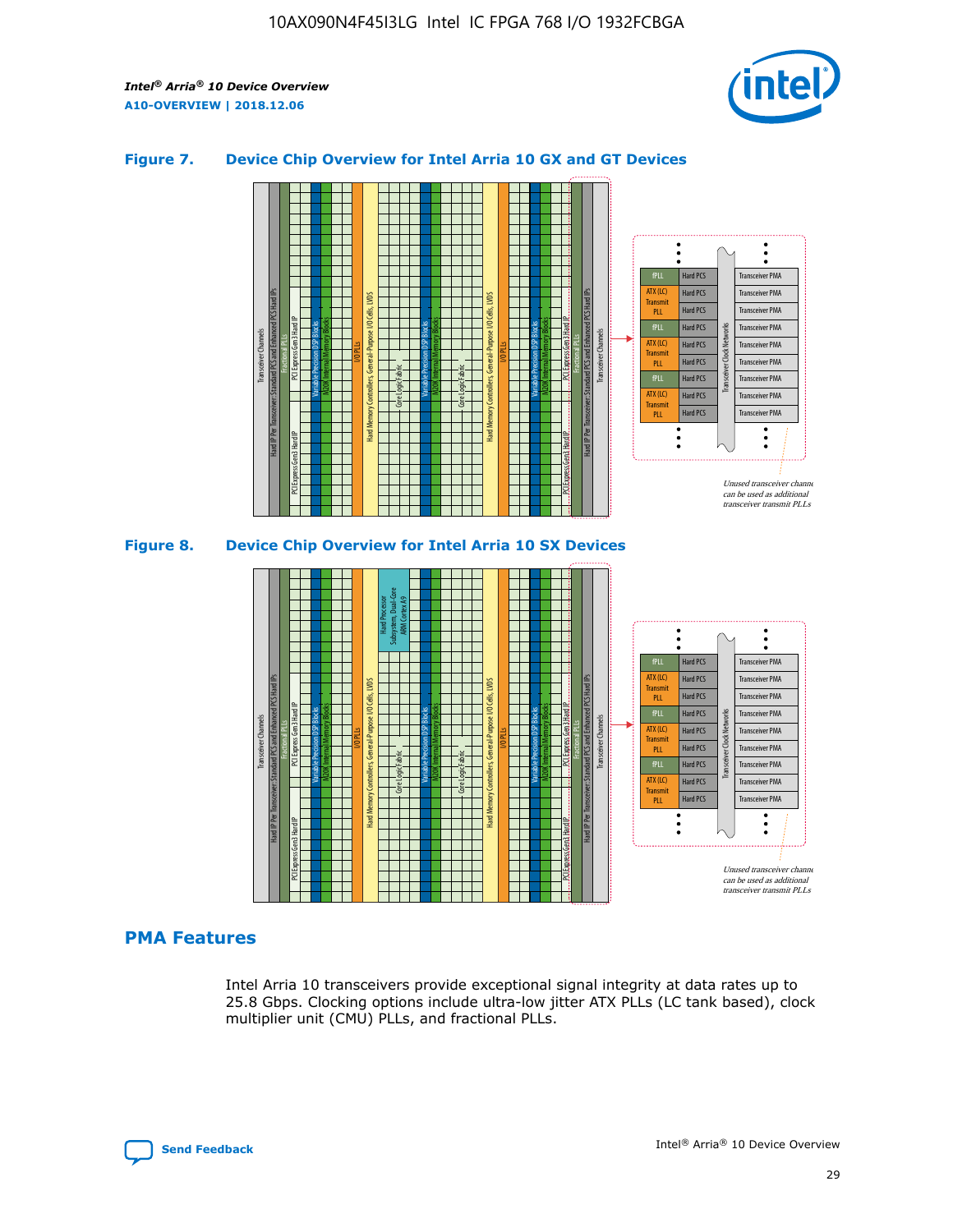

Each transceiver channel contains a channel PLL that can be used as the CMU PLL or clock data recovery (CDR) PLL. In CDR mode, the channel PLL recovers the receiver clock and data in the transceiver channel. Up to 80 independent data rates can be configured on a single Intel Arria 10 device.

## **Table 23. PMA Features of the Transceivers in Intel Arria 10 Devices**

| <b>Feature</b>                                             | <b>Capability</b>                                                                                                                                                                                                             |
|------------------------------------------------------------|-------------------------------------------------------------------------------------------------------------------------------------------------------------------------------------------------------------------------------|
| Chip-to-Chip Data Rates                                    | 1 Gbps to 17.4 Gbps (Intel Arria 10 GX devices)<br>1 Gbps to 25.8 Gbps (Intel Arria 10 GT devices)                                                                                                                            |
| <b>Backplane Support</b>                                   | Drive backplanes at data rates up to 12.5 Gbps                                                                                                                                                                                |
| Optical Module Support                                     | SFP+/SFP, XFP, CXP, QSFP/QSFP28, CFP/CFP2/CFP4                                                                                                                                                                                |
| Cable Driving Support                                      | SFP+ Direct Attach, PCI Express over cable, eSATA                                                                                                                                                                             |
| Transmit Pre-Emphasis                                      | 4-tap transmit pre-emphasis and de-emphasis to compensate for system channel loss                                                                                                                                             |
| Continuous Time Linear<br>Equalizer (CTLE)                 | Dual mode, high-gain, and high-data rate, linear receive equalization to compensate for<br>system channel loss                                                                                                                |
| Decision Feedback Equalizer<br>(DFE)                       | 7-fixed and 4-floating tap DFE to equalize backplane channel loss in the presence of<br>crosstalk and noisy environments                                                                                                      |
| Variable Gain Amplifier                                    | Optimizes the signal amplitude prior to the CDR sampling and operates in fixed and<br>adaptive modes                                                                                                                          |
| Altera Digital Adaptive<br>Parametric Tuning (ADAPT)       | Fully digital adaptation engine to automatically adjust all link equalization parameters-<br>including CTLE, DFE, and variable gain amplifier blocks—that provide optimal link margin<br>without intervention from user logic |
| Precision Signal Integrity<br>Calibration Engine (PreSICE) | Hardened calibration controller to quickly calibrate all transceiver control parameters on<br>power-up, which provides the optimal signal integrity and jitter performance                                                    |
| Advanced Transmit (ATX)<br><b>PLL</b>                      | Low jitter ATX (LC tank based) PLLs with continuous tuning range to cover a wide range of<br>standard and proprietary protocols                                                                                               |
| <b>Fractional PLLs</b>                                     | On-chip fractional frequency synthesizers to replace on-board crystal oscillators and reduce<br>system cost                                                                                                                   |
| Digitally Assisted Analog<br><b>CDR</b>                    | Superior jitter tolerance with fast lock time                                                                                                                                                                                 |
| Dynamic Partial<br>Reconfiguration                         | Allows independent control of the Avalon memory-mapped interface of each transceiver<br>channel for the highest transceiver flexibility                                                                                       |
| Multiple PCS-PMA and PCS-<br>PLD interface widths          | 8-, 10-, 16-, 20-, 32-, 40-, or 64-bit interface widths for flexibility of deserialization width,<br>encoding, and reduced latency                                                                                            |

# **PCS Features**

This table summarizes the Intel Arria 10 transceiver PCS features. You can use the transceiver PCS to support a wide range of protocols ranging from 1 Gbps to 25.8 Gbps.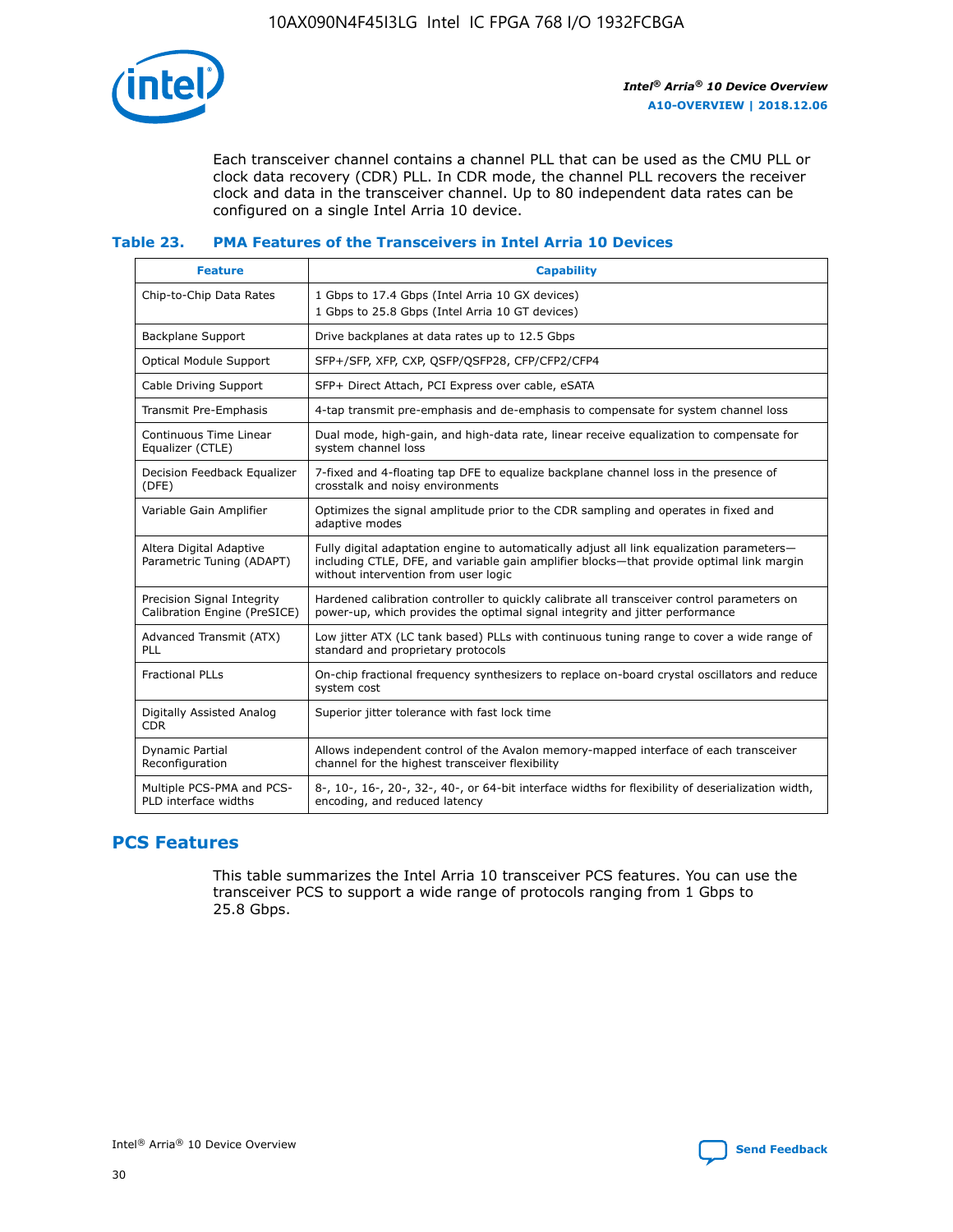

| <b>PCS</b>    | <b>Description</b>                                                                                                                                                                                                                                                                                                                                                                                             |
|---------------|----------------------------------------------------------------------------------------------------------------------------------------------------------------------------------------------------------------------------------------------------------------------------------------------------------------------------------------------------------------------------------------------------------------|
| Standard PCS  | Operates at a data rate up to 12 Gbps<br>Supports protocols such as PCI-Express, CPRI 4.2+, GigE, IEEE 1588 in Hard PCS<br>Implements other protocols using Basic/Custom (Standard PCS) transceiver<br>configuration rules.                                                                                                                                                                                    |
| Enhanced PCS  | Performs functions common to most serial data industry standards, such as word<br>alignment, encoding/decoding, and framing, before data is sent or received off-chip<br>through the PMA<br>• Handles data transfer to and from the FPGA fabric<br>Handles data transfer internally to and from the PMA<br>Provides frequency compensation<br>Performs channel bonding for multi-channel low skew applications |
| PCIe Gen3 PCS | Supports the seamless switching of Data and Clock between the Gen1, Gen2, and Gen3<br>data rates<br>Provides support for PIPE 3.0 features<br>Supports the PIPE interface with the Hard IP enabled, as well as with the Hard IP<br>bypassed                                                                                                                                                                    |

#### **Related Information**

- PCIe Gen1, Gen2, and Gen3 Hard IP on page 26
- Interlaken Support on page 26
- 10 Gbps Ethernet Support on page 26

# **PCS Protocol Support**

This table lists some of the protocols supported by the Intel Arria 10 transceiver PCS. For more information about the blocks in the transmitter and receiver data paths, refer to the related information.

| <b>Protocol</b>                                 | <b>Data Rate</b><br>(Gbps) | <b>Transceiver IP</b>       | <b>PCS Support</b>                      |
|-------------------------------------------------|----------------------------|-----------------------------|-----------------------------------------|
| PCIe Gen3 x1, x2, x4, x8                        | 8.0                        | Native PHY (PIPE)           | Standard PCS and PCIe<br>Gen3 PCS       |
| PCIe Gen2 x1, x2, x4, x8                        | 5.0                        | Native PHY (PIPE)           | <b>Standard PCS</b>                     |
| PCIe Gen1 x1, x2, x4, x8                        | 2.5                        | Native PHY (PIPE)           | Standard PCS                            |
| 1000BASE-X Gigabit Ethernet                     | 1.25                       | Native PHY                  | <b>Standard PCS</b>                     |
| 1000BASE-X Gigabit Ethernet with<br>IEEE 1588v2 | 1.25                       | Native PHY                  | Standard PCS                            |
| 10GBASE-R                                       | 10.3125                    | Native PHY                  | <b>Enhanced PCS</b>                     |
| 10GBASE-R with IEEE 1588v2                      | 10.3125                    | Native PHY                  | <b>Enhanced PCS</b>                     |
| 10GBASE-R with KR FEC                           | 10.3125                    | Native PHY                  | <b>Enhanced PCS</b>                     |
| 10GBASE-KR and 1000BASE-X                       | 10.3125                    | 1G/10GbE and 10GBASE-KR PHY | Standard PCS and<br><b>Enhanced PCS</b> |
| Interlaken (CEI-6G/11G)                         | 3.125 to 17.4              | Native PHY                  | <b>Enhanced PCS</b>                     |
| SFI-S/SFI-5.2                                   | 11.2                       | Native PHY                  | <b>Enhanced PCS</b>                     |
| $10G$ SDI                                       | 10.692                     | Native PHY                  | <b>Enhanced PCS</b>                     |
|                                                 |                            |                             | continued                               |

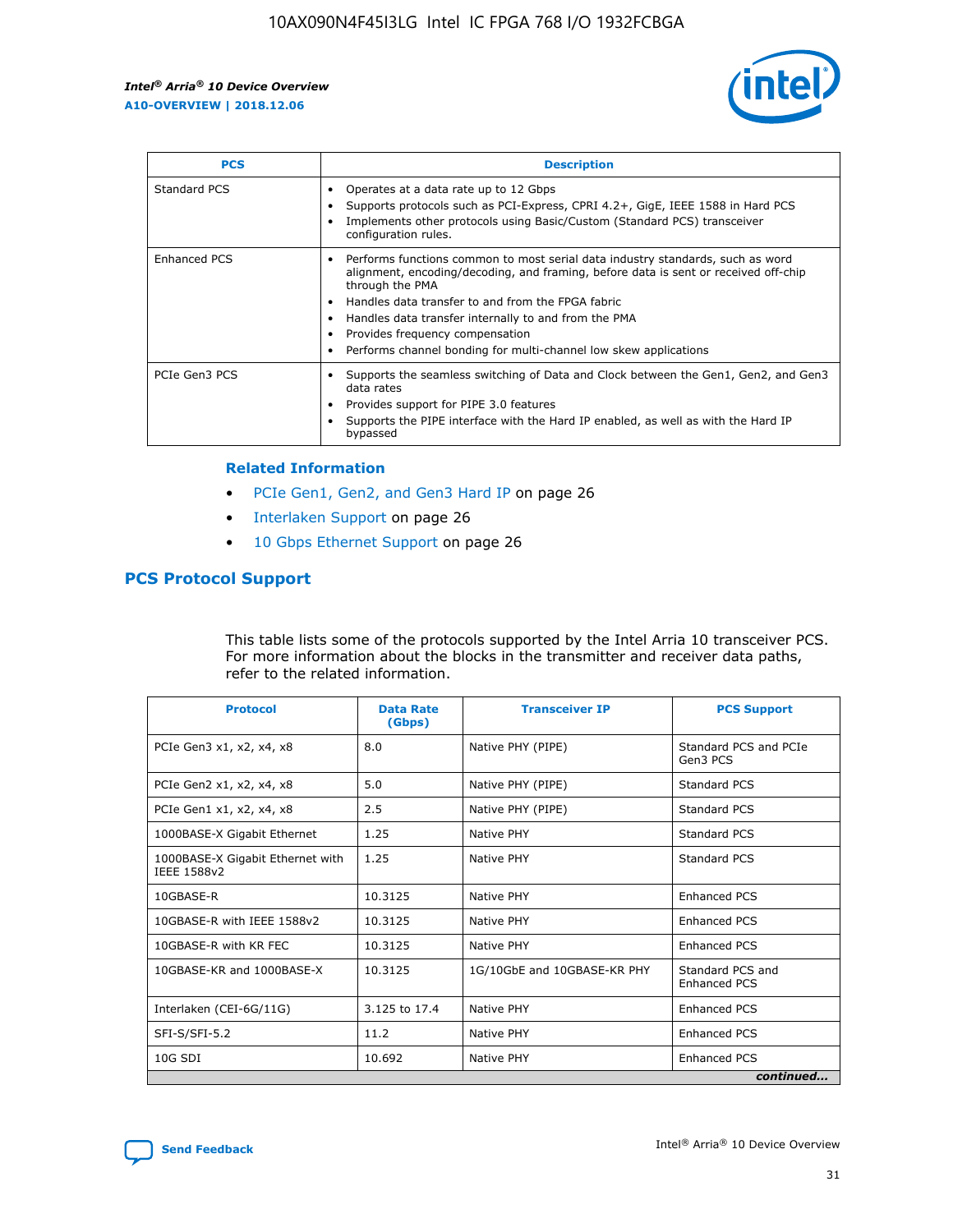

| <b>Protocol</b>      | <b>Data Rate</b><br>(Gbps) | <b>Transceiver IP</b> | <b>PCS Support</b> |
|----------------------|----------------------------|-----------------------|--------------------|
| CPRI 6.0 (64B/66B)   | 0.6144 to<br>10.1376       | Native PHY            | Enhanced PCS       |
| CPRI 4.2 (8B/10B)    | 0.6144 to<br>9.8304        | Native PHY            | Standard PCS       |
| OBSAI RP3 v4.2       | 0.6144 to 6.144            | Native PHY            | Standard PCS       |
| SD-SDI/HD-SDI/3G-SDI | $0.143(12)$ to<br>2.97     | Native PHY            | Standard PCS       |

## **Related Information**

#### [Intel Arria 10 Transceiver PHY User Guide](https://www.intel.com/content/www/us/en/programmable/documentation/nik1398707230472.html#nik1398707091164)

Provides more information about the supported transceiver protocols and PHY IP, the PMA architecture, and the standard, enhanced, and PCIe Gen3 PCS architecture.

# **SoC with Hard Processor System**

Each SoC device combines an FPGA fabric and a hard processor system (HPS) in a single device. This combination delivers the flexibility of programmable logic with the power and cost savings of hard IP in these ways:

- Reduces board space, system power, and bill of materials cost by eliminating a discrete embedded processor
- Allows you to differentiate the end product in both hardware and software, and to support virtually any interface standard
- Extends the product life and revenue through in-field hardware and software updates

 $(12)$  The 0.143 Gbps data rate is supported using oversampling of user logic that you must implement in the FPGA fabric.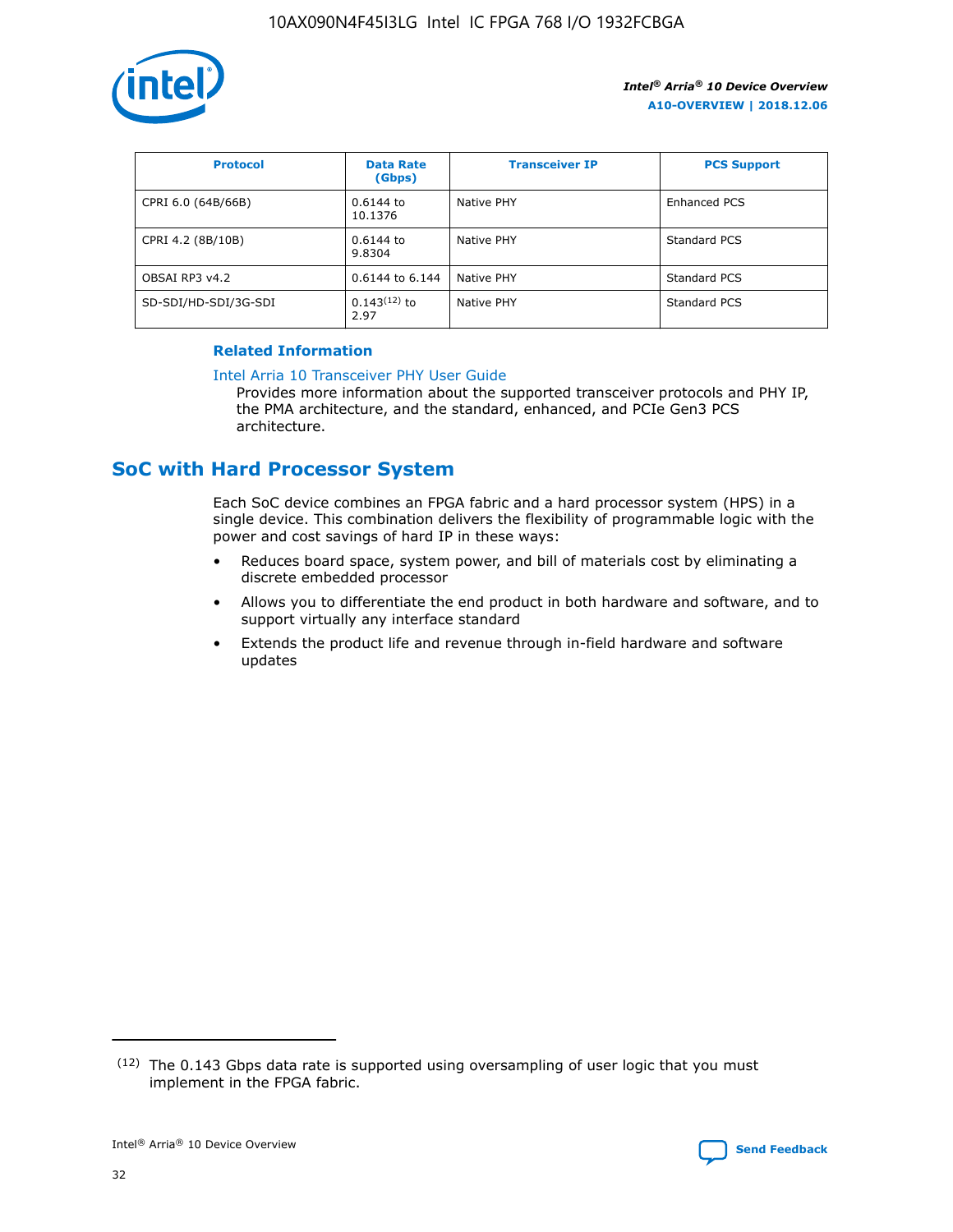

#### **Figure 9. HPS Block Diagram**

This figure shows a block diagram of the HPS with the dual ARM Cortex-A9 MPCore processor.



# **Key Advantages of 20-nm HPS**

The 20-nm HPS strikes a balance between enabling maximum software compatibility with 28-nm SoCs while still improving upon the 28-nm HPS architecture. These improvements address the requirements of the next generation target markets such as wireless and wireline communications, compute and storage equipment, broadcast and military in terms of performance, memory bandwidth, connectivity via backplane and security.

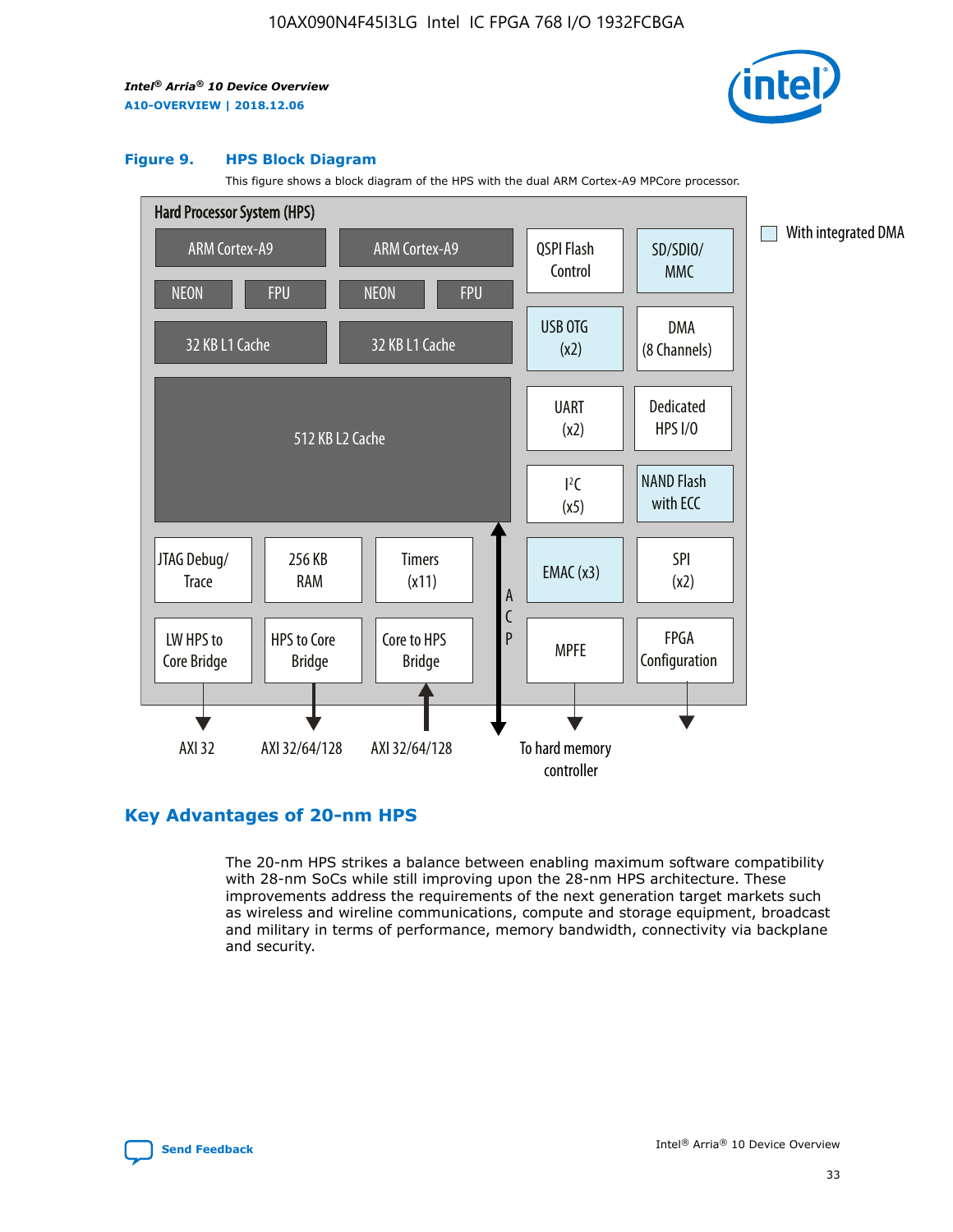

## **Table 24. Improvements in 20 nm HPS**

This table lists the key improvements of the 20 nm HPS compared to the 28 nm HPS.

| Advantages/<br><b>Improvements</b>                          | <b>Description</b>                                                                                                                                                                                                                                                                                                                                                                                                                                                                                                                                                                                                                                                                                                                                                                                                                                                                                                      |
|-------------------------------------------------------------|-------------------------------------------------------------------------------------------------------------------------------------------------------------------------------------------------------------------------------------------------------------------------------------------------------------------------------------------------------------------------------------------------------------------------------------------------------------------------------------------------------------------------------------------------------------------------------------------------------------------------------------------------------------------------------------------------------------------------------------------------------------------------------------------------------------------------------------------------------------------------------------------------------------------------|
| Increased performance and<br>overdrive capability           | While the nominal processor frequency is 1.2 GHz, the 20 nm HPS offers an "overdrive"<br>feature which enables a higher processor operating frequency. This requires a higher supply<br>voltage value that is unique to the HPS and may require a separate regulator.                                                                                                                                                                                                                                                                                                                                                                                                                                                                                                                                                                                                                                                   |
| Increased processor memory<br>bandwidth and DDR4<br>support | Up to 64-bit DDR4 memory at 2,400 Mbps support is available for the processor. The hard<br>memory controller for the HPS comprises a multi-port front end that manages connections<br>to a single port memory controller. The multi-port front end allows logic core and the HPS<br>to share ports and thereby the available bandwidth of the memory controller.                                                                                                                                                                                                                                                                                                                                                                                                                                                                                                                                                        |
| Flexible I/O sharing                                        | An advanced I/O pin muxing scheme allows improved sharing of I/O between the HPS and<br>the core logic. The following types of I/O are available for SoC:<br>17 dedicated I/Os-physically located inside the HPS block and are not accessible to<br>logic within the core. The 17 dedicated I/Os are used for HPS clock, resets, and<br>interfacing with boot devices, QSPI, and SD/MMC.<br>48 direct shared I/O-located closest to the HPS block and are ideal for high speed HPS<br>peripherals such as EMAC, USB, and others. There is one bank of 48 I/Os that supports<br>direct sharing where the 48 I/Os can be shared 12 I/Os at a time.<br>Standard (shared) I/O-all standard I/Os can be shared by the HPS peripherals and any<br>logic within the core. For designs where more than 48 I/Os are reguired to fully use all<br>the peripherals in the HPS, these I/Os can be connected through the core logic. |
| <b>EMAC</b> core                                            | Three EMAC cores are available in the HPS. The EMAC cores enable an application to<br>support two redundant Ethernet connections; for example, backplane, or two EMAC cores<br>for managing IEEE 1588 time stamp information while allowing a third EMAC core for debug<br>and configuration. All three EMACs can potentially share the same time stamps, simplifying<br>the 1588 time stamping implementation. A new serial time stamp interface allows core<br>logic to access and read the time stamp values. The integrated EMAC controllers can be<br>connected to external Ethernet PHY through the provided MDIO or I <sup>2</sup> C interface.                                                                                                                                                                                                                                                                  |
| On-chip memory                                              | The on-chip memory is updated to 256 KB support and can support larger data sets and<br>real time algorithms.                                                                                                                                                                                                                                                                                                                                                                                                                                                                                                                                                                                                                                                                                                                                                                                                           |
| <b>ECC</b> enhancements                                     | Improvements in L2 Cache ECC management allow identification of errors down to the<br>address level. ECC enhancements also enable improved error injection and status reporting<br>via the introduction of new memory mapped access to syndrome and data signals.                                                                                                                                                                                                                                                                                                                                                                                                                                                                                                                                                                                                                                                       |
| HPS to FPGA Interconnect<br>Backbone                        | Although the HPS and the Logic Core can operate independently, they are tightly coupled<br>via a high-bandwidth system interconnect built from high-performance ARM AMBA AXI bus<br>bridges. IP bus masters in the FPGA fabric have access to HPS bus slaves via the FPGA-to-<br>HPS interconnect. Similarly, HPS bus masters have access to bus slaves in the core fabric<br>via the HPS-to-FPGA bridge. Both bridges are AMBA AXI-3 compliant and support<br>simultaneous read and write transactions. Up to three masters within the core fabric can<br>share the HPS SDRAM controller with the processor. Additionally, the processor can be used<br>to configure the core fabric under program control via a dedicated 32-bit configuration port.                                                                                                                                                                  |
| FPGA configuration and HPS<br>booting                       | The FPGA fabric and HPS in the SoCs are powered independently. You can reduce the clock<br>frequencies or gate the clocks to reduce dynamic power.<br>You can configure the FPGA fabric and boot the HPS independently, in any order, providing<br>you with more design flexibility.                                                                                                                                                                                                                                                                                                                                                                                                                                                                                                                                                                                                                                    |
| Security                                                    | New security features have been introduced for anti-tamper management, secure boot,<br>encryption (AES), and authentication (SHA).                                                                                                                                                                                                                                                                                                                                                                                                                                                                                                                                                                                                                                                                                                                                                                                      |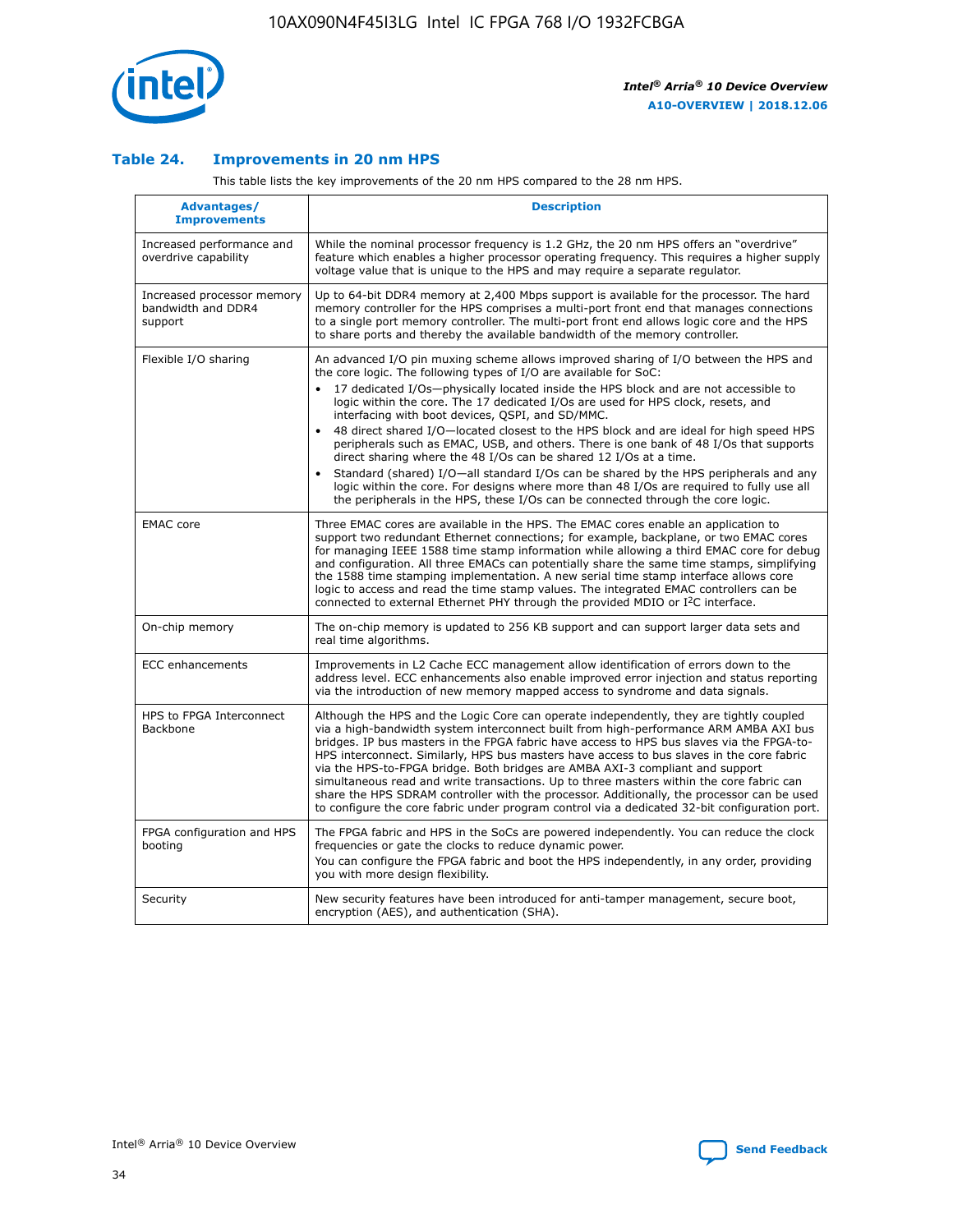

# **Features of the HPS**

The HPS has the following features:

- 1.2-GHz, dual-core ARM Cortex-A9 MPCore processor with up to 1.5-GHz via overdrive
	- ARMv7-A architecture that runs 32-bit ARM instructions, 16-bit and 32-bit Thumb instructions, and 8-bit Java byte codes in Jazelle style
	- Superscalar, variable length, out-of-order pipeline with dynamic branch prediction
	- Instruction Efficiency 2.5 MIPS/MHz, which provides total performance of 7500 MIPS at 1.5 GHz
- Each processor core includes:
	- 32 KB of L1 instruction cache, 32 KB of L1 data cache
	- Single- and double-precision floating-point unit and NEON media engine
	- CoreSight debug and trace technology
	- Snoop Control Unit (SCU) and Acceleration Coherency Port (ACP)
- 512 KB of shared L2 cache
- 256 KB of scratch RAM
- Hard memory controller with support for DDR3, DDR4 and optional error correction code (ECC) support
- Multiport Front End (MPFE) Scheduler interface to the hard memory controller
- 8-channel direct memory access (DMA) controller
- QSPI flash controller with SIO, DIO, QIO SPI Flash support
- NAND flash controller (ONFI 1.0 or later) with DMA and ECC support, updated to support 8 and 16-bit Flash devices and new command DMA to offload CPU for fast power down recovery
- Updated SD/SDIO/MMC controller to eMMC 4.5 with DMA with CE-ATA digital command support
- 3 10/100/1000 Ethernet media access control (MAC) with DMA
- 2 USB On-the-Go (OTG) controllers with DMA
- $\bullet$  5 I<sup>2</sup>C controllers (3 can be used by EMAC for MIO to external PHY)
- 2 UART 16550 Compatible controllers
- 4 serial peripheral interfaces (SPI) (2 Master, 2 Slaves)
- 62 programmable general-purpose I/Os, which includes 48 direct share I/Os that allows the HPS peripherals to connect directly to the FPGA I/Os
- 7 general-purpose timers
- 4 watchdog timers
- Anti-tamper, Secure Boot, Encryption (AES) and Authentication (SHA)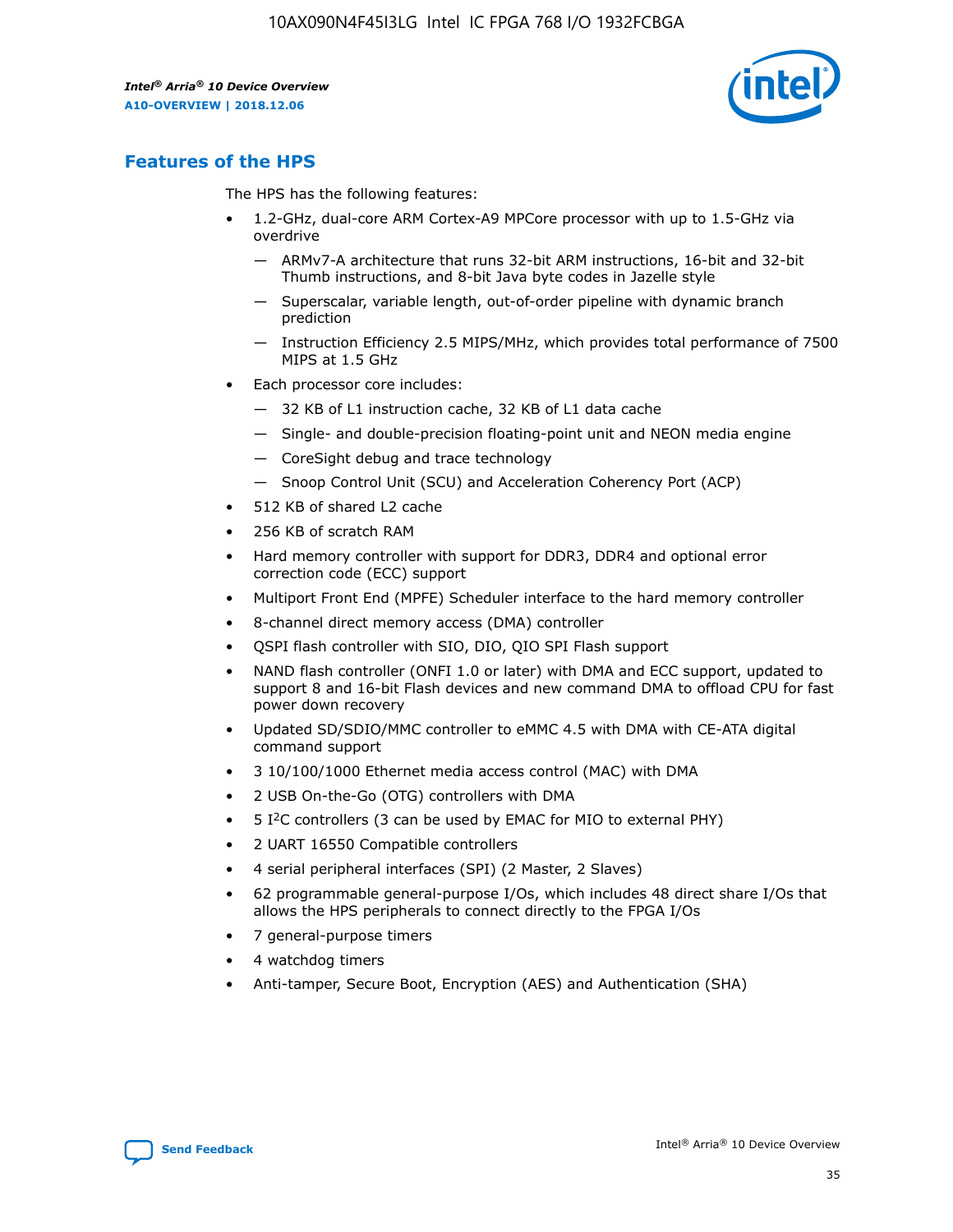

# **System Peripherals and Debug Access Port**

Each Ethernet MAC, USB OTG, NAND flash controller, and SD/MMC controller module has an integrated DMA controller. For modules without an integrated DMA controller, an additional DMA controller module provides up to eight channels of high-bandwidth data transfers. Peripherals that communicate off-chip are multiplexed with other peripherals at the HPS pin level. This allows you to choose which peripherals interface with other devices on your PCB.

The debug access port provides interfaces to industry standard JTAG debug probes and supports ARM CoreSight debug and core traces to facilitate software development.

## **HPS–FPGA AXI Bridges**

The HPS–FPGA bridges, which support the Advanced Microcontroller Bus Architecture (AMBA) Advanced eXtensible Interface (AXI™) specifications, consist of the following bridges:

- FPGA-to-HPS AMBA AXI bridge—a high-performance bus supporting 32, 64, and 128 bit data widths that allows the FPGA fabric to issue transactions to slaves in the HPS.
- HPS-to-FPGA Avalon/AMBA AXI bridge—a high-performance bus supporting 32, 64, and 128 bit data widths that allows the HPS to issue transactions to slaves in the FPGA fabric.
- Lightweight HPS-to-FPGA AXI bridge—a lower latency 32 bit width bus that allows the HPS to issue transactions to soft peripherals in the FPGA fabric. This bridge is primarily used for control and status register (CSR) accesses to peripherals in the FPGA fabric.

The HPS–FPGA AXI bridges allow masters in the FPGA fabric to communicate with slaves in the HPS logic, and vice versa. For example, the HPS-to-FPGA AXI bridge allows you to share memories instantiated in the FPGA fabric with one or both microprocessors in the HPS, while the FPGA-to-HPS AXI bridge allows logic in the FPGA fabric to access the memory and peripherals in the HPS.

Each HPS–FPGA bridge also provides asynchronous clock crossing for data transferred between the FPGA fabric and the HPS.

#### **HPS SDRAM Controller Subsystem**

The HPS SDRAM controller subsystem contains a multiport SDRAM controller and DDR PHY that are shared between the FPGA fabric (through the FPGA-to-HPS SDRAM interface), the level 2 (L2) cache, and the level 3 (L3) system interconnect. The FPGA-to-HPS SDRAM interface supports AMBA AXI and Avalon® Memory-Mapped (Avalon-MM) interface standards, and provides up to six individual ports for access by masters implemented in the FPGA fabric.

The HPS SDRAM controller supports up to 3 masters (command ports), 3x 64-bit read data ports and 3x 64-bit write data ports.

To maximize memory performance, the SDRAM controller subsystem supports command and data reordering, deficit round-robin arbitration with aging, and high-priority bypass features.

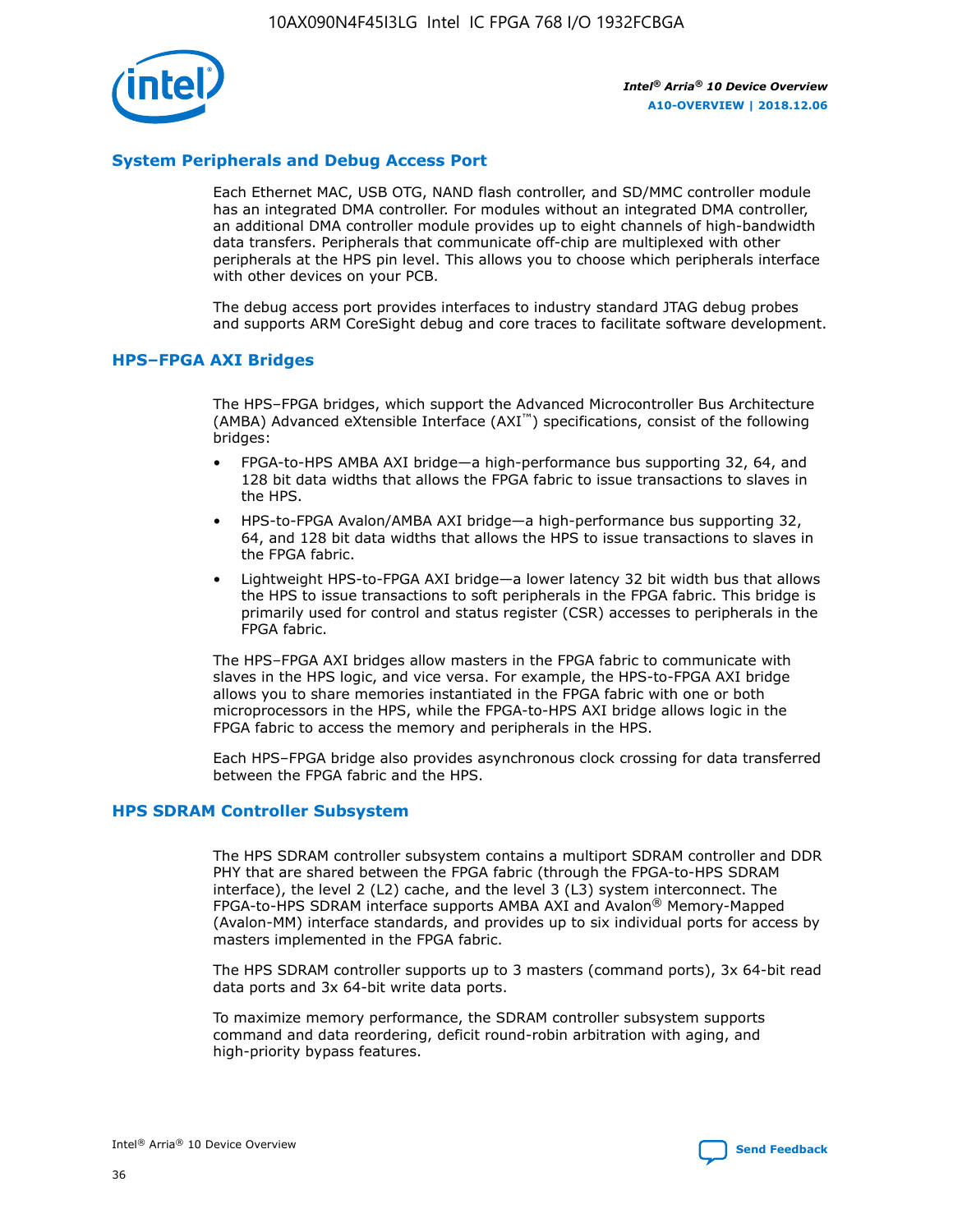

# **FPGA Configuration and HPS Booting**

The FPGA fabric and HPS in the SoC FPGA must be powered at the same time. You can reduce the clock frequencies or gate the clocks to reduce dynamic power.

Once powered, the FPGA fabric and HPS can be configured independently thus providing you with more design flexibility:

- You can boot the HPS independently. After the HPS is running, the HPS can fully or partially reconfigure the FPGA fabric at any time under software control. The HPS can also configure other FPGAs on the board through the FPGA configuration controller.
- Configure the FPGA fabric first, and then boot the HPS from memory accessible to the FPGA fabric.

## **Hardware and Software Development**

For hardware development, you can configure the HPS and connect your soft logic in the FPGA fabric to the HPS interfaces using the Platform Designer system integration tool in the Intel Quartus Prime software.

For software development, the ARM-based SoC FPGA devices inherit the rich software development ecosystem available for the ARM Cortex-A9 MPCore processor. The software development process for Intel SoC FPGAs follows the same steps as those for other SoC devices from other manufacturers. Support for Linux\*, VxWorks\*, and other operating systems are available for the SoC FPGAs. For more information on the operating systems support availability, contact the Intel FPGA sales team.

You can begin device-specific firmware and software development on the Intel SoC FPGA Virtual Target. The Virtual Target is a fast PC-based functional simulation of a target development system—a model of a complete development board. The Virtual Target enables the development of device-specific production software that can run unmodified on actual hardware.

# **Dynamic and Partial Reconfiguration**

The Intel Arria 10 devices support dynamic and partial reconfiguration. You can use dynamic and partial reconfiguration simultaneously to enable seamless reconfiguration of both the device core and transceivers.

# **Dynamic Reconfiguration**

You can reconfigure the PMA and PCS blocks while the device continues to operate. This feature allows you to change the data rates, protocol, and analog settings of a channel in a transceiver bank without affecting on-going data transfer in other transceiver banks. This feature is ideal for applications that require dynamic multiprotocol or multirate support.

# **Partial Reconfiguration**

Using partial reconfiguration, you can reconfigure some parts of the device while keeping the device in operation.

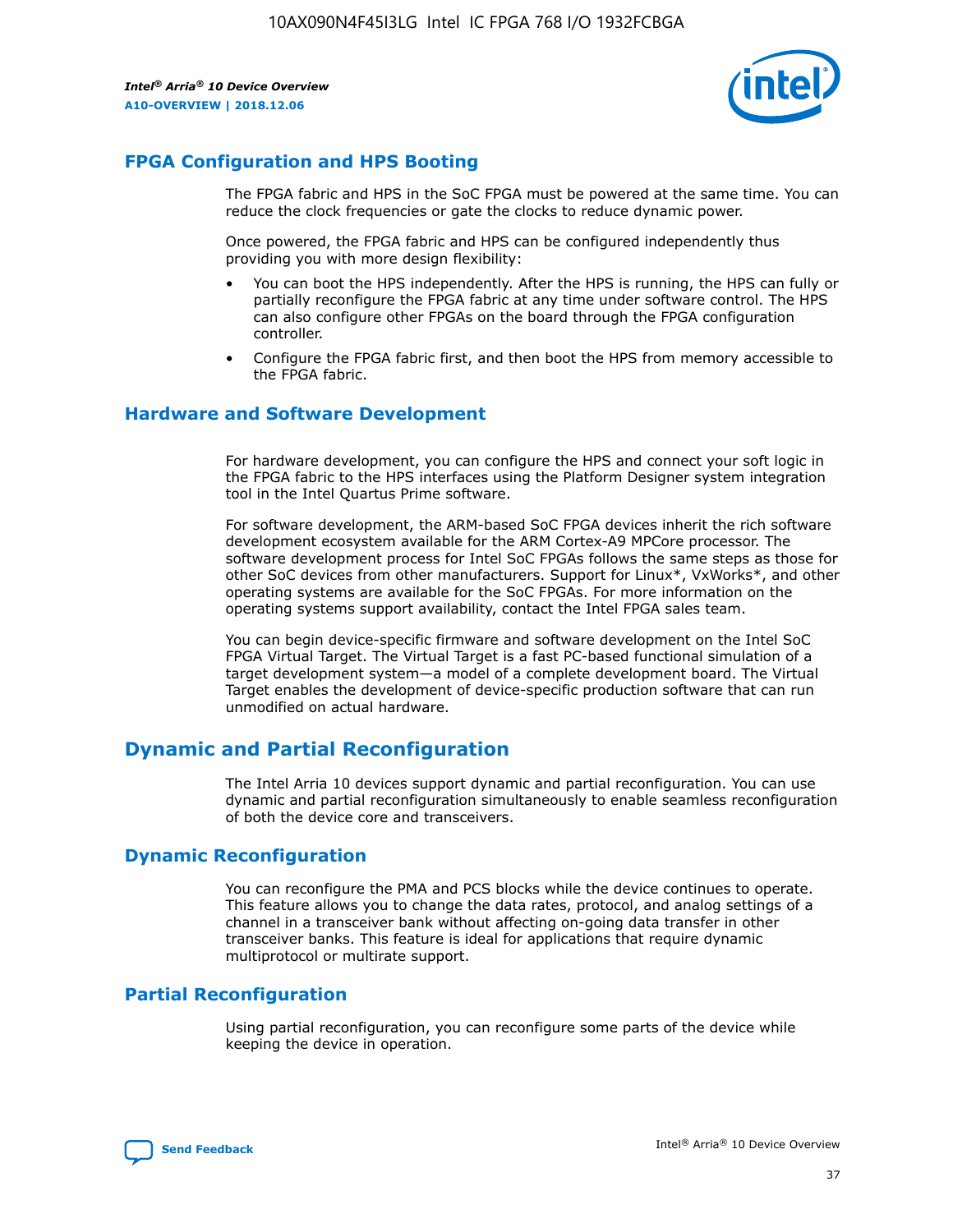

Instead of placing all device functions in the FPGA fabric, you can store some functions that do not run simultaneously in external memory and load them only when required. This capability increases the effective logic density of the device, and lowers cost and power consumption.

In the Intel solution, you do not have to worry about intricate device architecture to perform a partial reconfiguration. The partial reconfiguration capability is built into the Intel Quartus Prime design software, making such time-intensive task simple.

Intel Arria 10 devices support partial reconfiguration in the following configuration options:

- Using an internal host:
	- All supported configuration modes where the FPGA has access to external memory devices such as serial and parallel flash memory.
	- Configuration via Protocol [CvP (PCIe)]
- Using an external host—passive serial (PS), fast passive parallel (FPP) x8, FPP x16, and FPP x32 I/O interface.

# **Enhanced Configuration and Configuration via Protocol**

# **Table 25. Configuration Schemes and Features of Intel Arria 10 Devices**

Intel Arria 10 devices support 1.8 V programming voltage and several configuration schemes.

| <b>Scheme</b>                                                          | <b>Data</b><br><b>Width</b> | <b>Max Clock</b><br>Rate<br>(MHz) | <b>Max Data</b><br>Rate<br>(Mbps)<br>(13) | <b>Decompression</b> | <b>Design</b><br>Security <sup>(1</sup><br>4) | <b>Partial</b><br><b>Reconfiguration</b><br>(15) | <b>Remote</b><br><b>System</b><br><b>Update</b> |
|------------------------------------------------------------------------|-----------------------------|-----------------------------------|-------------------------------------------|----------------------|-----------------------------------------------|--------------------------------------------------|-------------------------------------------------|
| <b>JTAG</b>                                                            | 1 bit                       | 33                                | 33                                        |                      |                                               | Yes(16)                                          |                                                 |
| Active Serial (AS)<br>through the<br>EPCO-L<br>configuration<br>device | 1 bit,<br>4 bits            | 100                               | 400                                       | Yes                  | Yes                                           | $Y_{PS}(16)$                                     | Yes                                             |
| Passive serial (PS)<br>through CPLD or<br>external<br>microcontroller  | 1 bit                       | 100                               | 100                                       | Yes                  | Yes                                           | Yes(16)                                          | Parallel<br>Flash<br>Loader<br>(PFL) IP<br>core |
|                                                                        |                             |                                   |                                           |                      |                                               |                                                  | continued                                       |

<sup>(13)</sup> Enabling either compression or design security features affects the maximum data rate. Refer to the Intel Arria 10 Device Datasheet for more information.

<sup>(14)</sup> Encryption and compression cannot be used simultaneously.

 $<sup>(15)</sup>$  Partial reconfiguration is an advanced feature of the device family. If you are interested in</sup> using partial reconfiguration, contact Intel for support.

 $(16)$  Partial configuration can be performed only when it is configured as internal host.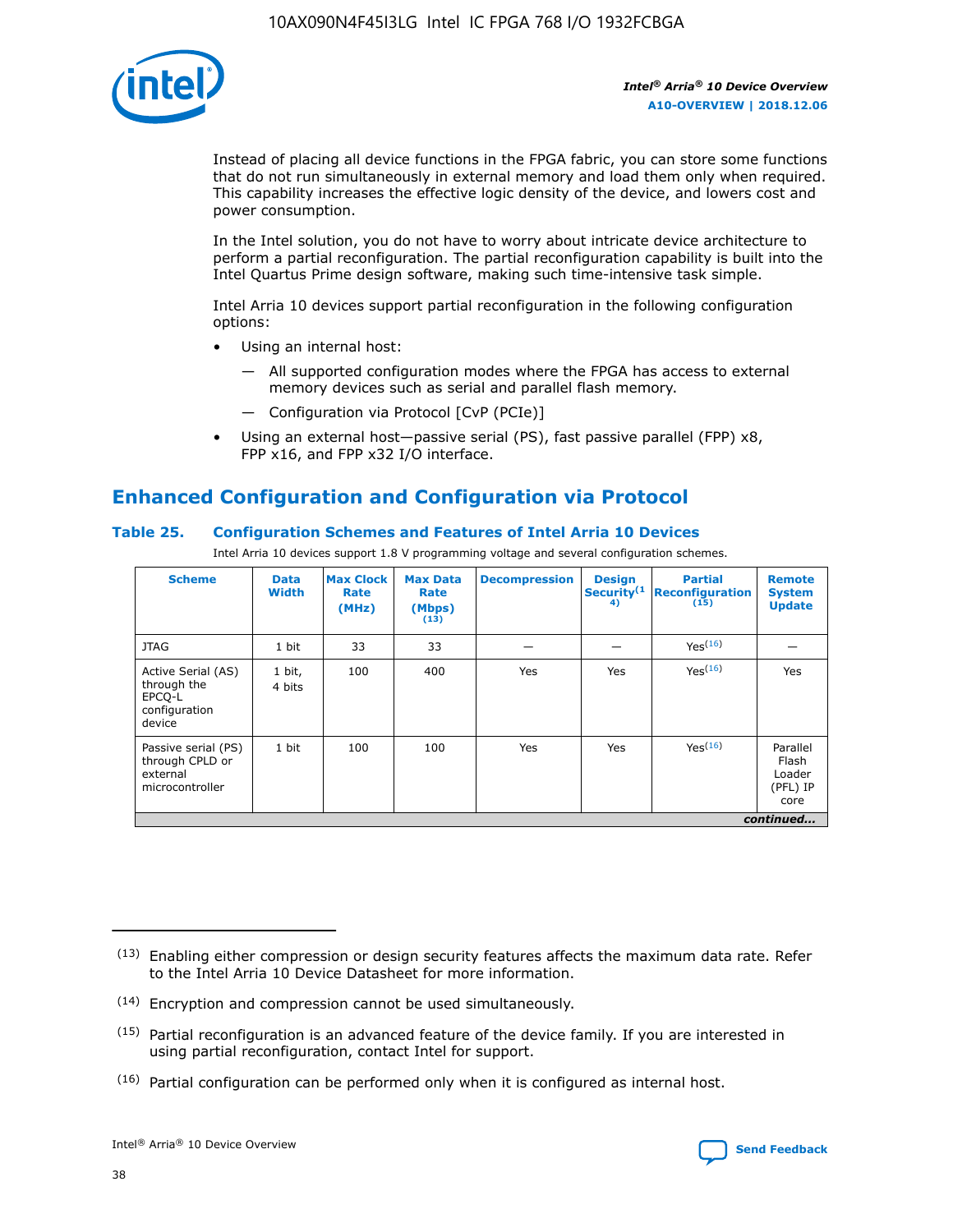

| <b>Scheme</b>                                    | <b>Data</b><br><b>Width</b> | <b>Max Clock</b><br>Rate<br>(MHz) | <b>Max Data</b><br>Rate<br>(Mbps)<br>(13) | <b>Decompression</b> | <b>Design</b><br>Security <sup>(1</sup><br>4) | <b>Partial</b><br><b>Reconfiguration</b><br>(15) | <b>Remote</b><br><b>System</b><br><b>Update</b> |
|--------------------------------------------------|-----------------------------|-----------------------------------|-------------------------------------------|----------------------|-----------------------------------------------|--------------------------------------------------|-------------------------------------------------|
| Fast passive                                     | 8 bits                      | 100                               | 3200                                      | <b>Yes</b>           | Yes                                           | Yes(17)                                          | PFL IP                                          |
| parallel (FPP)<br>through CPLD or                | 16 bits                     |                                   |                                           | Yes                  | Yes                                           |                                                  | core                                            |
| external<br>microcontroller                      | 32 bits                     |                                   |                                           | Yes                  | Yes                                           |                                                  |                                                 |
| Configuration via                                | 16 bits                     | 100                               | 3200                                      | Yes                  | Yes                                           | Yes <sup>(17)</sup>                              |                                                 |
| <b>HPS</b>                                       | 32 bits                     |                                   |                                           | Yes                  | Yes                                           |                                                  |                                                 |
| Configuration via<br>Protocol [CvP<br>$(PCIe^*)$ | x1, x2,<br>x4, x8<br>lanes  |                                   | 8000                                      | Yes                  | Yes                                           | Yes <sup>(16)</sup>                              |                                                 |

You can configure Intel Arria 10 devices through PCIe using Configuration via Protocol (CvP). The Intel Arria 10 CvP implementation conforms to the PCIe 100 ms power-up-to-active time requirement.

#### **Related Information**

[Configuration via Protocol \(CvP\) Implementation in Intel FPGAs User Guide](https://www.intel.com/content/www/us/en/programmable/documentation/dsu1441819344145.html#dsu1442269728522) Provides more information about the CvP configuration scheme.

# **SEU Error Detection and Correction**

Intel Arria 10 devices offer robust and easy-to-use single-event upset (SEU) error detection and correction circuitry.

The detection and correction circuitry includes protection for Configuration RAM (CRAM) programming bits and user memories. The CRAM is protected by a continuously running CRC error detection circuit with integrated ECC that automatically corrects one or two errors and detects higher order multi-bit errors. When more than two errors occur, correction is available through reloading of the core programming file, providing a complete design refresh while the FPGA continues to operate.

The physical layout of the Intel Arria 10 CRAM array is optimized to make the majority of multi-bit upsets appear as independent single-bit or double-bit errors which are automatically corrected by the integrated CRAM ECC circuitry. In addition to the CRAM protection, the M20K memory blocks also include integrated ECC circuitry and are layout-optimized for error detection and correction. The MLAB does not have ECC.

(14) Encryption and compression cannot be used simultaneously.

<sup>(17)</sup> Supported at a maximum clock rate of 100 MHz.



 $(13)$  Enabling either compression or design security features affects the maximum data rate. Refer to the Intel Arria 10 Device Datasheet for more information.

 $(15)$  Partial reconfiguration is an advanced feature of the device family. If you are interested in using partial reconfiguration, contact Intel for support.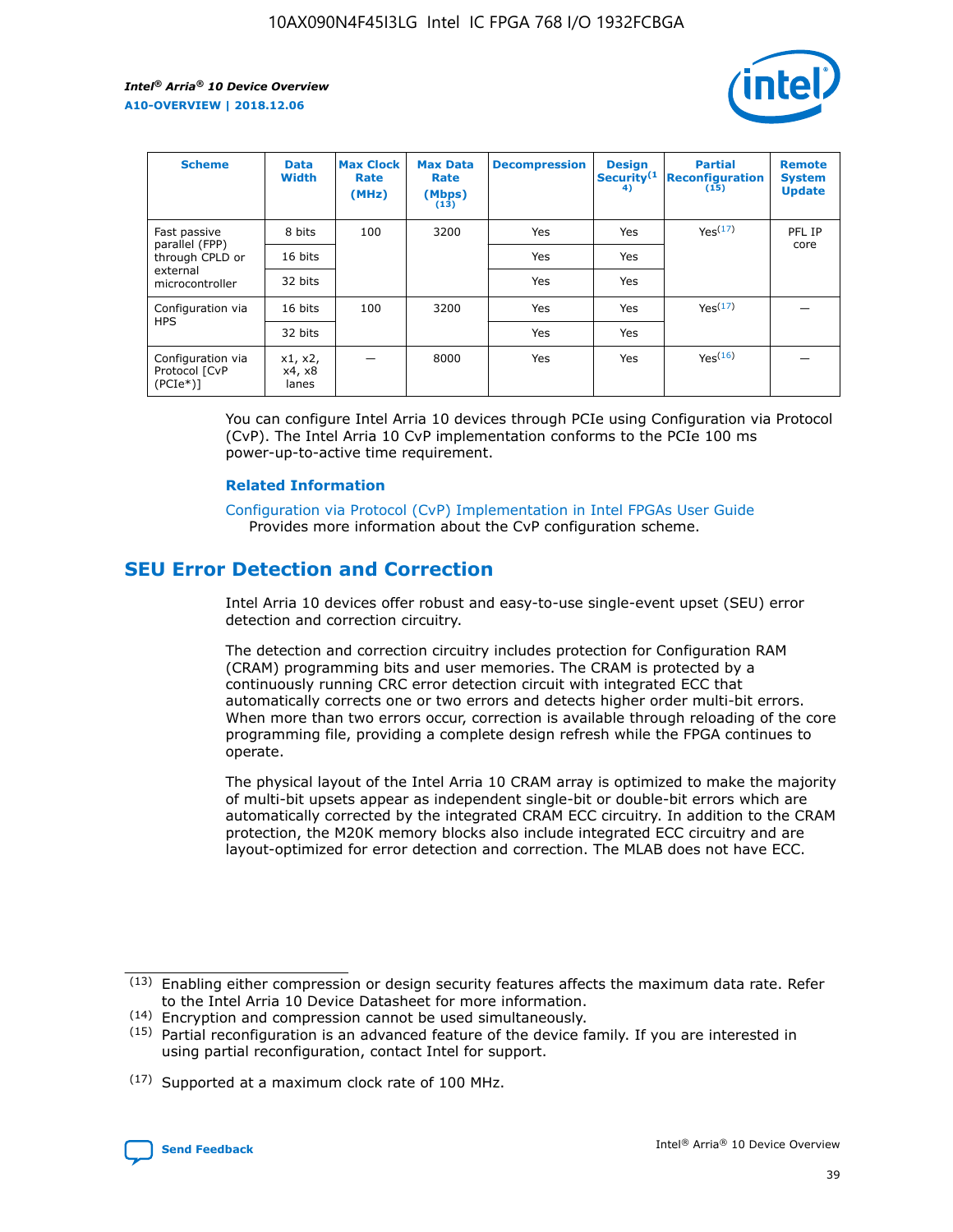

# **Power Management**

Intel Arria 10 devices leverage the advanced 20 nm process technology, a low 0.9 V core power supply, an enhanced core architecture, and several optional power reduction techniques to reduce total power consumption by as much as 40% compared to Arria V devices and as much as 60% compared to Stratix V devices.

The optional power reduction techniques in Intel Arria 10 devices include:

- **SmartVID**—a code is programmed into each device during manufacturing that allows a smart regulator to operate the device at lower core  $V_{CC}$  while maintaining performance
- **Programmable Power Technology**—non-critical timing paths are identified by the Intel Quartus Prime software and the logic in these paths is biased for low power instead of high performance
- **Low Static Power Options**—devices are available with either standard static power or low static power while maintaining performance

Furthermore, Intel Arria 10 devices feature Intel's industry-leading low power transceivers and include a number of hard IP blocks that not only reduce logic resources but also deliver substantial power savings compared to soft implementations. In general, hard IP blocks consume up to 90% less power than the equivalent soft logic implementations.

# **Incremental Compilation**

The Intel Quartus Prime software incremental compilation feature reduces compilation time and helps preserve performance to ease timing closure. The incremental compilation feature enables the partial reconfiguration flow for Intel Arria 10 devices.

Incremental compilation supports top-down, bottom-up, and team-based design flows. This feature facilitates modular, hierarchical, and team-based design flows where different designers compile their respective design sections in parallel. Furthermore, different designers or IP providers can develop and optimize different blocks of the design independently. These blocks can then be imported into the top level project.

# **Document Revision History for Intel Arria 10 Device Overview**

| <b>Document</b><br><b>Version</b> | <b>Changes</b>                                                                                                                                                                                                                                                              |
|-----------------------------------|-----------------------------------------------------------------------------------------------------------------------------------------------------------------------------------------------------------------------------------------------------------------------------|
| 2018.12.06                        | Added links to Intel Arria 10 device errata documents.<br>Removed automotive temperature option from the Intel Arria 10 GX devices.<br>Removed -3 fabric speed grade from the Intel Arria 10 GT devices.<br>Updated power options for the Intel Arria 10 GX and GT devices. |
| 2018.04.09                        | Updated the lowest $V_{CC}$ from 0.83 V to 0.82 V in the topic listing a summary of the device features.                                                                                                                                                                    |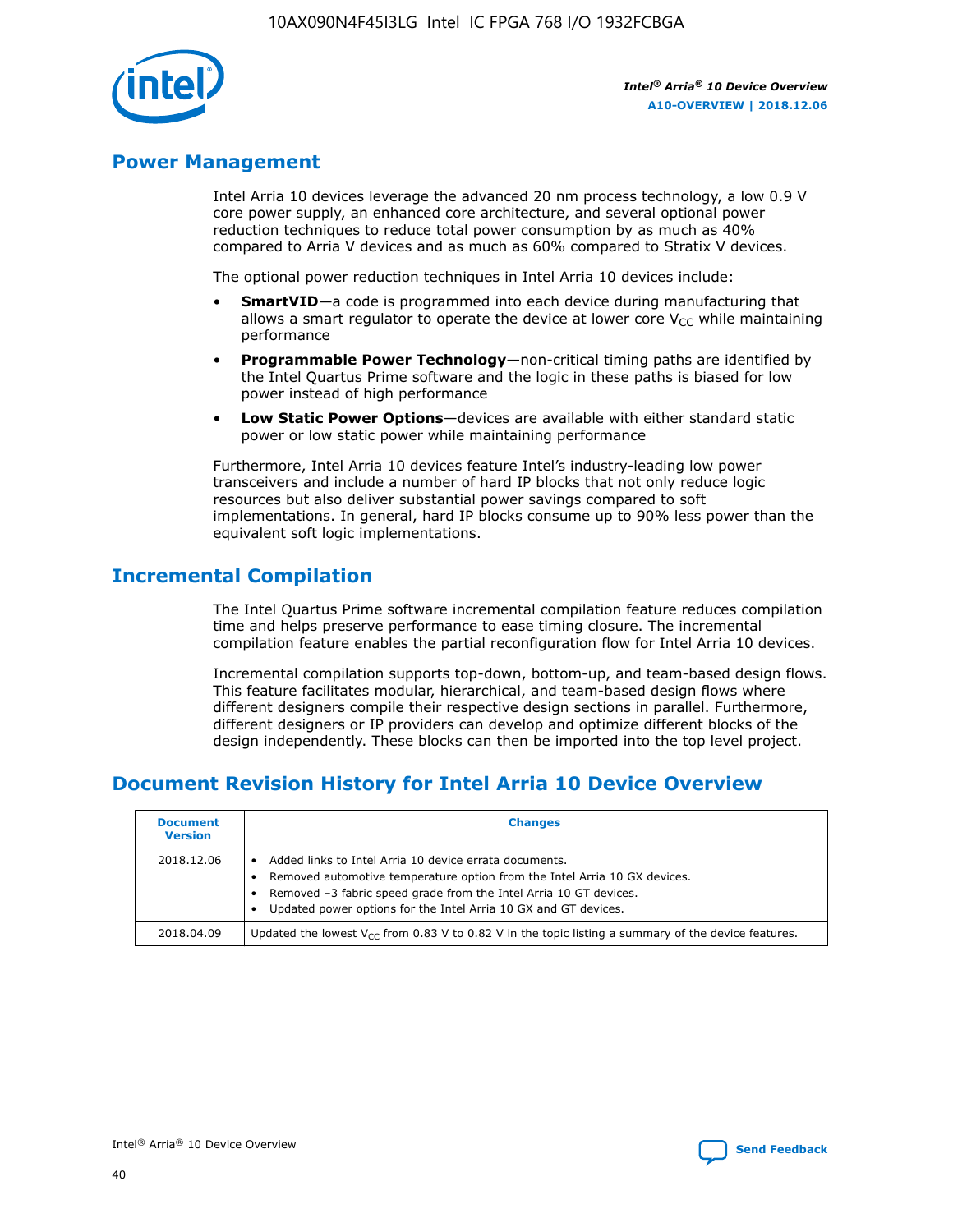*Intel® Arria® 10 Device Overview* **A10-OVERVIEW | 2018.12.06**



| <b>Date</b>    | <b>Version</b> | <b>Changes</b>                                                                                                                                                                                                                                                                                                                                                                                                                                                                                                                                                                                                                                                                                                                                                                                                                                                                                                                                                            |
|----------------|----------------|---------------------------------------------------------------------------------------------------------------------------------------------------------------------------------------------------------------------------------------------------------------------------------------------------------------------------------------------------------------------------------------------------------------------------------------------------------------------------------------------------------------------------------------------------------------------------------------------------------------------------------------------------------------------------------------------------------------------------------------------------------------------------------------------------------------------------------------------------------------------------------------------------------------------------------------------------------------------------|
| January 2018   | 2018.01.17     | Updated the maximum data rate for HPS (Intel Arria 10 SX devices<br>external memory interface DDR3 controller from 2,166 Mbps to 2,133<br>Mbps.<br>Updated maximum frequency supported for half rate QDRII and QDRII<br>+ SRAM to 633 MHz in Memory Standards Supported by the Soft<br>Memory Controller table.<br>Updated transceiver backplane capability to 12.5 Gbps.<br>$\bullet$<br>Removed transceiver speed grade 5 in Sample Ordering Core and<br>Available Options for Intel Arria 10 GX Devices figure.<br>Removed package code 40, low static power, SmartVID, industrial, and<br>military operating temperature support from Sample Ordering Core and<br>Available Options for Intel Arria 10 GT Devices figure.<br>Updated short reach transceiver rate for Intel Arria 10 GT devices to<br>25.8 Gbps.<br>Removed On-Die Instrumentation - EyeQ and Jitter Margin Tool<br>support from PMA Features of the Transceivers in Intel Arria 10 Devices<br>table. |
| September 2017 | 2017.09.20     | Updated the maximum speed of the DDR4 external memory interface from<br>1,333 MHz/2,666 Mbps to 1,200 MHz/2,400 Mbps.                                                                                                                                                                                                                                                                                                                                                                                                                                                                                                                                                                                                                                                                                                                                                                                                                                                     |
| July 2017      | 2017.07.13     | Corrected the automotive temperature range in the figure showing the<br>available options for the Intel Arria 10 GX devices from "-40°C to 100°C"<br>to "-40°C to 125°C".                                                                                                                                                                                                                                                                                                                                                                                                                                                                                                                                                                                                                                                                                                                                                                                                 |
| July 2017      | 2017.07.06     | Added automotive temperature option to Intel Arria 10 GX device family.                                                                                                                                                                                                                                                                                                                                                                                                                                                                                                                                                                                                                                                                                                                                                                                                                                                                                                   |
| May 2017       | 2017.05.08     | Corrected protocol names with "1588" to "IEEE 1588v2".<br>Updated the vertical migration table to remove vertical migration<br>between Intel Arria 10 GX and Intel Arria 10 SX device variants.<br>Removed all "Preliminary" marks.                                                                                                                                                                                                                                                                                                                                                                                                                                                                                                                                                                                                                                                                                                                                       |
| March 2017     | 2017.03.15     | Removed the topic about migration from Intel Arria 10 to Intel Stratix<br>10 devices.<br>Rebranded as Intel.<br>$\bullet$                                                                                                                                                                                                                                                                                                                                                                                                                                                                                                                                                                                                                                                                                                                                                                                                                                                 |
| October 2016   | 2016.10.31     | Removed package F36 from Intel Arria 10 GX devices.<br>Updated Intel Arria 10 GT sample ordering code and maximum GX<br>$\bullet$<br>transceiver count. Intel Arria 10 GT devices are available only in the<br>SF45 package option with a maximum of 72 transceivers.                                                                                                                                                                                                                                                                                                                                                                                                                                                                                                                                                                                                                                                                                                     |
| May 2016       | 2016.05.02     | Updated the FPGA Configuration and HPS Booting topic.<br>Remove V <sub>CC</sub> PowerManager from the Summary of Features, Power<br>Management and Arria 10 Device Variants and packages topics. This<br>feature is no longer supported in Arria 10 devices.<br>Removed LPDDR3 from the Memory Standards Supported by the HPS<br>Hard Memory Controller table in the Memory Standards Supported by<br>Intel Arria 10 Devices topic. This standard is only supported by the<br>FPGA.<br>Removed transceiver speed grade 5 from the Device Variants and<br>Packages topic for Arria 10 GX and SX devices.                                                                                                                                                                                                                                                                                                                                                                   |
| February 2016  | 2016.02.11     | Changed the maximum Arria 10 GT datarate to 25.8 Gbps and the<br>minimum datarate to 1 Gbps globally.<br>Revised the state for Core clock networks in the Summary of Features<br>$\bullet$<br>topic.<br>Changed the transceiver parameters in the "Summary of Features for<br>Arria 10 Devices" table.<br>• Changed the transceiver parameters in the "Maximum Resource Counts<br>for Arria 10 GT Devices" table.<br>• Changed the package availability for GT devices in the "Package Plan<br>for Arria 10 GT Devices" table.<br>Changed the package configurations for GT devices in the "Migration"<br>Capability Across Arria 10 Product Lines" figure.<br>continued                                                                                                                                                                                                                                                                                                  |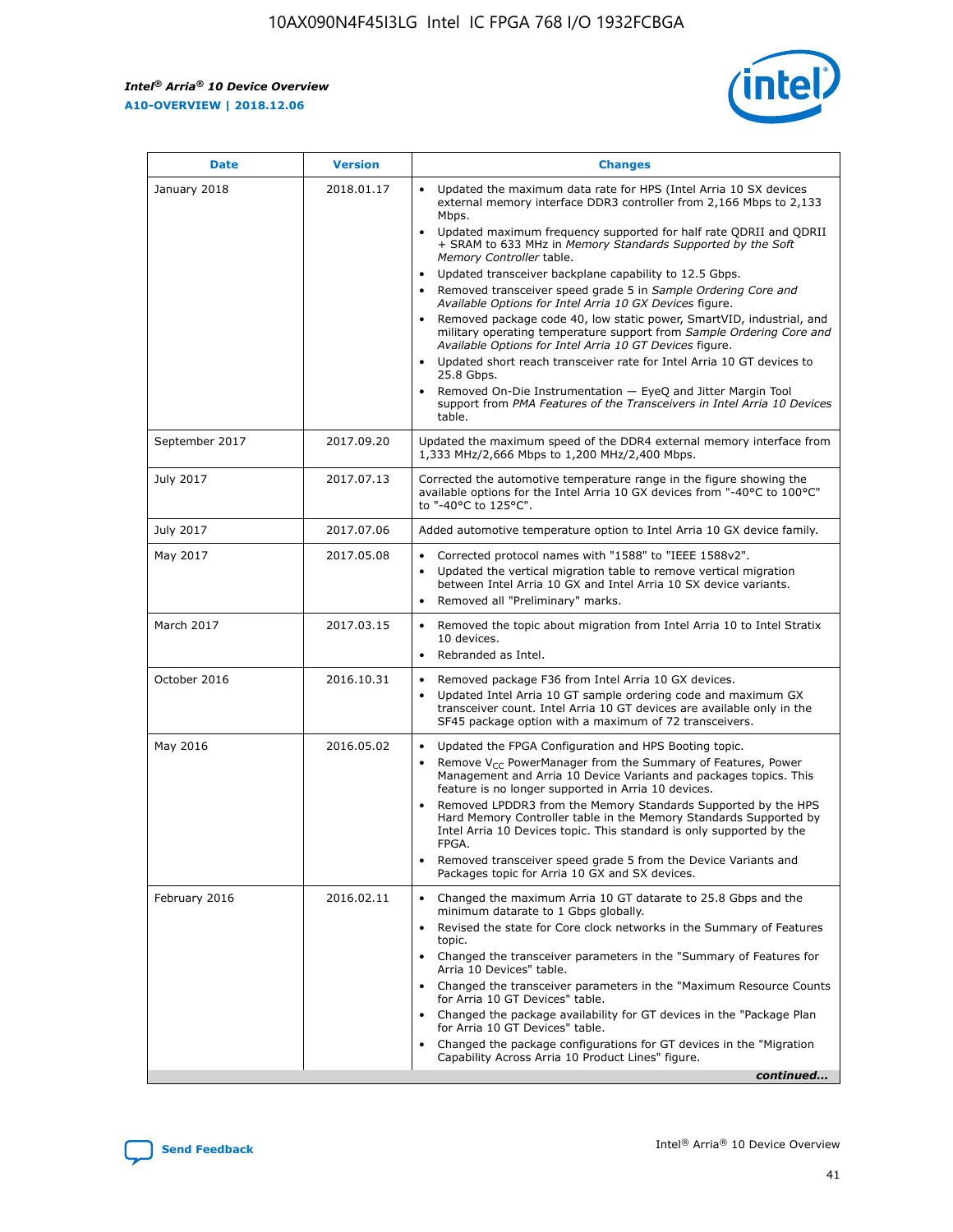

| <b>Date</b>   | <b>Version</b> | <b>Changes</b>                                                                                                                                                                   |
|---------------|----------------|----------------------------------------------------------------------------------------------------------------------------------------------------------------------------------|
|               |                | • Changed transceiver parameters in the "Low Power Serial Transceivers"<br>section.                                                                                              |
|               |                | • Changed the transceiver descriptions in the "Device Variants for the<br>Arria 10 Device Family" table.                                                                         |
|               |                | Changed the "Sample Ordering Code and Available Options for Arria 10<br>GT Devices" figure.                                                                                      |
|               |                | Changed the datarates for GT devices in the "PMA Features" section.                                                                                                              |
|               |                | Changed the datarates for GT devices in the "PCS Features" section.<br>$\bullet$                                                                                                 |
| December 2015 | 2015.12.14     | Updated the number of M20K memory blocks for Arria 10 GX 660 from<br>$\bullet$<br>2133 to 2131 and corrected the total RAM bit from 48,448 Kb to<br>48,408 Kb.                   |
|               |                | Corrected the number of DSP blocks for Arria 10 GX 660 from 1688 to<br>$\bullet$<br>1687 in the table listing floating-point arithmetic resources.                               |
| November 2015 | 2015.11.02     | Updated the maximum resources for Arria 10 GX 220, GX 320, GX 480,<br>$\bullet$<br>GX 660, SX 220, SX 320, SX 480, and SX 660.                                                   |
|               |                | Updated resource count for Arria 10 GX 320, GX 480, GX 660, SX 320,<br>$\bullet$<br>SX 480, a SX 660 devices in Number of Multipliers in Intel Arria 10<br><b>Devices</b> table. |
|               |                | Updated the available options for Arria 10 GX, GT, and SX.<br>$\bullet$                                                                                                          |
|               |                | Changed instances of Quartus II to Quartus Prime.<br>$\bullet$                                                                                                                   |
| June 2015     | 2015.06.15     | Corrected label for Intel Arria 10 GT product lines in the vertical migration<br>figure.                                                                                         |
| May 2015      | 2015.05.15     | Corrected the DDR3 half rate and quarter rate maximum frequencies in the<br>table that lists the memory standards supported by the Intel Arria 10 hard<br>memory controller.     |
| May 2015      | 2015.05.04     | • Added support for 13.5G JESD204b in the Summary of Features table.<br>• Added a link to Arria 10 GT Channel Usage in the Arria 10 GT Package<br>Plan topic.                    |
|               |                | • Added a note to the table, Maximum Resource Counts for Arria 10 GT<br>devices.                                                                                                 |
|               |                | Updated the power requirements of the transceivers in the Low Power<br>Serial Transceivers topic.                                                                                |
| January 2015  | 2015.01.23     | • Added floating point arithmetic features in the Summary of Features<br>table.                                                                                                  |
|               |                | • Updated the total embedded memory from 38.38 megabits (Mb) to<br>65.6 Mb.                                                                                                      |
|               |                | • Updated the table that lists the memory standards supported by Intel<br>Arria 10 devices.                                                                                      |
|               |                | Removed support for DDR3U, LPDDR3 SDRAM, RLDRAM 2, and DDR2.<br>Moved RLDRAM 3 support from hard memory controller to soft memory                                                |
|               |                | controller. RLDRAM 3 support uses hard PHY with soft memory<br>controller.                                                                                                       |
|               |                | Added soft memory controller support for QDR IV.                                                                                                                                 |
|               |                | Updated the maximum resource count table to include the number of<br>hard memory controllers available in each device variant.                                                   |
|               |                | Updated the transceiver PCS data rate from 12.5 Gbps to 12 Gbps.<br>$\bullet$                                                                                                    |
|               |                | Updated the max clock rate of PS, FPP x8, FPP x16, and Configuration<br>via HPS from 125 MHz to 100 MHz.                                                                         |
|               |                | Added a feature for fractional synthesis PLLs: PLL cascading.                                                                                                                    |
|               |                | Updated the HPS programmable general-purpose I/Os from 54 to 62.<br>$\bullet$                                                                                                    |
|               |                | continued                                                                                                                                                                        |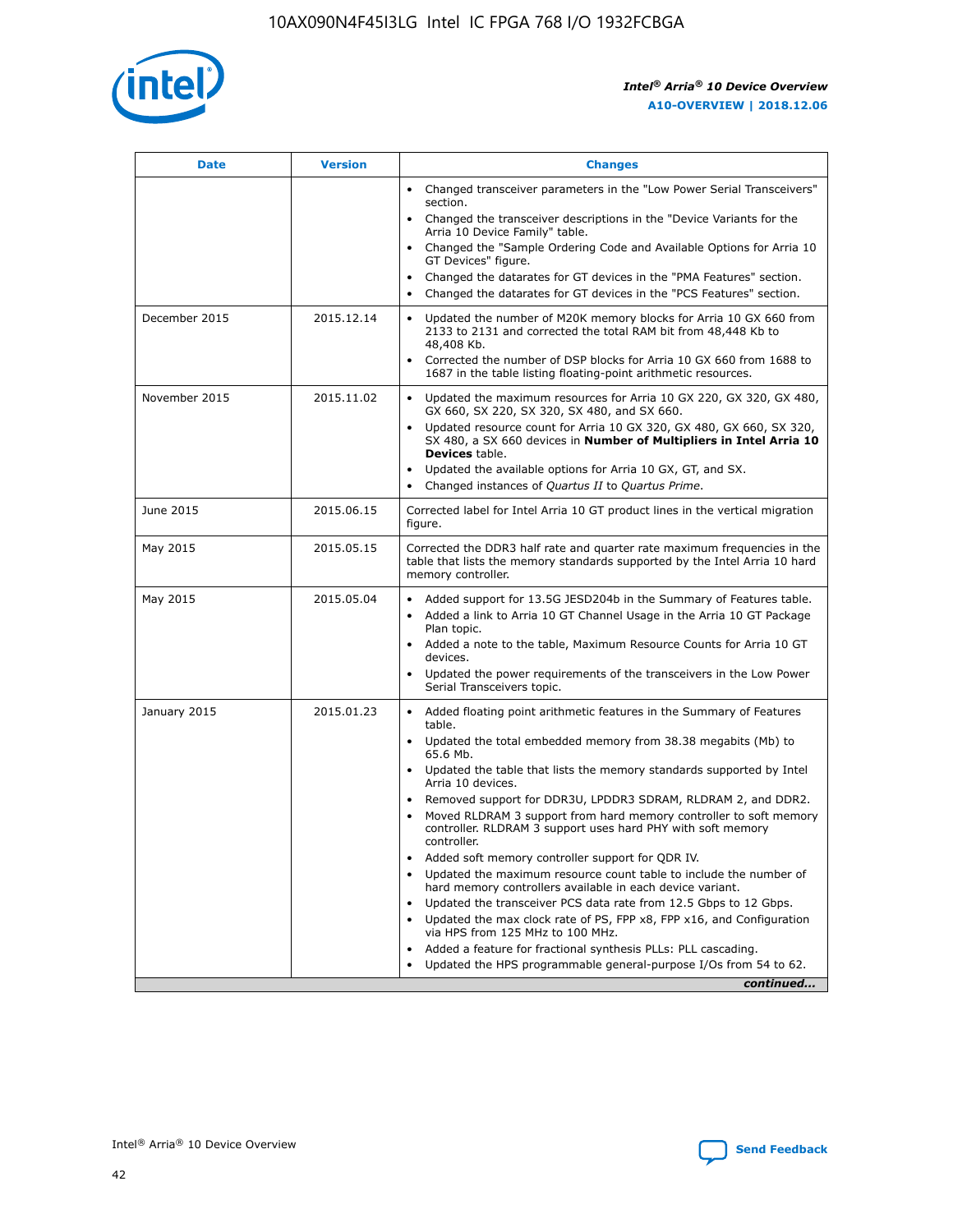r



| <b>Date</b>    | <b>Version</b> | <b>Changes</b>                                                                                                                                                                                                                                                                                                                                                                                                                                                                                                                         |
|----------------|----------------|----------------------------------------------------------------------------------------------------------------------------------------------------------------------------------------------------------------------------------------------------------------------------------------------------------------------------------------------------------------------------------------------------------------------------------------------------------------------------------------------------------------------------------------|
| September 2014 | 2014.09.30     | Corrected the 3 V I/O and LVDS I/O counts for F35 and F36 packages<br>of Arria 10 GX.<br>Corrected the 3 V I/O, LVDS I/O, and transceiver counts for the NF40<br>$\bullet$<br>package of the Arria GX 570 and 660.<br>Removed 3 V I/O, LVDS I/O, and transceiver counts for the NF40<br>package of the Arria GX 900 and 1150. The NF40 package is not<br>available for Arria 10 GX 900 and 1150.                                                                                                                                       |
| August 2014    | 2014.08.18     | Updated Memory (Kb) M20K maximum resources for Arria 10 GX 660<br>devices from 42,660 to 42,620.<br>Added GPIO columns consisting of LVDS I/O Bank and 3V I/O Bank in<br>$\bullet$<br>the Package Plan table.<br>Added how to use memory interface clock frequency higher than 533<br>$\bullet$<br>MHz in the I/O vertical migration.<br>Added information to clarify that RLDRAM3 support uses hard PHY with<br>$\bullet$<br>soft memory controller.<br>Added variable precision DSP blocks support for floating-point<br>arithmetic. |
| June 2014      | 2014.06.19     | Updated number of dedicated I/Os in the HPS block to 17.                                                                                                                                                                                                                                                                                                                                                                                                                                                                               |
| February 2014  | 2014.02.21     | Updated transceiver speed grade options for GT devices in Figure 2.                                                                                                                                                                                                                                                                                                                                                                                                                                                                    |
| February 2014  | 2014.02.06     | Updated data rate for Arria 10 GT devices from 28.1 Gbps to 28.3 Gbps.                                                                                                                                                                                                                                                                                                                                                                                                                                                                 |
| December 2013  | 2013.12.10     | Updated the HPS memory standards support from LPDDR2 to LPDDR3.<br>Updated HPS block diagram to include dedicated HPS I/O and FPGA<br>$\bullet$<br>Configuration blocks as well as repositioned SD/SDIO/MMC, DMA, SPI<br>and NAND Flash with ECC blocks.                                                                                                                                                                                                                                                                               |
| December 2013  | 2013.12.02     | Initial release.                                                                                                                                                                                                                                                                                                                                                                                                                                                                                                                       |